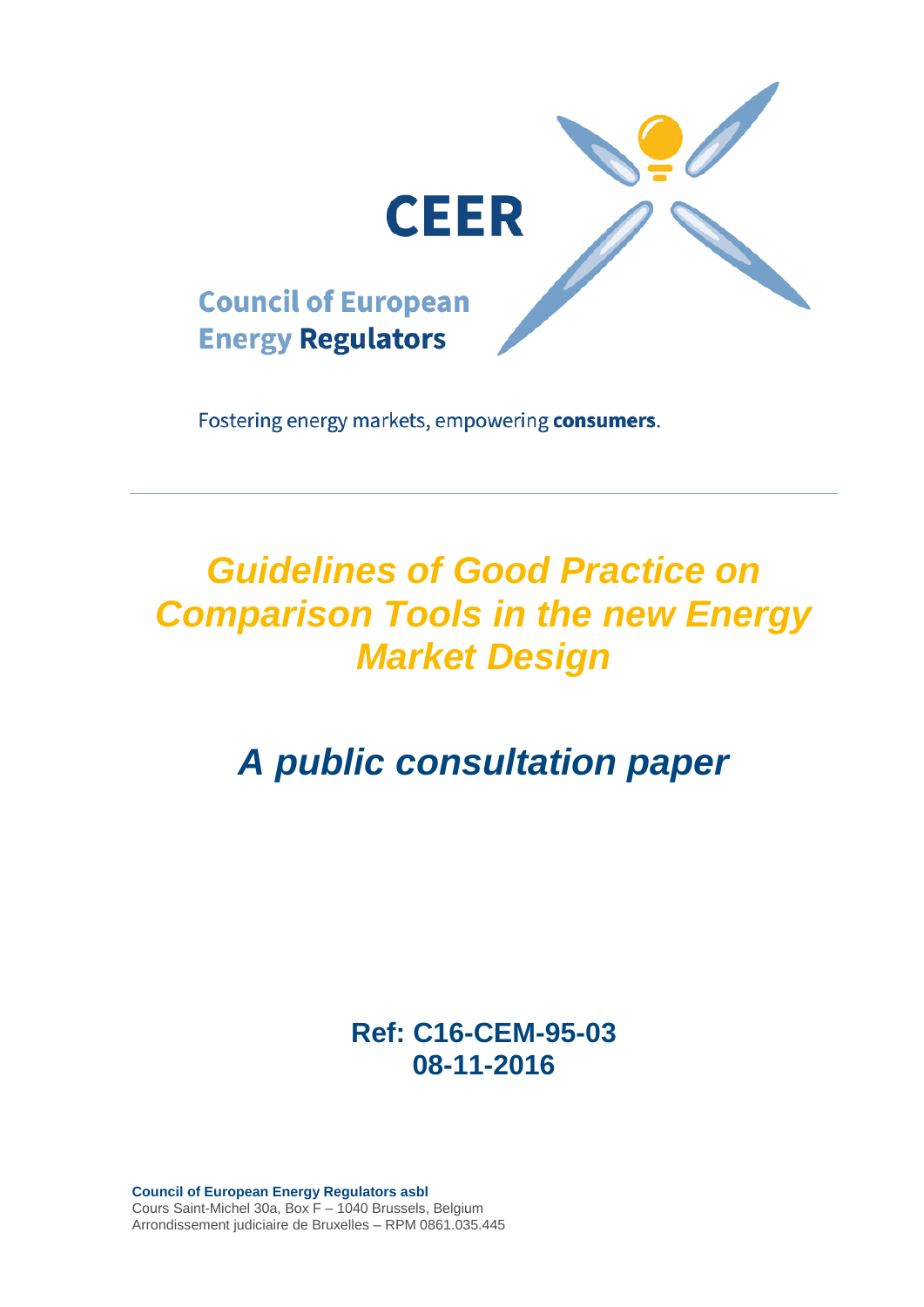

## **INFORMATION PAGE**

## **Abstract**

On 10 July 2012, CEER published its Guidelines of Good Practices (GGP) on Price Comparison Tools (C12-CEM-54-03), which includes a set of recommendations on how these tools can function effectively to the benefit of energy customers.

With this public consultation document (C16-CEM-95-03) CEER presents a preliminary review of the 2012 GGP, and invites to all stakeholders to submit their vision and suggestions on possible enhancements of the recommendations, in order to ensure that they still address, both at present and in the predictable future, the issues that energy consumers face when approaching and using comparison tools.

The deadline for responses is 16 January 2017.

## **Target Audience**

Energy suppliers, traders, prosumers, electricity and natural gas customers, electricity and natural gas industry, customer representative groups, network operators, Member States, academics and other interested parties.

### **Keywords**

Consumer rights; customer protection & empowerment; supplier switching; price, contracts, tariffs; reliability; simplicity; 3rd Package, vulnerable consumers

### **How to respond to this consultation:**

Responses to the consultation can be made via an [on-line questionnaire.](http://www.ceer.eu/portal/page/portal/EER_HOME/EER_CONSULT/OPEN_PUBLIC_CONSULTATIONS/PC_on_CTs) The consultation will be open for 8-week period, closing on 16 January 2017.

If you have any queries relating to this paper please contact: Mr Andrew Ebrill Tel. +32 (0)2 788 73 30 Email: [brussels@ceer.eu](mailto:brussels@ceer.eu)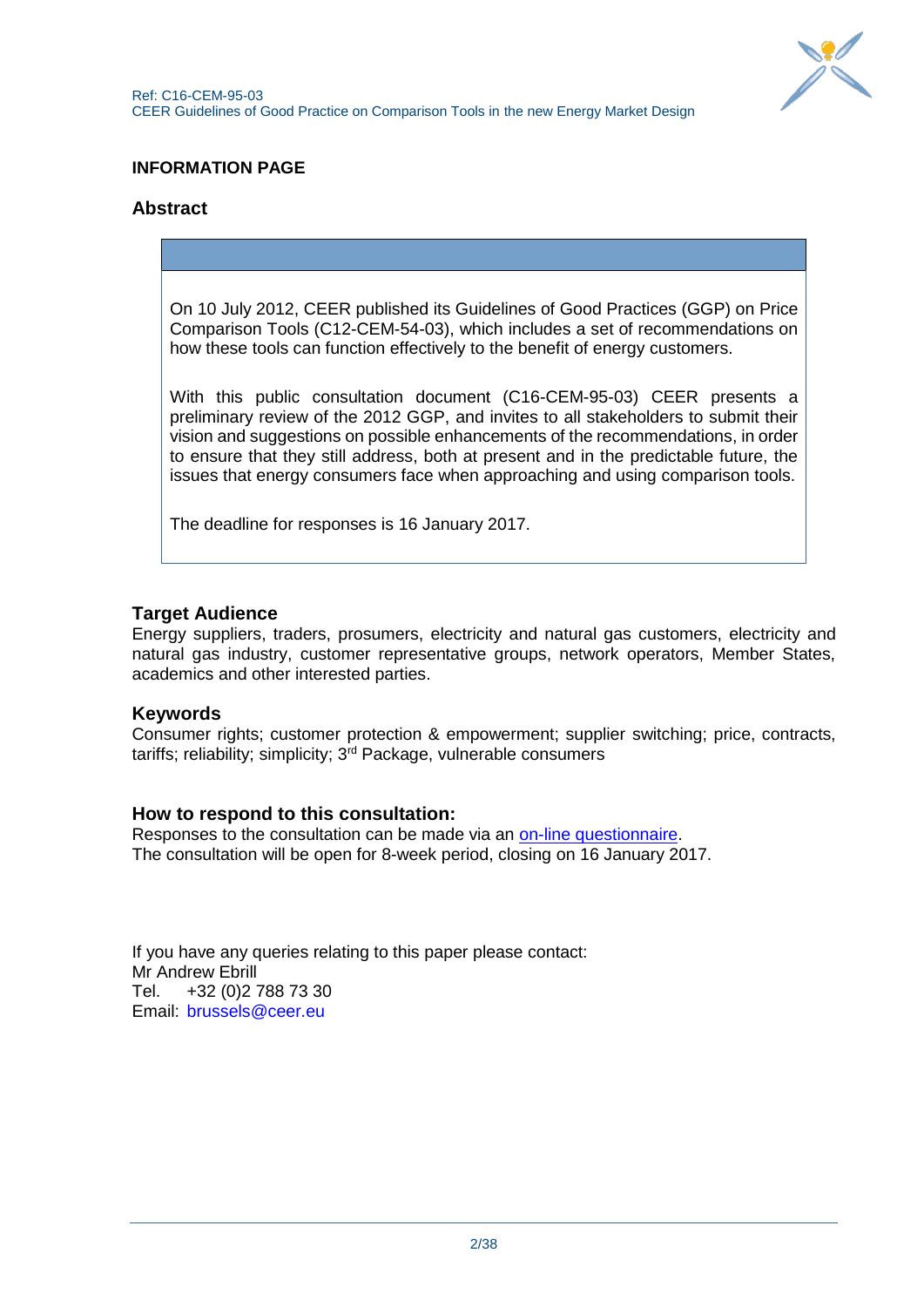

## **Related Documents**

## CEER documents

- [CEER Report on commercial barriers to supplier switching in EU retail energy](http://www.ceer.eu/portal/page/portal/EER_HOME/EER_PUBLICATIONS/CEER_PAPERS/Customers/tab6/C15-CEM-80-04_Commercial-barriers-switching_07July2016.pdf)  [markets,](http://www.ceer.eu/portal/page/portal/EER_HOME/EER_PUBLICATIONS/CEER_PAPERS/Customers/tab6/C15-CEM-80-04_Commercial-barriers-switching_07July2016.pdf) June 2016, Ref: C15-CEM-80-04
- [CEER Benchmarking report on removing barriers to entry for energy suppliers in EU](http://www.ceer.eu/portal/page/portal/EER_HOME/EER_PUBLICATIONS/CEER_PAPERS/Customers/tab6/C15-RMF-70-03_BR_barriers_to_entry_for_suppliers_1-Apr-2016.pdf)  [retail energy markets,](http://www.ceer.eu/portal/page/portal/EER_HOME/EER_PUBLICATIONS/CEER_PAPERS/Customers/tab6/C15-RMF-70-03_BR_barriers_to_entry_for_suppliers_1-Apr-2016.pdf) April 2016, Ref: C15-RMF-70-03
- [ACER /CEER Market Monitoring Report](http://www.acer.europa.eu/official_documents/acts_of_the_agency/publication/acer_market_monitoring_report_2015.pdf) 2015, November 2015
- [CEER Position paper on well-functioning retail energy markets,](http://www.ceer.eu/portal/page/portal/EER_HOME/EER_PUBLICATIONS/CEER_PAPERS/Customers/2015/C15-SC-36-03_V19_Well-functioning_retail_markets.pdf) October 2015, Ref: C15-SC-36-03
- [CEER Advice on Customer Data Management for Better Retail Market Functioning,](http://www.ceer.eu/portal/page/portal/EER_HOME/EER_PUBLICATIONS/CEER_PAPERS/Customers/2015/C14-RMF-68-03_Advice%20on%20Customer%20Data%20Management_19032015.pdf) March 2015, Ref: C14-RMF-68-03
- [CEER Guidelines of Good Practice on Price Comparison Tools,](http://www.energy-regulators.eu/portal/page/portal/EER_HOME/EER_PUBLICATIONS/CEER_PAPERS/Customers/Tab3/C12-CEM-54-03_GGP-PCT_09Jul2012.pdf) July 2012, Ref: C12- CEM-54-03

External documents

- European Commission, [Consumer Markets Scoreboard –](http://ec.europa.eu/consumers/consumer_evidence/consumer_scoreboards/12_edition/index_en.htm) 12<sup>th</sup> Edition, September 2016
- European Commission, [Key Principles for Comparison Tools,](http://ec.europa.eu/consumers/consumer_rights/unfair-trade/docs/key_principles_for_comparison_tools_en.pdf) May 2016
- European Commission, [Consumer Vulnerability across key markets in the European](http://ec.europa.eu/consumers/consumer_evidence/market_studies/docs/vulnerable_consumers_approved_27_01_2016_en.pdf)  [Union,](http://ec.europa.eu/consumers/consumer_evidence/market_studies/docs/vulnerable_consumers_approved_27_01_2016_en.pdf) January 2016
- European Commission, [Delivering a New Deal for Energy Consumers,](https://ec.europa.eu/energy/sites/ener/files/documents/1_EN_ACT_part1_v8.pdf) COM(July 2015) 339 final
- [Energy Consumer Trends](http://ec.europa.eu/consumers/eu_consumer_policy/consumer_issues_in_other_policies/files/swd-energy-consumer-trends_en.pdf) 2010 2015, European Commission Staff Working Document SWD(2015) 249 final
- European Commission, [Consumer Markets Scoreboard -](http://ec.europa.eu/consumers/consumer_evidence/consumer_scoreboards/10_edition/index_en.htm) 10<sup>th</sup> Edition, June 2014
- [Comparison Tools,](http://ec.europa.eu/consumers/documents/consumer-summit-2013-msdct-report_en.pdf) Report from the Multi-Stakeholder Dialogue presented at the European Consumer Summit 18-19 March 2013
- European Commission, [Study on the coverage, functioning, and consumer use of](http://ec.europa.eu/consumers/consumer_evidence/market_studies/docs/final_report_study_on_comparison_tools.pdf)  [comparison tools and third-party verification schemes for such tools,](http://ec.europa.eu/consumers/consumer_evidence/market_studies/docs/final_report_study_on_comparison_tools.pdf) 2013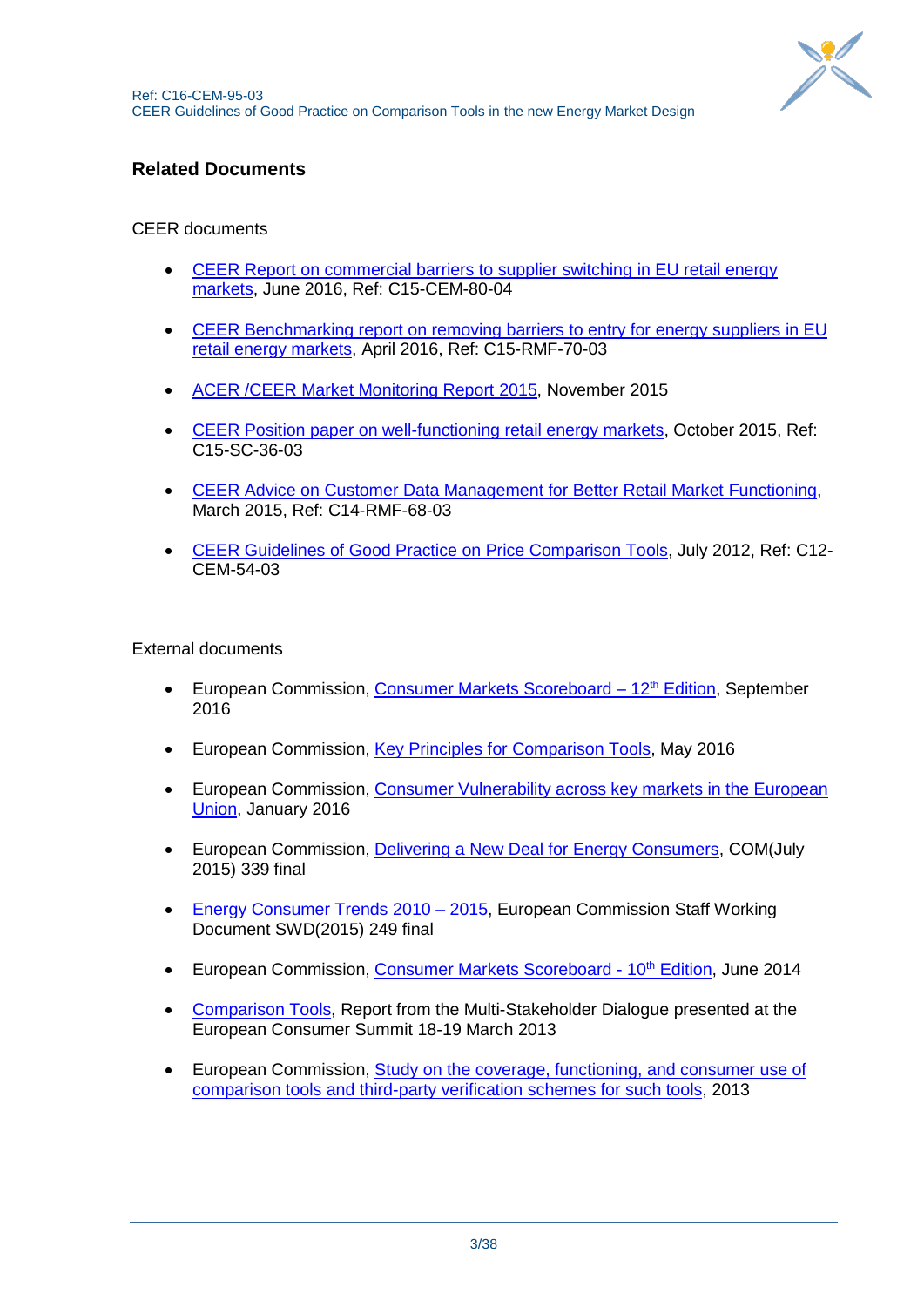

Ref: C16-CEM-95-03 CEER Guidelines of Good Practice on Comparison Tools in the new Energy Market Design

- **European Commission, The functioning of retail electricity markets for consumers in** [the European Union,](http://ec.europa.eu/consumers/archive/consumer_research/market_studies/docs/retail_electricity_full_study_en.pdf) November 2010
- Insight-E, **Energy poverty and vulnerable consumers in the energy sector across the** [EU: analysis of policies and measures,](https://ec.europa.eu/energy/sites/ener/files/documents/INSIGHT_E_Energy%20Poverty%20-%20Main%20Report_FINAL.pdf) May 2015
- BEUC, [Building a Consumer-centric Energy Union,](http://www.beuc.eu/publications/beuc-x-2015-068_mst_building_a_consumer-centric_energy_union.pdf) July 2015
- BEUC, [Protecting and Empowering Consumers in Future Smart Energy Markets,](http://www.beuc.eu/publications/2013-00083-01-e.pdf) February 2013
- Ofgem Consumer First Panel, [Reporting on the expectations of Price Comparison](https://www.ofgem.gov.uk/system/files/docs/2016/06/ofgem_consumer_panel_wave_3_pct_090616_final.pdf)  [Tools,](https://www.ofgem.gov.uk/system/files/docs/2016/06/ofgem_consumer_panel_wave_3_pct_090616_final.pdf) June 2016
- David Ronayne, [Price Comparison Websites,](http://www2.warwick.ac.uk/fac/soc/economics/research/workingpapers/2015/twerp_1056b_ronayne.pdf) Warwick Economics Research Paper Series, October 2015
- Citizens' Advice Bureau, [Personal Data Empowerment. Time for a fairer data deal?,](https://www.citizensadvice.org.uk/about-us/policy/policy-research-topics/consumer-policy-research/consumer-policy-research/personal-data-empowerment-time-for-a-fairer-deal/) April 2015
- GfK NOP, [Energy Market Investigation,](https://assets.digital.cabinet-office.gov.uk/media/54e75c53ed915d0cf700000d/CMA_customer_survey_-_energy_investigation_-_GfK_Report.pdf) February 2015
- Ctrl-Shift, [The Changing Consumer Empowerment Landscape,](https://www.ofgem.gov.uk/ofgem-publications/89234/ctrl-shift-thechangingconsumerempowermentlandscape.pdf) April 2014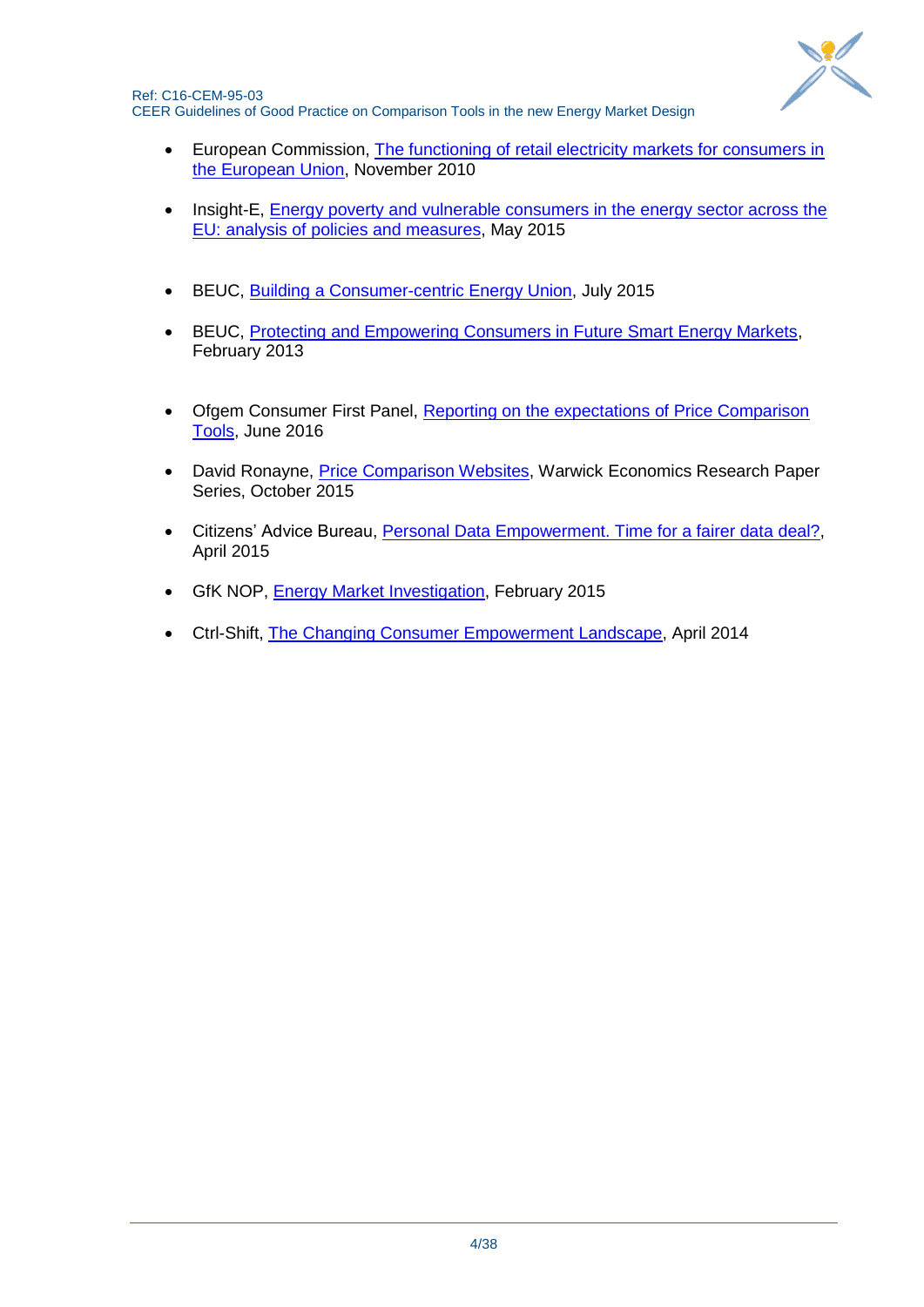

## **Table of Contents**

| 1            |                                                                          |  |
|--------------|--------------------------------------------------------------------------|--|
|              |                                                                          |  |
|              |                                                                          |  |
|              |                                                                          |  |
|              |                                                                          |  |
|              |                                                                          |  |
| $\mathbf{2}$ | COMPARISON TOOLS FROM THE CUSTOMERS' PERSPECTIVE 13                      |  |
|              |                                                                          |  |
|              |                                                                          |  |
| 3            |                                                                          |  |
|              |                                                                          |  |
|              |                                                                          |  |
|              | 3.3 Clarity and comprehensibility of price and non-price information  24 |  |
|              |                                                                          |  |
|              |                                                                          |  |
| 4            | FUTURE DEVELOPMENTS THAT POSE CHALLENGES TO CUSTOMERS AND                |  |
|              |                                                                          |  |
|              |                                                                          |  |
|              |                                                                          |  |
|              |                                                                          |  |
|              |                                                                          |  |
|              | 4.4.1                                                                    |  |
|              | 4.4.2                                                                    |  |
|              | 4.4.3                                                                    |  |
|              | 4.4.4                                                                    |  |
|              | 4.4.5<br>4.4.6                                                           |  |
|              | 4.4.7                                                                    |  |
|              |                                                                          |  |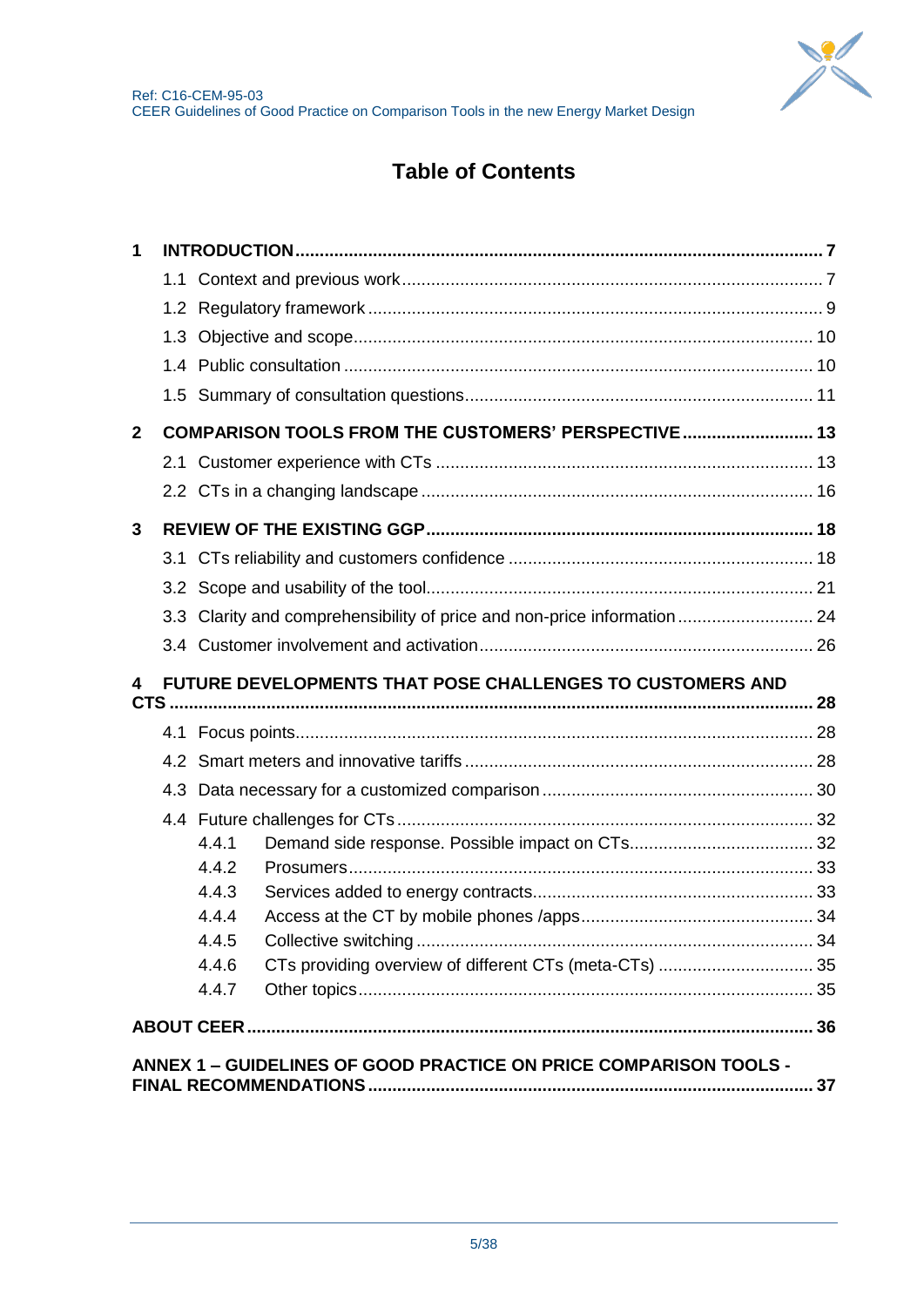

## **EXECUTIVE SUMMARY**

In July 2012, CEER published its Guidelines of Good practice (GGP) on Price Comparison Tools, based on a set of 14 recommendations on how these tools can function effectively to the benefit of energy customers. The GGP cover multiple themes: independence of the tool, transparency, exhaustiveness, clarity and comprehensibility, correctness and accuracy, userfriendliness, accessibility and customer empowerment.

Since 2012, the issue of ensuring transparency and reliability of comparison tools (CTs), including those covering energy retail markets, has been further addressed at the European level. Studies on CTs and analysis of their functioning reveal that the level of services they offer is not fully satisfactory, which negatively impacts on customers' attitude and confidence in their ability to take an advantage of using those tools.

The European Commission has engaged with stakeholders to improve CTs. With regard to the energy sector, in the "New Deal" Communication<sup>1</sup>, the Commission announced that it will work with national regulatory authorities (NRAs) to develop transparency and reliability criteria for energy CTs, and to ensure that at least one independent and verified CT is accessible to each energy customer to assess the current contract against all available market offers.

The European Commission consultation document on a new market design aims inter alia to unlock demand response initiatives, which touches on dynamic prices, smart meters, new market players including aggregators and data market managers, and also focusses on prosumers and self-consumption. CEER feels this work on future proofing energy CTs fits very well with these goals, as CTs are a key instrument in enabling and encouraging customers to participate in Demand Side Management schemes and in implicit and explicit flexibility programmes.

In this framework, CEER decided to check whether and how the 2012 GGP can be enhanced in order to ensure that they still address, both at present and in the predictable future, the issues that energy customers face when approaching and using CTs.

CEER publishes the present consultation document in order to stimulate all stakeholders to submit their vision and suggestions about two different topics:

- Do the CEER 2012 recommendations need to be updated and if so, how?
- What developments in different fields (technology, retail markets, etc.) may make further updating of the GGP necessary in the future?

This document is based on evidence coming from available surveys and reports, on case studies from NRAs, CEER documents and contributions from experts in different fields that were presented and discussed during an ad hoc closed workshop specifically organised by CEER and focused on the future of energy CTs.

Following the 8-week public consultation period, CEER will prepare an evaluation of responses which will help us develop the final outcome of the GGP review process.

1

 $1$  Delivering a New Deal for Energy Consumers, COM(2015) 339 final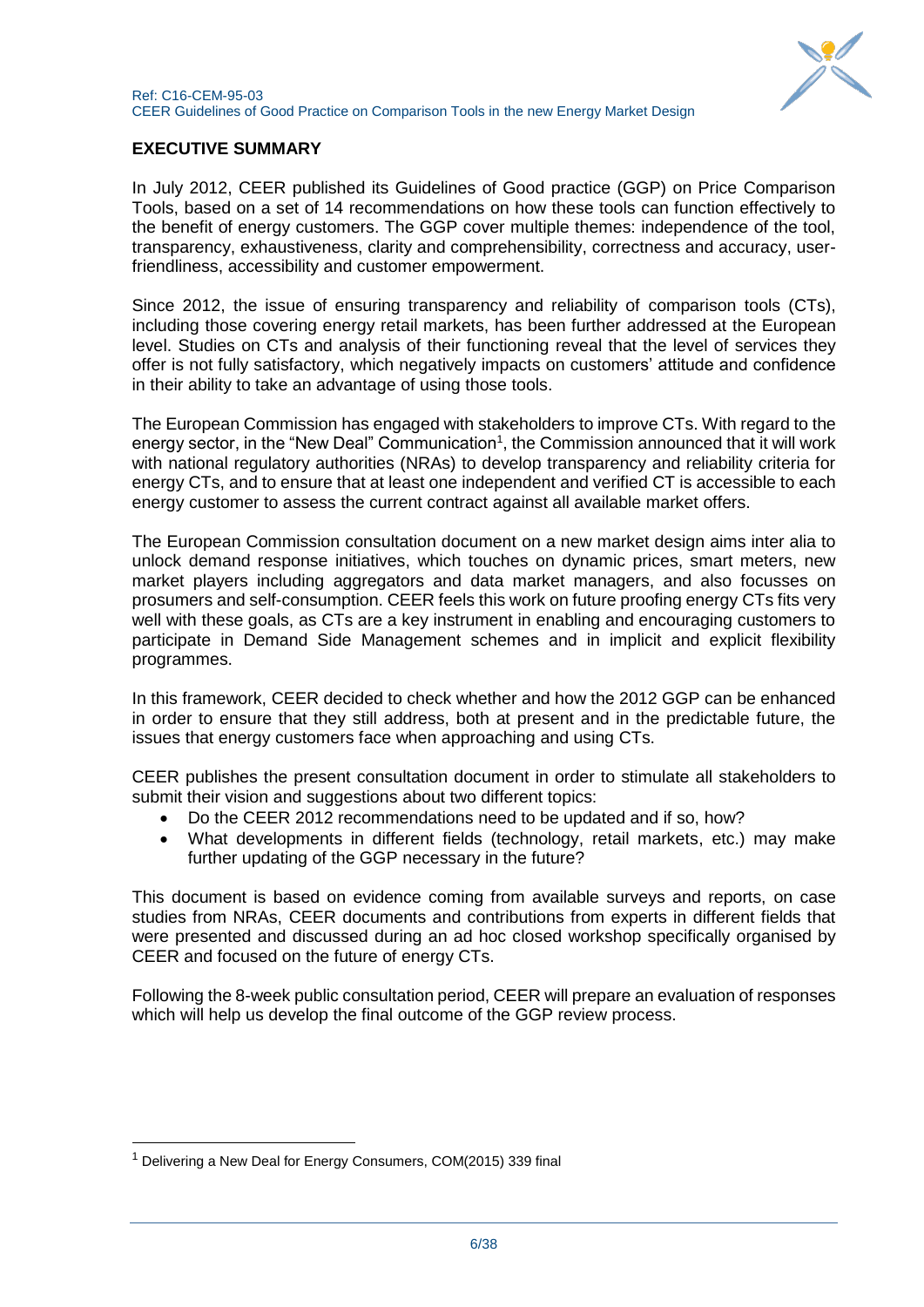## <span id="page-6-0"></span>**1 Introduction**

1

## <span id="page-6-1"></span>**1.1 Context and previous work**

Figures from the Consumers Markets Scoreboard 2016<sup>2</sup> show that European consumers' assessment of the performance of electricity retail markets is still very low, when compared with other service sectors; whereas the gas retail market performance appears in the middle of this ranking. *Comparability* and *choice among different offers* are the two dimensions where both energy services show the lower performance.

Concerns about how to ensure that energy customers have easy access to neutral and objective information on market opportunities were highlighted at the 3rd Citizen's Energy Forum in London in 2010. At this forum, a study on electricity retail market was presented by the European Commission<sup>3</sup> and demonstrated evidence regarding consumers' poor access to such information, and poor understanding of the available information.

Sharing these concerns, in October 2011 CEER launched a public consultation<sup>4</sup>, presenting a set of draft recommendations on how to improve the implementation and quality of CTs on a consumers' perspective.

As a result of the consultation process, in July 2012 the CEER Guidelines of Good Practice on Price Comparison Tools (GGP) were published<sup>5</sup>.

The GGP contains a set of 14 recommendations on how CTs should function effectively to the benefit of energy customers. They are addressed to all the subjects that have a role to play in making price information clear and accessible for customers (Member States, national regulatory authorities, public bodies, customer organisations, CT providers, energy suppliers). The CEER recommendations are reported in Annex 1.

Though the GGP refers to "price comparison tools", the recommendations cover both price and non-price aspects, as both are necessary to customers in order to make their own choice and the existing comparison tools normally include a variety of elements other than price in the set of information they provide. The price dimension is however focused on, as it is considered to be a valuable key driver for the comparison exercise.

The issue of ensuring transparency and reliability of comparison tools has been subsequently further focused on at a European level.

In May 2012, the European Commission launched the Multi-Stakeholder Dialogue on Comparison Tools (MSDCT)<sup>6</sup>, an *ad-hoc* working group covering comparison tools issues on a cross-sector perspective.

<sup>&</sup>lt;sup>2</sup> http://ec.europa.eu/consumers/consumer\_evidence/consumer\_scoreboards/12\_edition/index\_en.htm.

<sup>&</sup>lt;sup>3</sup> European Commission, The functioning of retail electricity markets for consumers in the European Union, November 2010, http://ec.europa.eu/consumers/archive/consumer\_research/market\_studies/docs/retail electricity\_full\_study\_en.pdf

<sup>4</sup> http://www.ceer.eu/portal/page/portal/EER\_HOME/EER\_CONSULT/CLOSED%20PUBLIC%20CONSULTATIO NS/CUSTOMERS/Price%20Comparison%20tools/Background.

<sup>5</sup> CEER Guidelines of Good Practice on Price Comparison Tools, July 2012, C12-CEM-54-03, http://www.ceer.eu/ portal/page/portal/EER\_HOME/EER\_PUBLICATIONS/CEER\_PAPERS/Customers/Tab3/C12-CEM-54-03\_ GGP-PCT\_09Jul2012.pdf.

<sup>6</sup> http://ec.europa.eu/transparency/regexpert/index.cfm?do=groupDetail.groupDetail&groupID=3325&news=1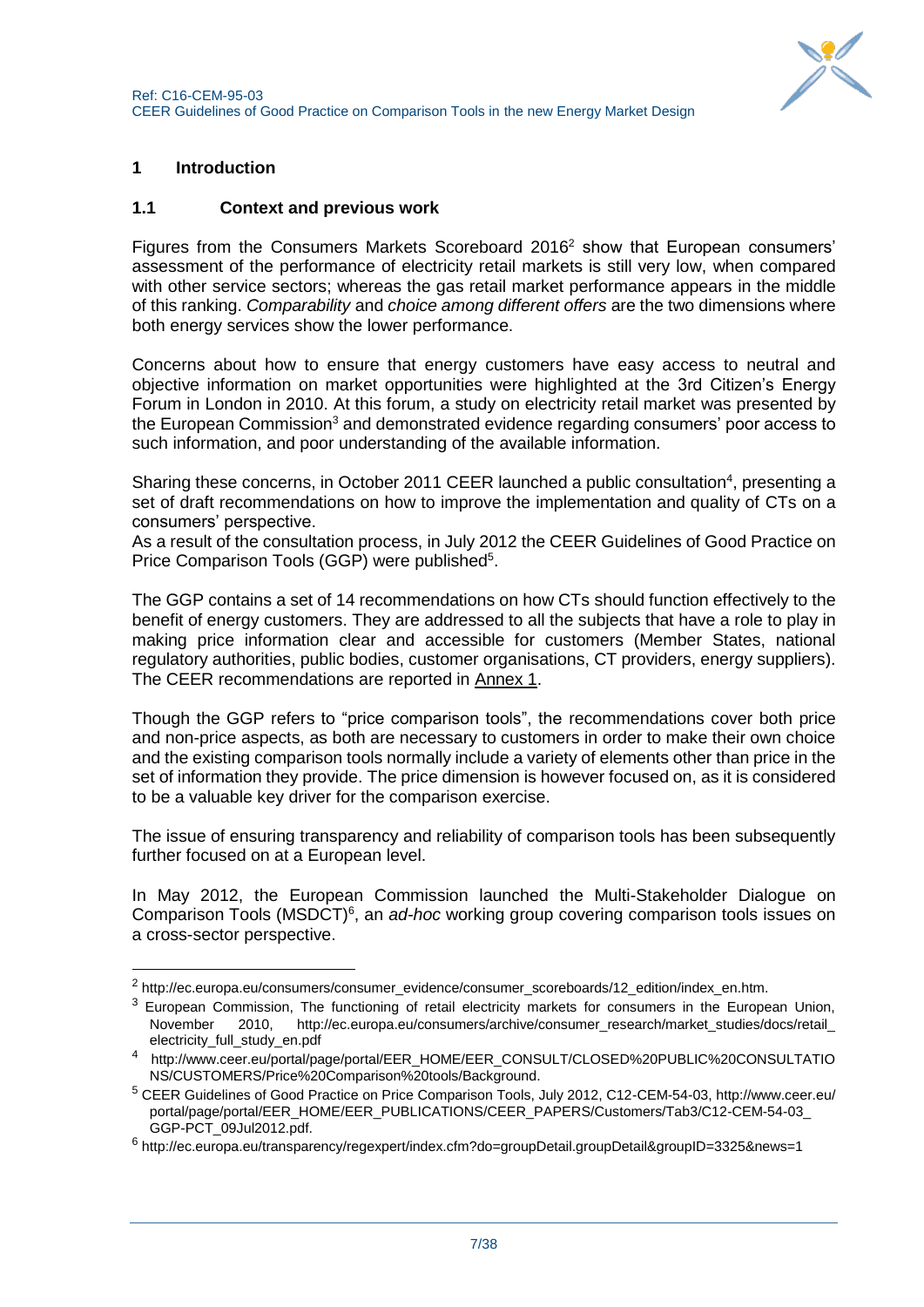



In March 2013, the Report from the MSDCT<sup>7</sup> was presented at the European Consumer Summit, and in May 2016, as a follow-up of the MSDCT work, the Commission published the Key Principles for Comparison Tools<sup>8</sup>, which focus both on compliance with the Unfair Commercial Practices Directive (UCPD) and on further improving the transparency and userfriendliness of comparison tools beyond legal requirements.

With regards to the energy sector, the European Commission's "New Deal" Communication of July 2015 $9$  highlights that customers are still not fully benefitting from the ongoing energy transition, and identifies the lack of appropriate information on costs and consumption, as well as limited transparency in offers, among the obstacles that make it difficult for consumer to assess the market situation and opportunities.

As stated in the Communication, "working with national regulatory authorities to develop transparency and reliability criteria for energy comparison tools, and to ensure that each energy consumer has access to at least one independent and verified comparison tool to assess the current contract against all offers available on the market" is among the action points that the Commission put on the agenda, in order to empower energy consumers.

According to NRAs, reliable CTs<sup>10</sup> were available in 21 countries for electricity and in 16 countries for gas in 2015, either provided by the NRA or by an authority dealing with customer protection (in most countries with one, two or three CTs), or privately-owned.





-

<sup>&</sup>lt;sup>7</sup> Comparison Tools, Report from the Multi-Stakeholder Dialogue presented at the European Consumer Summit 18-19 March 2013

<sup>8</sup> European Commission, Key Principles for Comparison Tools, May 2016

 $9$  European Commission, Delivering a New Deal for Energy Consumers, COM(2015) 339 final

<sup>&</sup>lt;sup>10</sup> Reliability is referred to the criteria included in the CEER recommendations "Final Guidelines of Good Practice on Indicators for Retail Market Monitoring for Electricity and Gas", Ref: E10-RMF-27-03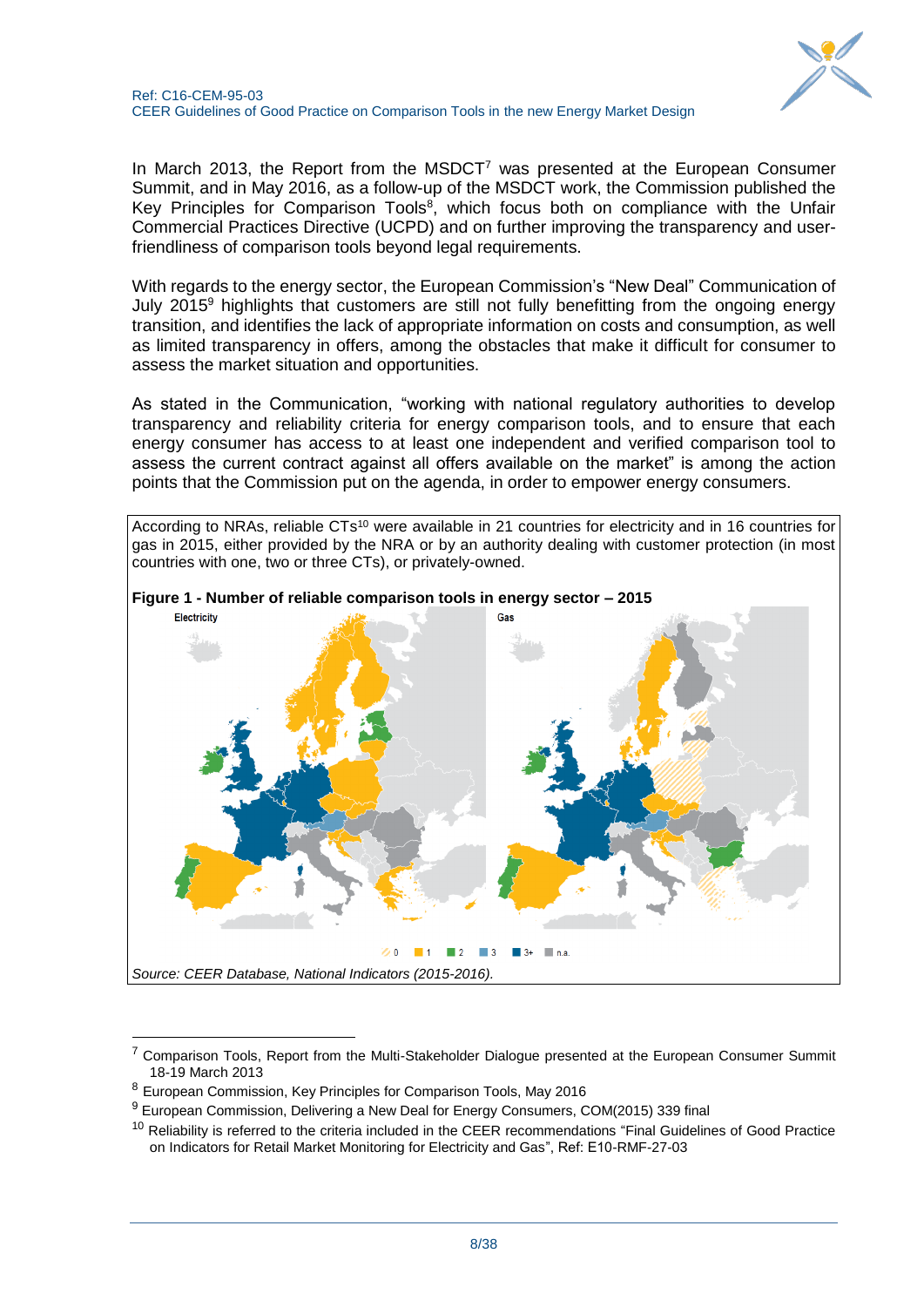

The conclusions of the 8th Citizens' Energy Forum<sup>11</sup> in February 2016 also called for improved and comparable pre-contractual information, including green offers and contract and billing information, to increase consumer engagement in the market. The importance for energy consumers to have access to "at least one free of charge, certified, reliable, comprehensive and independent price comparison tool" was also underlined.

Finally, to provide a solid basis for the section on future challenges of this consultation document, CEER organised a closed workshop on 21 June to discuss with experts from regulators, legislators, academics, private sector companies and consumer organisations.

### <span id="page-8-0"></span>**1.2 Regulatory framework**

Different provisions in the EU legislation cover aspects that can be related to the functioning of CTs. Horizontal legislation includes the Directives on Unfair commercial practices, on Consumer rights and on E-Commerce. In the energy sector, the Third Package Directives (with regard to transparency, billing and price information) and the Energy efficiency Directive (with regard to metering and consumption data) are relevant to the issue<sup>12</sup>.

Compliance with the Unfair commercial practices Directive is addressed in the European Commission Key Principles for Comparison tools<sup>13</sup>.

Though the CEER GGP do not refer to legislation compliance or enforcement, many of the points covered by the Key principles and the CEER recommendations address the same issues and offer similar indications.

| <b>CEER</b> recommendations             | <b>EC Key principles</b>                                                |
|-----------------------------------------|-------------------------------------------------------------------------|
| 1 - Independence of the tool            | 1. Impartiality of the comparison and<br>identification of advertising  |
| 2 - Role for NRA; Verification          |                                                                         |
| 12 - Promotion of verified CTs          |                                                                         |
| 3 - Transparency                        | 2. Transparency about the business model                                |
| 8 - Correctness and accuracy            | 3. Accuracy of the information provided                                 |
| 4 - Exhaustiveness                      | 4. Data collection, ranking, comparability and<br>coverage              |
|                                         | 5. Transparency and trustworthiness of user<br>reviews and user ratings |
|                                         | 6. Display of contact details                                           |
|                                         | 7. Complaint handling and access to redress<br>mechanisms               |
| 5, 6, 7 - Clarity and comprehensibility | 8. Relevance of the information and display                             |
| 9 - User-friendliness                   | 9. User-friendliness and accessibility                                  |
| 10, 11 - Accessibility                  |                                                                         |
| 13, 14 - Customer empowerment           |                                                                         |

-

<sup>11</sup> https://ec.europa.eu/energy/sites/ener/files/Conclusions.pdf

<sup>&</sup>lt;sup>12</sup> A review of the relevant legislation for comparison tools is included in the Report from the Multi-Stakeholder Dialogue on Comparison Tools, 18-19 March 2013.

<sup>&</sup>lt;sup>13</sup> The Key Principles include in their scope all digital content and applications developed to be used by consumers to compare products and services, irrespective of the device used (laptop, mobile devices, etc.) or the parameters on which the comparison is based (price, quality, user reviews, etc.).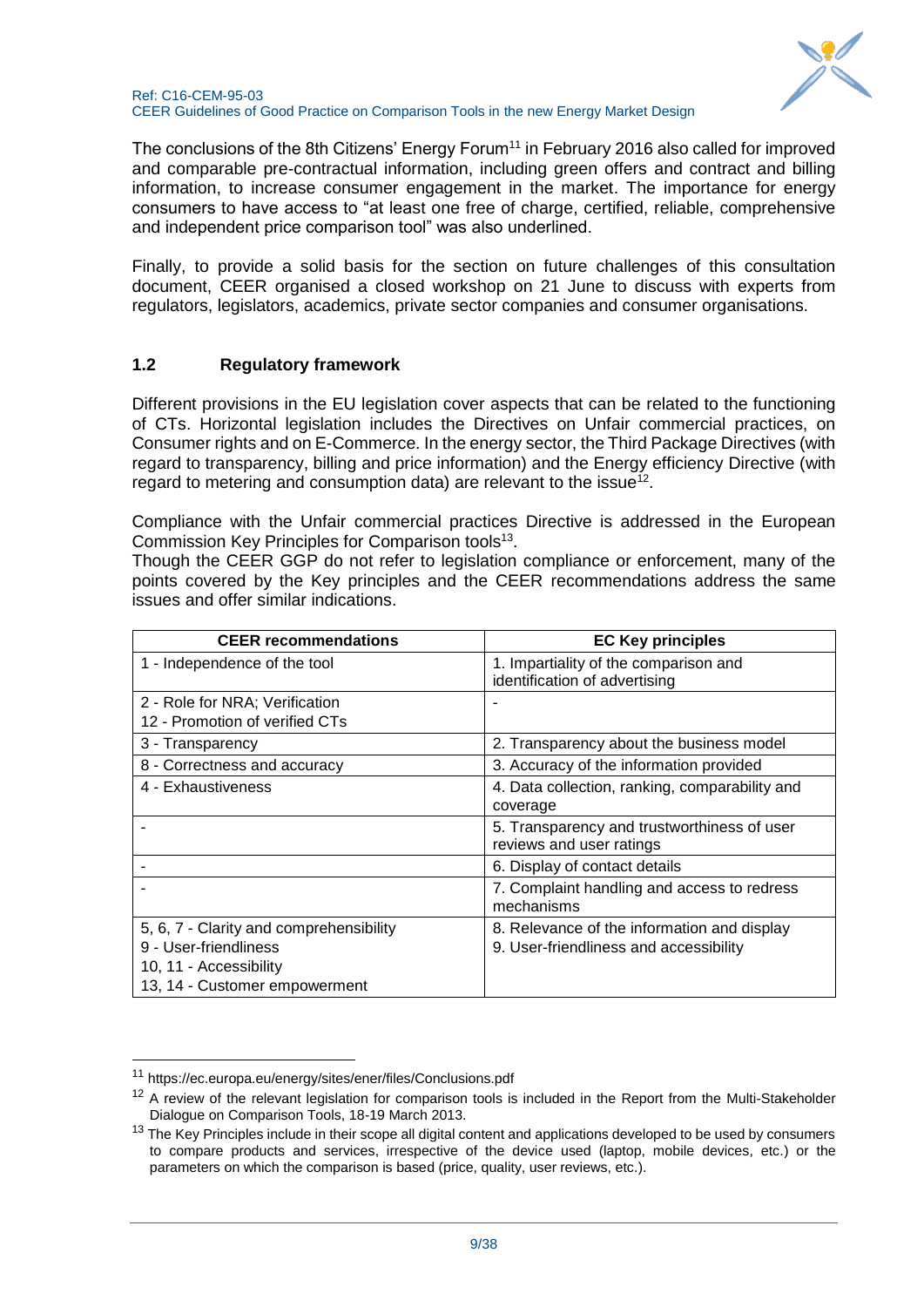

## <span id="page-9-0"></span>**1.3 Objective and scope**

CEER is aware that European energy customers need more and better information, empowering them to take a more active role in the liberalised energy markets, and that CTs can offer easier access to useful, reliable and usable information on available offers.

In our Position paper on well-functioning retail energy markets<sup>14</sup>, customers' access to at least one independent and verified comparison tool is included among the key outcomes to be measured in order to assess the well-functioning of any individual market.

A draft definition of the related metric will be included in the CEER Handbook on Harmonised definitions of retail market metrics; a draft version of the Handbook was submitted for public consultation in July 2016<sup>15</sup>.

CEER is also aware that retail energy markets are significantly evolving due to different factors, including new opportunities offered by the spread of advanced technologies, such as smart meters and smart grids, or by the emerging of new ways to enable consumers to play an active role, such as collective switching schemes or demand response schemes.

These developments are already having an impact on how a well-functioning comparison tool should operate, and stronger impacts can be expected in the future<sup>16</sup>.

Due to the fact that almost five years have elapsed since the publication of the GGP, and considering the focus that the European Commission has put on comparison tools, CEER decided to check whether and how the existing recommendations can be enhanced in order to ensure that they still address, both at present and in the predictable future, the issues that energy consumers face when approaching and using CTs.

### <span id="page-9-1"></span>**1.4 Public consultation**

1

With this public consultation CEER invites all stakeholders to submit their vision and suggestions on energy customer empowerment towards CTs, adopting two different perspectives:

- Do the CEER 2012 recommendations need to be updated and if so, how?
- What developments in different fields (technology, retail markets…) may make further updating of the GGP necessary in the future?

With reference to these two perspectives, **Chapter 2** summarises the main evidence on issues relating to customer experience with comparison tools. These pieces of evidence emerge from available surveys and reports (section 2.1), and highlight the main issues that are expected to gain increasing relevance in the near future on the way well-functioning CTs should operate

<sup>14</sup> CEER Position paper on well-functioning retail energy markets, October 2015, C15-SC-36-03, http://www.ceer.eu/portal/page/portal/EER\_HOME/EER\_PUBLICATIONS/CEER\_PAPERS/Customers/Tab5/ C15-SC-36-03\_V19\_Well-functioning\_ retail\_markets.pdf

<sup>&</sup>lt;sup>15</sup> CEER Public Consultation Paper "Draft Handbook on Harmonised Definitions of Retail Market Metrics, July 2016, C16-SC-46-04;

http://www.ceer.eu/portal/page/portal/EER\_HOME/EER\_CONSULT/CLOSED%20PUBLIC%20CONSULTATIO NS/CUSTOMERS/PC\_Handbook

<sup>&</sup>lt;sup>16</sup> The definition of more complex pricing models based on detailed consumption data coming from smart meters, and issues related to access, management and use of customers' data and other personal information, or related to CTs operation through apps for mobile devices, are just examples.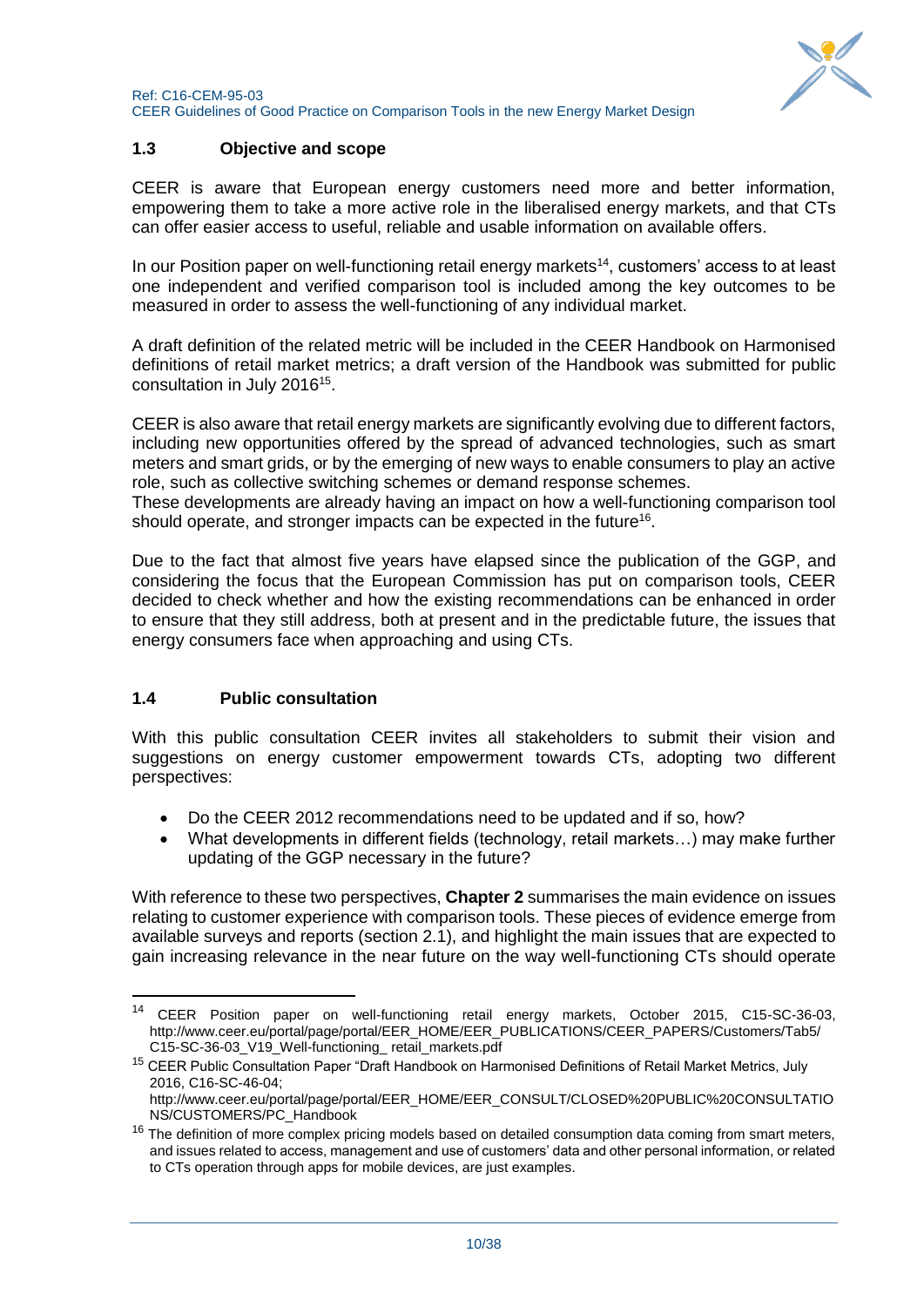

(section 2.2). The evidence takes into account the contributions from experts in different fields that were presented and discussed during an ad hoc closed workshop specifically organized by CEER, and focused on the future of energy CTs.

Based on that background, **Chapter 3** presents a review of the existing CEER recommendations, and includes a set of consultation questions related to possible modifications that may be considered as necessary in the short term. **Chapter 4** then highlights future challenges which may require changes to the GGP within the next few years and includes consultation questions related to possible aspects that may need to be further focused with a medium-term perspective.

This consultation is opened from 16 November 2016 until 16 January 2017. The public consultation is conducted via an online questionnaire to be found on the CEER website (please, click [here\)](http://www.ceer.eu/portal/page/portal/EER_HOME/EER_CONSULT/OPEN_PUBLIC_CONSULTATIONS/PC_on_CTs). Following the public consultation period, CEER will prepare an evaluation of responses which will help us develop the final outcome of the GGP review process.

## <span id="page-10-0"></span>**1.5 Summary of consultation questions**

#### *A) Do the CEER 2012 recommendations need to be updated and if so, how?*

#### **1. CTs reliability and customer confidence**

*Do you think that different, or further, recommendations are needed in order to promote overall CTs reliability and customers' confidence in those tools? What should those recommendations focus on? What elements are considered by commercial CTs as obstacles to their participation in a regulated verification scheme? How could these obstacles be removed while preserving customers' interests? In which terms do you think CTs should manage the information submitted by customers?*

### **2. Scope and usability of the tool**

*Do the GGP recommendations related to the scope and structure of the information provided by CTs need to be enhanced, or cover additional issues?*

*Should the stance in recommendation 4, that CTs should ideally show an exhaustive picture, be reconsidered? Does this stance remain relevant to both commercial and non-commercial CTs?*

*Should additional recommendations specifically address the comparison of customers' current contract with available offers, and in what terms? How could this be done without a much bigger data management load on customers, energy suppliers and CT operators?*

#### **3. Clarity and comprehensibility of price and non-price information**

*Do the recommendations need to be modified in order to ensure that CTs offer clear, comprehensible and verifiable information to customers? What aspects of information should they address?*

*How should information about elements other than price be presented in CTs in order to allow customers a valuable comparison based on their preferences, and to avoid that information overload results in less transparency?*

*Do you think that the GGP should address how users' reviews, or other subjective ratings, should be reported in CTs (which offer this information) and, in that case, what principles should be considered?*

### **4. Customer involvement and activation**

*Should the GGP include additional recommendations aimed at removing obstacles in the use of CTs by particular groups of customers, or at improving inactive customers' involvement?*

*Do you have any specific recommendations on consumer data disclosure related to CTs that should be implemented?*

*What actions could be taken by different stakeholders (including NRAs) in order to encourage a wider number of customers to use CTs?*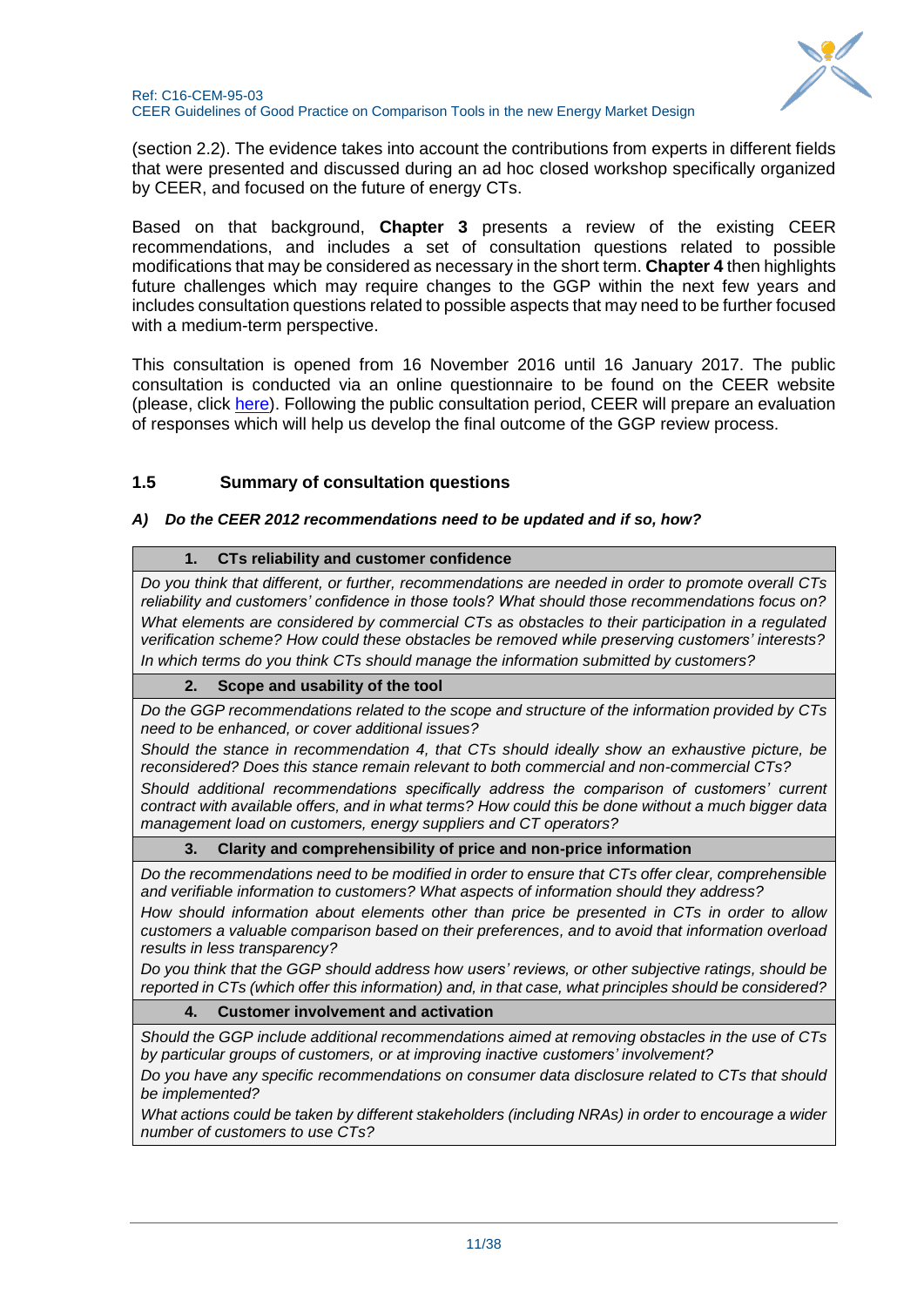

#### *B) What developments in different fields (technology, retail markets…) may make further updating of the GGP necessary in the future?*

#### **5. Smart meters and innovative tariffs**

*Due to the expected development of more complex indexed or dynamic electricity tariffs, do you think that there is a need for CTs to compare the final costs resulting from different price structures and indexes?*

*In your opinion, what is the best way for a CT to compare different tariff structures and provide customers with the most accurate comparison?*

#### **6. Data management**

*What is the best way to provide customers with all relevant information in CTs?*

*Do you think an initiative that pursues the standardisation and easy access of the customer's information (like QR codes, Green Button or similar) will be helpful in order to empower and activate energy customers?* 

*In that case, should this standardisation be done at national or at European level?*

#### **7. Demand side response**

*Do you think that future developments could raise the need to include demand side response in CTs? If so, what is the best way to include demand side response offers on existing CTs? (If possible, please provide examples.)*

#### **8. Prosumers**

*Do you think that there is a need to include the market of self-generated electricity and offers for prosumers in the CT? (If possible, please provide examples of current offers in your market.)*

*How should offers addressed to* potential *prosumers (e.g. offers including products or services related to the installation of a generation equipment) be managed by CTs, and help customers to valuably assess the opportunity to become a prosumer?*

#### **9. Services added to energy contracts**

*Do you think that future services added to energy contracts would change the way CTs work and should this be addressed in the GGP? In this regard, which services will be most relevant, and what will not be suitable for presentation in CTs?*

*How should CTs present multiple services bundled with energy supply in a way that consumers can make informed decisions? How do you think that CTs could help customers in assessing the price elements of services that are bundled into an offer?*

#### **10. Access at the CT by mobile devices / apps**

*Do you think CTs have to be compatible with mobile devices in order to foster their use?*

*Do you think that the different level of information and functionalities that apps or mobile versions of CTs can offer with respect to web-based CTs will have to be specifically addressed by the GGP? What aspects and principles should be considered?*

#### **11. Collective switching**

*Are collective switching initiatives and CTs compatible? Or do you think they are competitors?* 

*Can we envisage a possible role of CTs in promoting consumers awareness of collective switching opportunities? Should a future GGP review include collective switching issues?*

#### **12. CTs providing overview of different CTs (meta-CTs)**

*Do you think web services comparing the results of different CTs will be developed in the energy sector? What specific recommendations will they require from a customer perspective?* 

#### **13. Other topics**

*Do you have any other ideas or suggestion that could be interesting to analyse about the topics that CTs will face in the future?*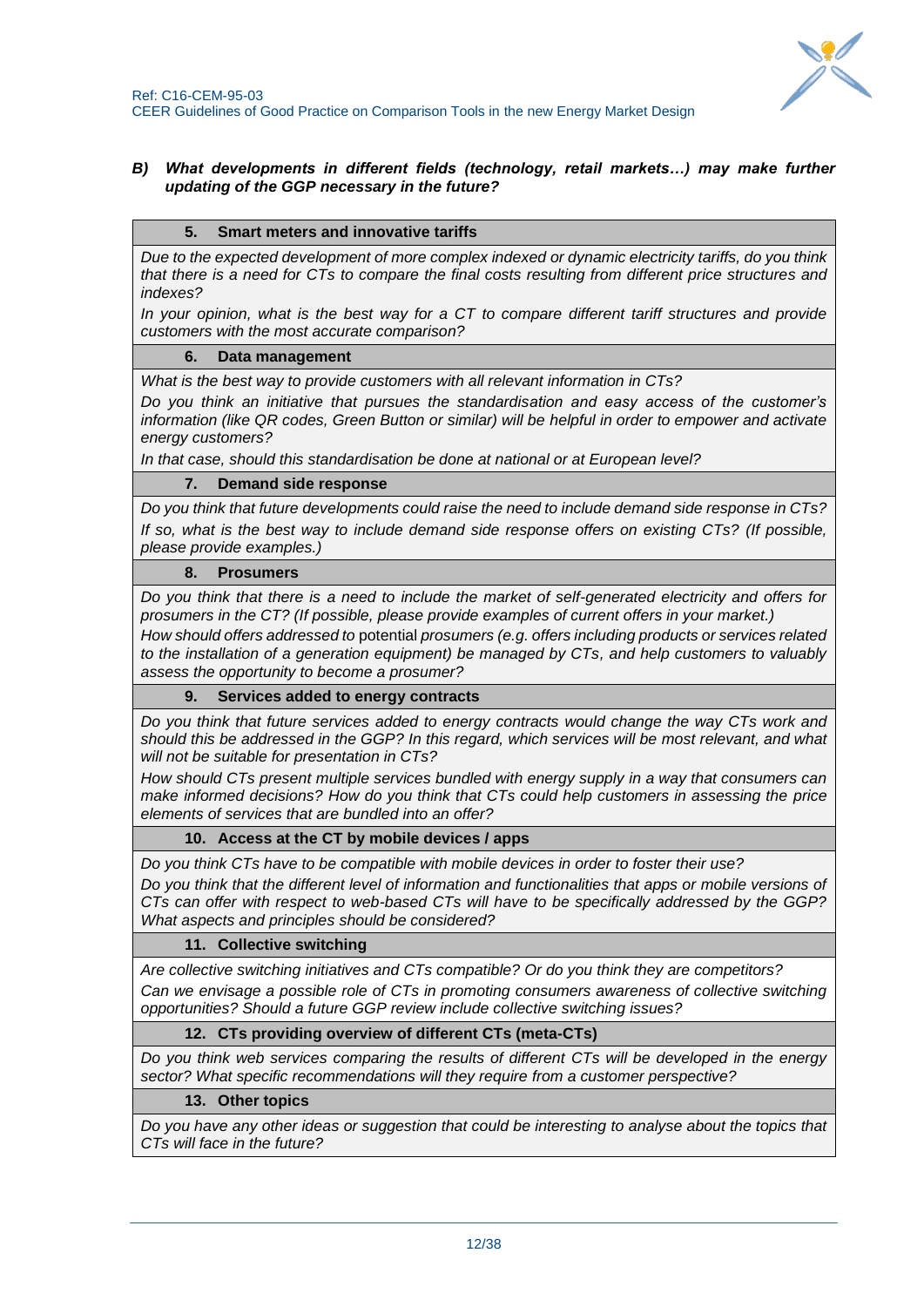

## <span id="page-12-0"></span>**2 Comparison tools from the customers' perspective**

Easy access to neutral and objective information on available offers is one of the key elements that can empower electricity and natural gas customers to play an active role in retail markets, enabling them to take advantageous decisions about choosing their new contract, or about whether or not to switch their current contract or provider.

Comparison tools can offer a smart and easy access to this kind of information; it is however crucial to ensure that CTs are actually well-functioning, i.e. they are providing genuine, useful and usable information on both price and other features that are relevant for customers in order to choose. It is equally important that customers feel that they can trust CTs, and that they will be able to take advantage from information and services that these tools provide.

## <span id="page-12-1"></span>**2.1 Customer experience with CTs**

1

A growing number of CTs, covering many different products and services sectors, including energy, are available in European countries. Although, there are significant differences from one country to another, and that European customers use such tools more and more frequently when they are shopping around.

A study on CTs conducted in 2014 for the European Commission<sup>17</sup>, mapped a total of 1042 electronic comparison tools<sup>18</sup> (910 websites and 132 mobile apps) across six industry sectors, including energy<sup>19</sup>, in EU 28 plus Norway and Iceland.

Comparison tools covering the energy retail market were operating in most EU member countries, with 104 mapped tools dedicated to energy only (including 4 apps), and 36 multi-sector tools, covering energy in combination with other sectors (mainly communication services and financial services). In 2013, a CEER review<sup>20</sup> mapped 10 energy NRAs operating a price comparison tool, out of 23 NRAs that answered the questionnaire.

Customers' use of CTs vary significantly in different countries, and depending on the market sector; there is also evidence of differences depending on socio-demographic elements such as age, education or income (CTs are more frequently used by younger groups, and by groups with a comfortable income or a higher education degree).

Customers surveyed in the Comparison Tool Study declared that they use CTs because they offer a quick way to compare and find cheapest price (68%).

CTs were also used to save time (28%), to find customer comments, products reviews and ratings (27%), to find the offer that best suits their needs (20%), to find out more about the range of offers (18%) or to find information about specific products or services (15%).

When asked to identify which characteristics they valued most when using CTs, the price comparison aspect prevailed (mentioned by 79% of users), followed by the easiness to navigate (29%), the use of user ratings/peer messaging (21%), information about the product/service (21%), accuracy of the price (21%), clarity of the site's presentation (20%) and the impartiality of the comparison (20%).

<sup>&</sup>lt;sup>17</sup> Study on the coverage, functioning, and consumer use of comparison tools and third-party verification schemes for such tools, ECME Consortium / Deloitte, EAHC/FWC/2013 85 07.

<sup>&</sup>lt;sup>18</sup> In the Study, "comparison tools" definition covers all different digital content and applications developed to be used by consumers primarily for the comparison of products and services.

<sup>&</sup>lt;sup>19</sup> The other sectors considered in the study were electronic goods, fast moving consumer goods (FMCG), travel and hotels, retail finance, electronic communications.

<sup>&</sup>lt;sup>20</sup> CEER Status Review on customer access to information on energy costs, sources and energy efficiency schemes, Ref: C13-CEM-65-04.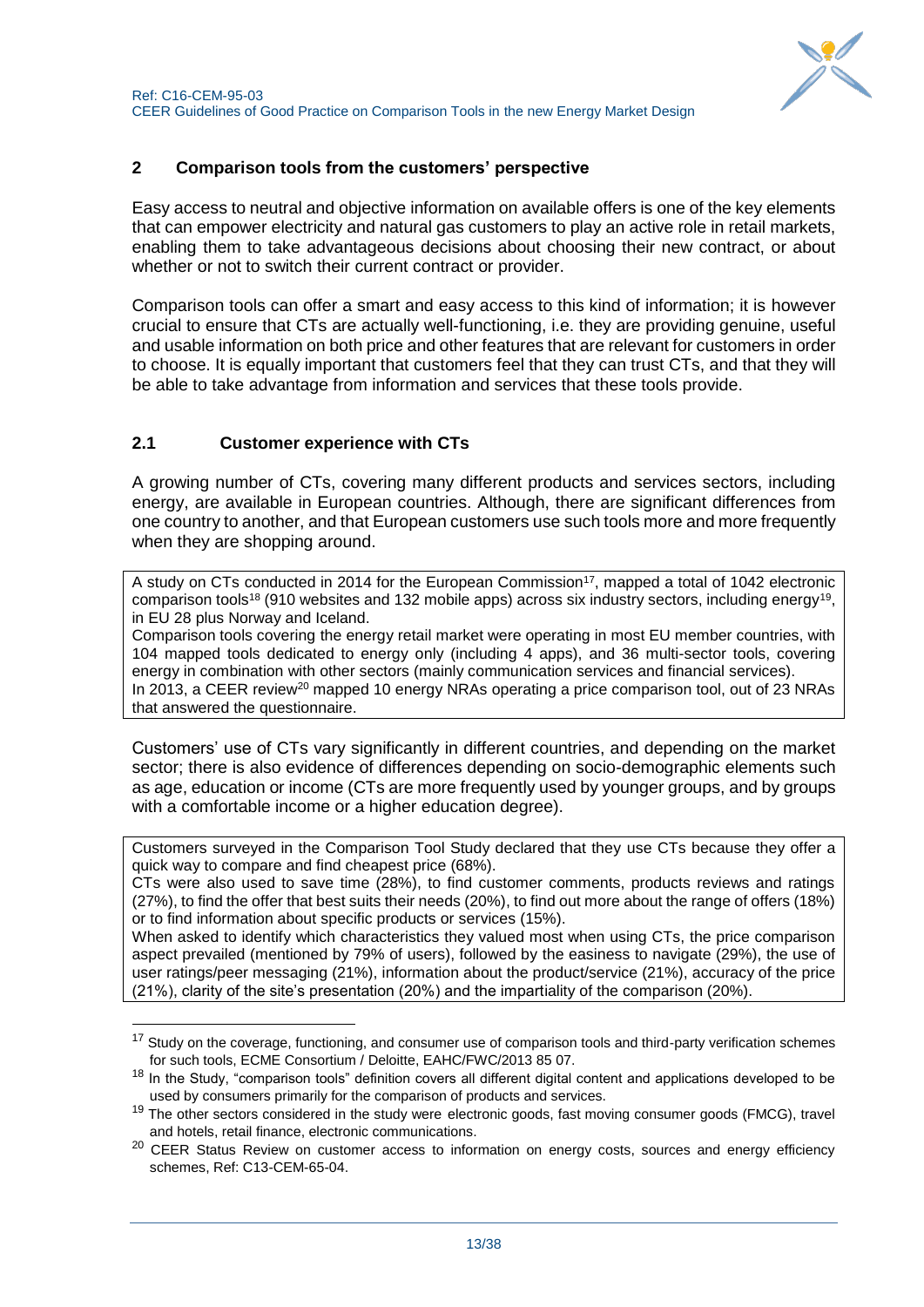

However, there is also evidence that the level of services that these tools offer is still not fully satisfactory, and that this element has a negative impact on customers' attitude and confidence in their ability to find unbiased information in an easy and convenient way.

Issues related to consumers' experience when approaching and using CTs highlighted in the Comparison Tools Study include the following:

- *Impartiality of the tool* Although virtually all users involved in the study agreed that CTs allowed them to compare prices, just one out of three said they could also be used to find unbiased product information. A third of respondents to the survey somewhat or strongly agreed that they did not trust price comparison websites because they were not independent and impartial; only a quarter of users thought that comparison tools were reliable.
- *Transparency* Less than half of mapped CTs were willing to disclose details on their supplier relationship, their business model or the sourcing of their price and product data (e.g. whether from the supplier or gathered independently from web sources), with this lack of transparency further amplified for smartphone apps. Less than 20% of websites disclosed information on their market coverage, their primary revenue or the frequency by which their data was updated.
- *Verification* About three out of four consumers surveyed show to trust CTs more when they are affiliated with a third-party verification scheme. Among them, 42% said that such schemes should guarantee the impartiality of the comparison, and 28% thought they should guarantee the accuracy of the information presented. 59% thought that verification schemes should be run by a consumer organisation and 26% said that a national authority or regulator would be more appropriate.
- *Sorting and ranking* Consumer choice is affected by the ranking method and the product position on a CT. On the one hand, the higher up the page a deal is placed the more likely it is chosen by participants; on the other, the effect of a given characteristic is found to be larger if deals are sorted according to that characteristic. For example, when electricity deals are ranked by annual cost then annual cost has a larger effect on first deal choice compared to when deals are ranked according to alternative methods (customer service, rate type, energy type or randomly).
- *Shortcomings* 65% of surveyed CTs users had experienced at least one problem when using such tools. The most commonly reported problem was the unavailability of a product on the seller's website, followed by issues with incorrect prices and incorrect product information. More than a half of users who had experienced a problem decided to do nothing about it; only one out of three of the comparison tools surveyed provided information on how to file a complaint.

With regard to energy sector, the general problems that consumers face when using CTs seem to combine with the low level of comparability among different offers, and the complexity of price structure and contract features that should be considered when shopping around for energy supply.

Following a study conducted in 2015 for the EU Commission and presented at the 2016 London Forum<sup>21</sup>, 41% of EU consumer respondents had compared tariffs from different electricity companies; 64% of them used web-based comparison tools to do so, while 38% visited the companies' websites, and 8% contacted the companies by telephone.

A mystery shopping exercise covering 10 Member States, included in the same Study, showed that when asked to estimate the savings from switching to the cheapest tariff, 25% of mystery shoppers answered that they were not able to do so.

Only 40% of mystery shoppers who managed to find a cheaper tariff, agreed that it had been easy to find one. Two shoppers out of three, however, had found the cheapest offer or tariff via a price comparison website.

1

<sup>&</sup>lt;sup>21</sup> Second consumer market study on the functioning of retail electricity markets for consumers in EU.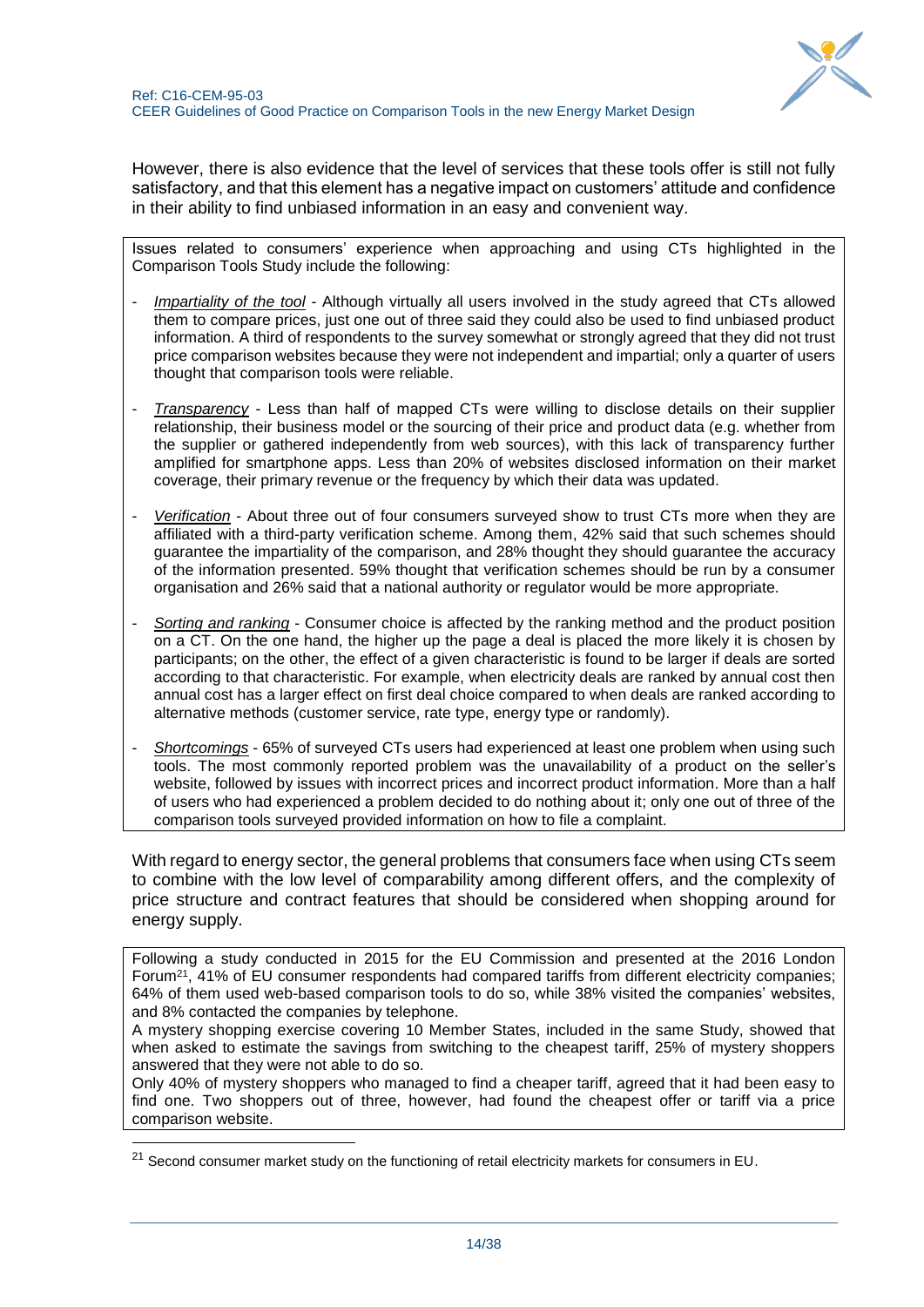

### *Case Study* – Consumer expectations / UK (Ofgem Consumer First Panel, June 2016)

In GB, Ofgem administers a voluntary Code of Practice for domestic energy price comparison services (the Confidence Code). To assist with the policy making in relation to this area, in March 2016, Ofgem invited its Consumer First Panel to discuss their expectations of price comparison tools.

The Consumer First Panel consists of around 80 consumers who meet 3 times over a year to discuss their views of key energy issues and their impact on consumers across Great Britain. The Panel is a deliberative research methodology giving participants the freedom to express their views within a framework, building their knowledge of an issue or topic. Qualitative techniques, including deliberative approaches are intended to be illustrative rather than statistically reliable. As such they do not permit conclusions to be drawn about the extent to which something is happening in the wider population; they provide insight into why participants hold certain views. It is important to note that Panellists are recruited to broadly reflect the full range of energy consumers in GB. Many Panellists were unfamiliar with the use of CTs in energy. Their perceptions and assumptions were based on their understanding and experiences of CTs more generally.

The **aims** of the March 2016 Consumer First Panel discussions included exploring what consumers expect from online CTs and which principles they think should underlie Ofgem's Confidence Code.

#### **Key findings** relevant to the GGP include the following **underlying attitudes and expectations**:

- Panellists' use of any type of CT varied, with a few using them frequently, some occasionally and many never at all. Satisfaction with CTs across all markets was mixed. Although some welcomed the ability to compare a large number of companies at once, others found it generally difficult to navigate results and compare prices for different products and services.
- Most Panellists were unfamiliar with using CTs for energy.
- Panellists' attitudes towards CTs in the energy market were based on a number of perceptions and assumptions about how CTs worked across other markets. They held the following underlying views: o Users consult multiple CTs for the same search query.
	- o The best deals are available directly with companies.
	- o CTs are used to get a 'better' deal, not the 'best' deal.
	- o It's not always about price.
	- o CTs can be confusing to navigate.
	- o CTs are marketing tools and Panellists were concerned that any personal details they enter could be used to send marketing materials.
- These assumptions are important for understanding Panellists' reactions to, and preferences for, the principles contained with the Confidence Code.

Panellists spontaneously identified a number of **broad principles** that they said were important for CTs to follow in meeting the needs of consumers.

Firstly, Panellists felt that it was crucial to have correct, up to date and clear information – not just on price, but also on other details of the offer such as cancellation fees. Panellists also requested an experience that was both tailored to their circumstances and easy to understand. They acknowledge that there may be tension in delivering both but hoped that CTs would be able to offer just the right amount of information to help consumers make an informed choice prior to switching, yet not so much that ease of use is compromised.

Finally, Panellists wanted objective and impartial information, and felt it was important to ensure that results were presented based purely on the interests of the user, rather than biased in any way towards some suppliers or tariffs.

Panellists gave views on some specific CEER GGP/GB Confidence Code Principles and the full report is available at:

[https://www.ofgem.gov.uk/system/files/docs/2016/06/ofgem\\_consumer\\_panel\\_wave\\_3\\_pct\\_090616\\_fi](https://www.ofgem.gov.uk/system/files/docs/2016/06/ofgem_consumer_panel_wave_3_pct_090616_final.pdf) [nal.pdf](https://www.ofgem.gov.uk/system/files/docs/2016/06/ofgem_consumer_panel_wave_3_pct_090616_final.pdf)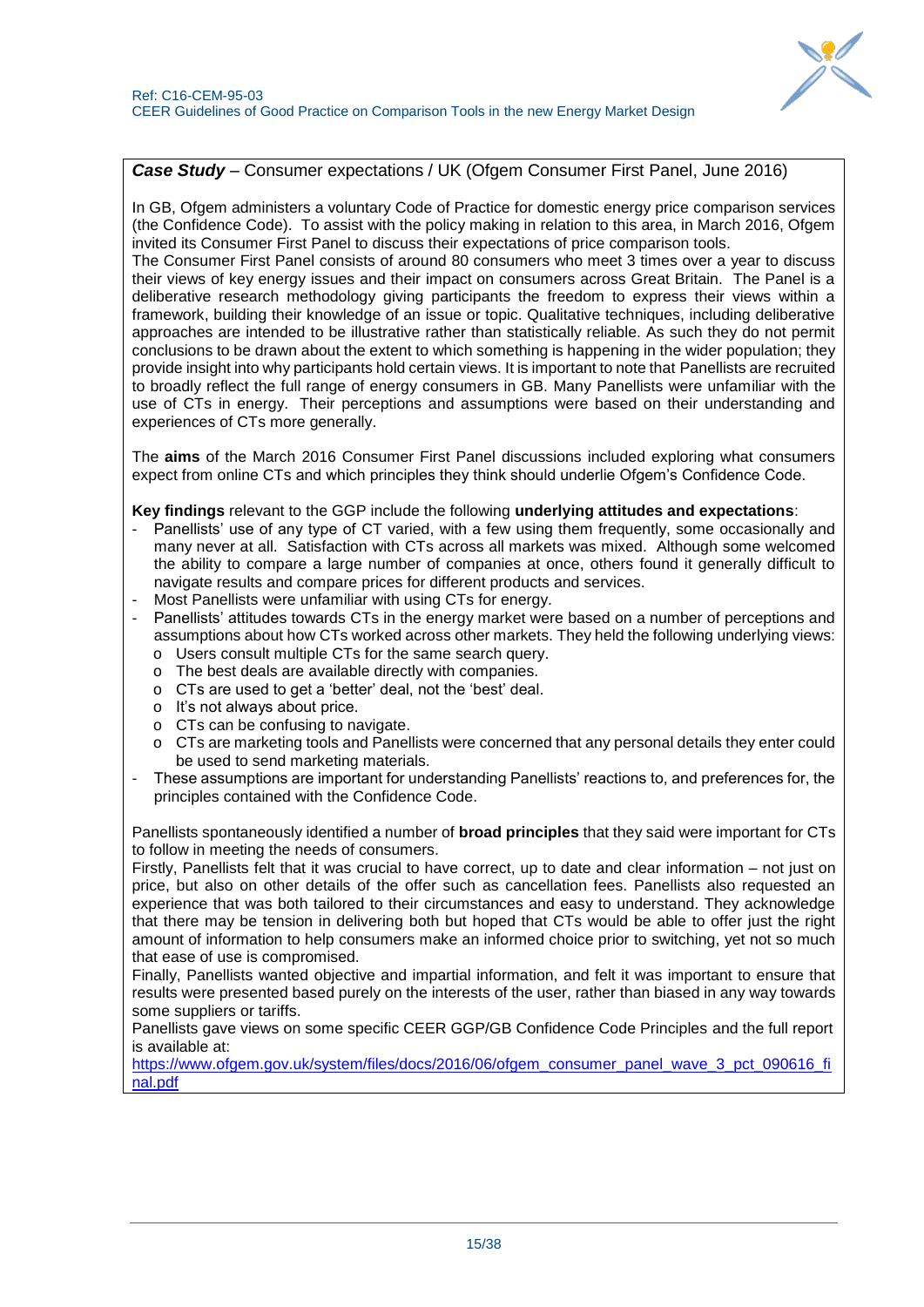

## <span id="page-15-0"></span>**2.2 CTs in a changing landscape**

The picture of the energy retail markets resulting from the ACER/CEER 2015 Market monitoring report shows a trend on the proliferation of different product types (though the situation varies significantly in different countries), including both price and non-price elements. The report highlights that this trend offers more choice to consumers<sup>22</sup>, and is a positive sign of higher innovation in the sector. But on the other hand there is concern that the increasing diversification makes the comparison of offers more difficult for consumers and reduces the overall level of transparency.

The expected evolution of issues related to CTs was the focus of the Closed workshop on Update of Guidelines of Good Practice on Price Comparison Tools in Energy Retail Markets which took place on 21 June 2016 at CEER premises. The workshop involved participants from industry, regulators, CTs, consumer representatives, market experts and the European Commission. The first part of the workshop focused on experiences and challenges in the electricity/energy and CT sector. In the second part, cross sectoral experiences were presented (TLC experience, customers' data management tools). The last session focused on the consumer protection and empowerment point of view.

The potential scenario that can be drawn out from the workshop on the basis of the ongoing and expected evolution of the energy retail market in the short term highlighted some key elements that are expected to have a relevant impact on the future of CTs:

#### *Developments in technology*

- Technical innovations (e.g. smart metering) will result in the availability of more detailed and complex information, new paying methods, and an improved ability of customers in managing their consumption profile; and
- Online comparison channels will be more and more relevant; comparison apps for mobile devices are also expected to grow in importance. After a period of growth in the number of CTs operating in the market, only a reduced number of high quality CTs are expected to survive; most of them operating on a multiple-sector base.

#### *Market offers*

-

- Energy offers are expected to evolve in complexity, focusing on overall service offered to the customer, not only the commodity. This will imply a wide differentiation of deals that will be aimed at offering targeted solutions to different segments of the demand. Bundled services are also expected to gain importance; and
- Due to new pricing models (e.g. dynamic pricing), detailed and complex data on customers' consumption profile will be needed in order to allow correct comparison. Technology can offer different solutions in managing complex data (see Section 4.3).

### *New consumption models*

- New consumption models and new attitudes towards energy and the energy market will have growing importance for customers (prosumers, collective switching, electric vehicles, Internet of Things, etc.);

<sup>&</sup>lt;sup>22</sup> Differentiation includes features such as contract duration, price preservation periods, dual-fuel offers, additional service provision or renewable/green features and sometimes includes additional charge-free services.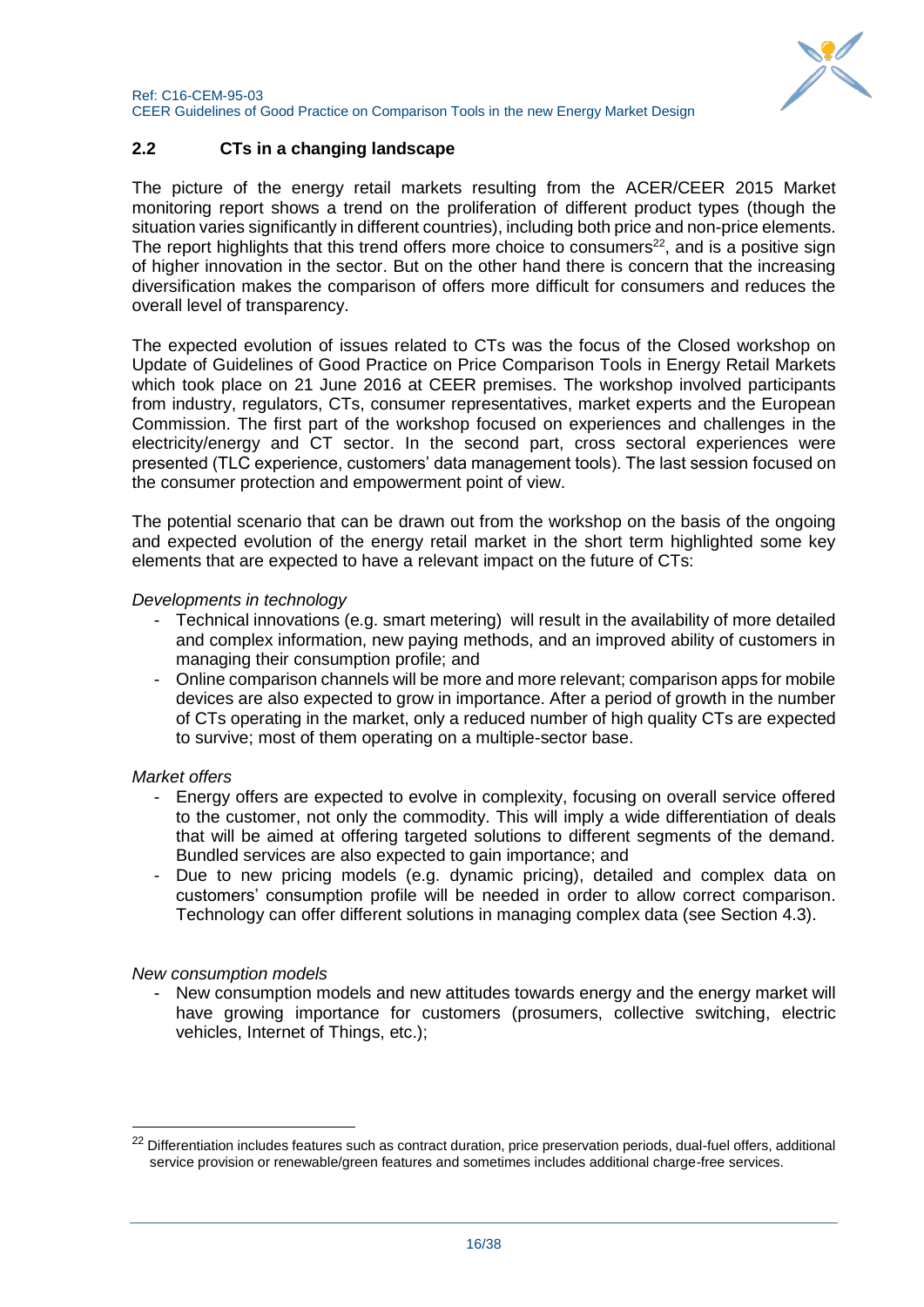

- Differences in customers' attitude and ability to access and use digital channels will still be relevant; though consumers are increasingly familiar with digital contents and services, their concerns (e.g. on management and use of the data collected by online platforms) will have to be addressed in order to increase confidence and participation.

The impact and the role of all these variables on the needs and expectations of energy consumers and consequently for the improvement of GGP on CTs are analysed in more details in Chapter 4.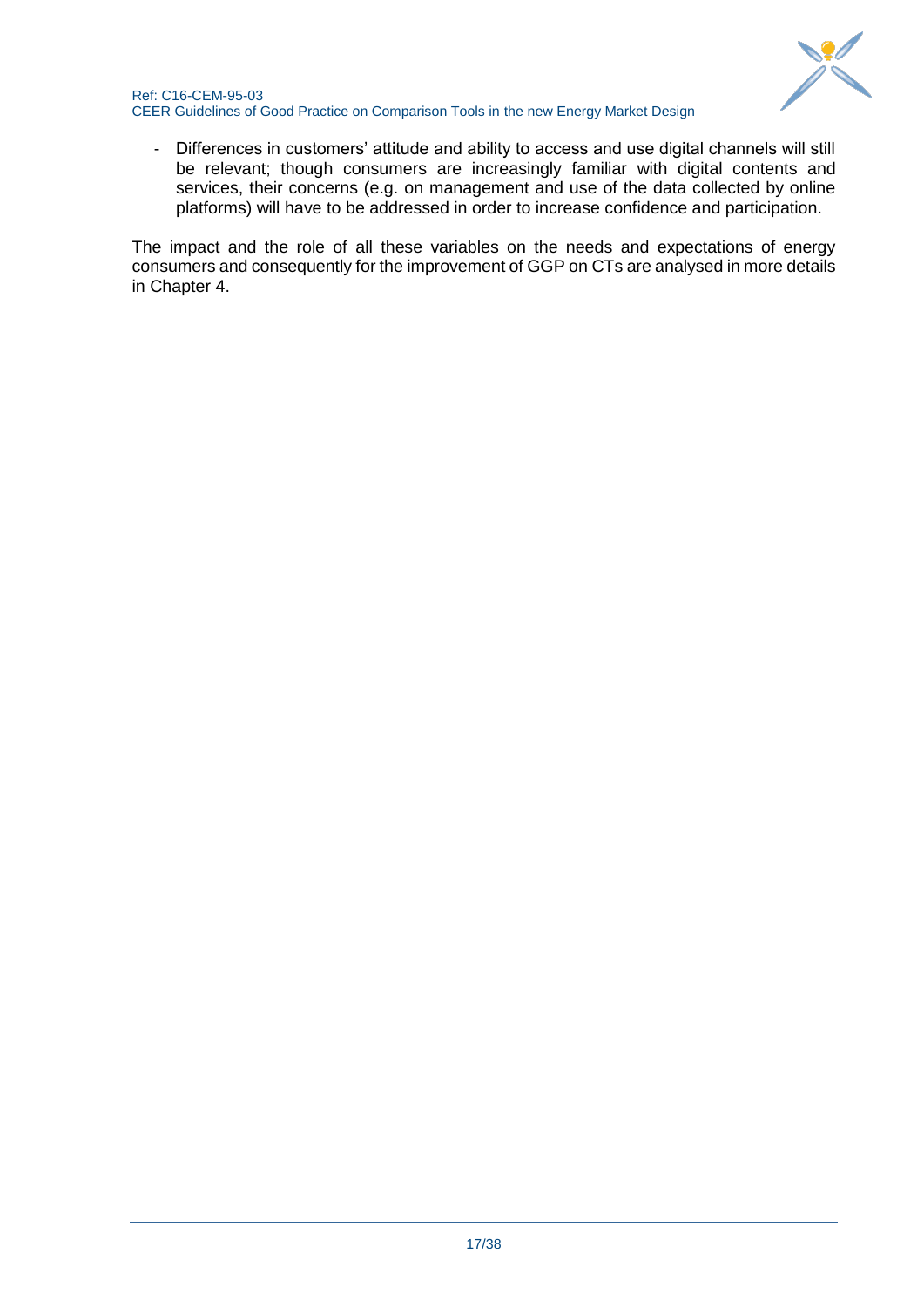

## <span id="page-17-0"></span>**3 Review of the existing GGP**

In this chapter the existing CEER GGP on price comparison tools are reviewed considering different dimensions, that can synthesize the complex issues that customers face when approaching and using CTs.

Section 3.1 deals with CTs reliability as counterparts of energy customers, both in reality and in customers perception; Section 3.2 focusses on CTs operation and usability elements that enable customers to easily obtain valuable information; Section 3.3 focusses on the content of the information provided by CTs, and on the way it is presented; Section 3.4 focusses on CTs' ability to involve and activate a wider range of customers.

For each of the different dimensions, the relevant recommendations that can be found in the GGP are reviewed, with the intention to help stakeholders in evaluating whether the recommendations as they are now formulated are still satisfactory. In the rest of this chapter, we refer to the recommendations as GGPX.

The recommendations review is not only based on the strict wording of the final recommendations, but it takes into account their substantial content, emerging from the additional elements highlighted in the whole GGP document.

## <span id="page-17-1"></span>**3.1 CTs' reliability and customers confidence**

The focus of this section is related to the elements that have an impact on consumers' trust in CTs as providers of neutral and objective information. As far as CTs can influence customers' choice, it is essential that they are not acting in conflict with their users' interests. It is equally essential that CT users can be aware and confident that the information they will receive is reliable and unbiased.

In general terms, CTs can be operated by private companies, by public bodies (including regulatory authorities), or by non-profit organisations, such as consumer organisations. The different nature and purpose of these subjects (their "business model") have an influence on the way they operate, e.g. in terms of financing, data sourcing, and service offered, and these differences can impact on consumers' perception and experience in using CTs.

Issues related to the nature and business model of CTs, and on customers' perception of their reliability, are matched by GGP recommendations 1 to 3, related to independence and transparency, and GGP recommendation 12, related to customer empowerment.

**GGP1** states that CTs should be independent from energy suppliers, give a non-discriminatory view of the market and show all information in a consistent way. The GGP's explanatory comments clarify that independence from energy suppliers, as a specific requirement, means that any commission received, or advertising orders, should not influence the ranking or the presentation of any product, or the consistency of the related information. Non-discrimination and consistency are additional requirements, asking CTs to be impartial and objective.

Under **GGP3**, CTs should disclose clear information about the way that they operate, their funding and ownership, in order to make evident to customers the impartiality of their advice and services.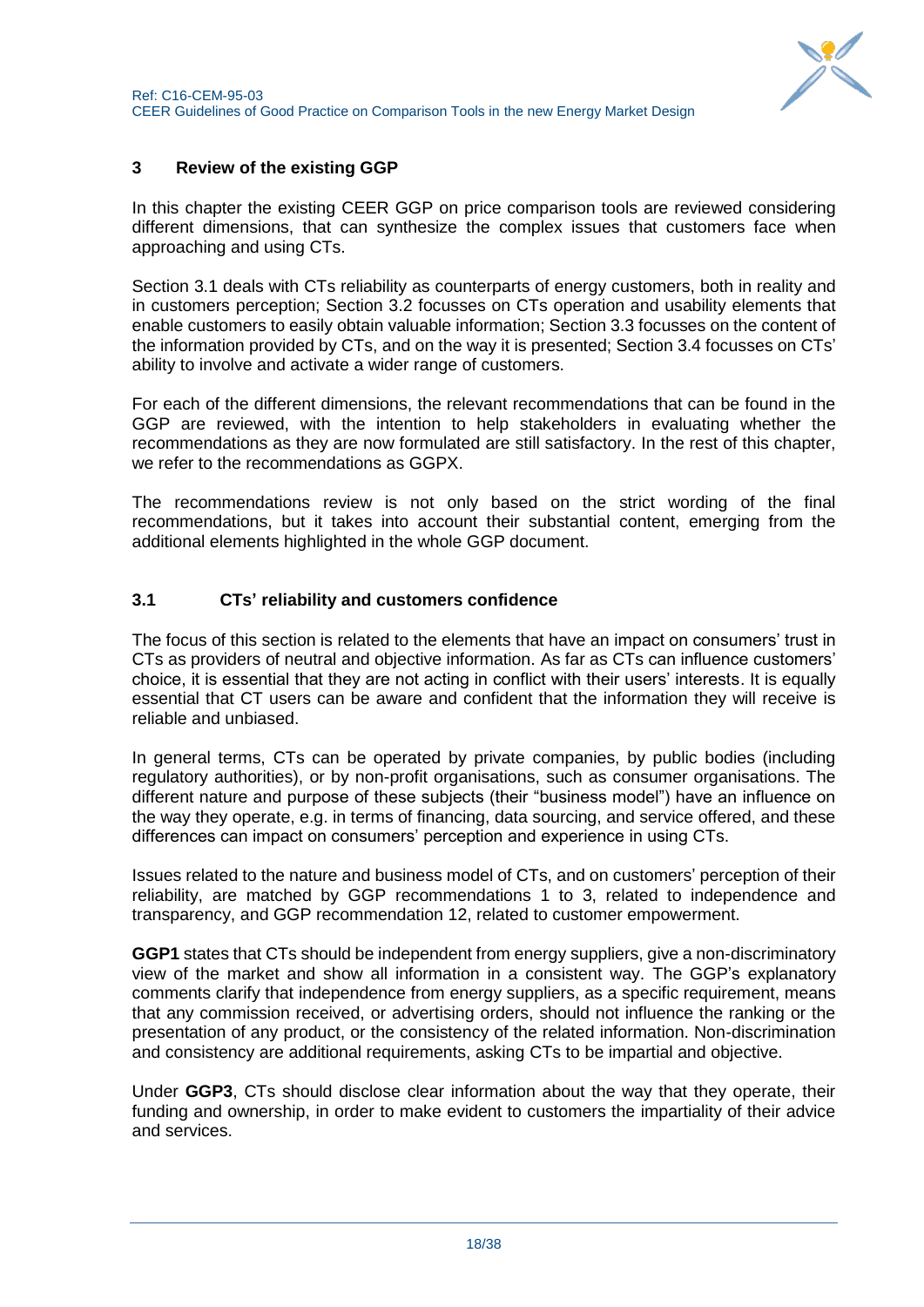

**GGP2** deals with how NRAs, or other public bodies, can act to ensure that impartial and verified CTs are available to energy customers. Self-regulation by private CTs with an active monitoring role for NRAs or other public bodies is considered a possible solution; where this kind of "soft regulation" is not appropriate or doesn't work properly, "harder" regulation established by the NRAs or a public body (a voluntary accreditation scheme, or mandatory regulation) should be established.

As a further option, the NRAs or public bodies may also decide to establish their own CT where no such private service exists, or to compliment commercial CTs, e.g. in order to ensure the availability of at least one tool that offers a complete overview of the retail market.

Thus, GGP2 offers a flexible solution to the issue, allowing that the nature of the relevant regulation and enforcement measures adopted by NRAs or public bodies, and the establishment of a public CT, should be related to the local situation and the maturity of the market, provided that a high level of consumer protection should be anyway ensured, and effective verification is guaranteed.

**GGP12** is relevant with respect to customer empowerment towards CTs. Based on the assumption that customer awareness and trust is a key element, it states that NRAs or a public body should make clear to customers, through the establishment of a marker or a logo, which commercial CTs meet the existing verification standards and requirements, or should directly promote the service offered by their own tool, where it exists.

Consumer confidence in CTs implies that personal data and information they submit, in order to obtain a customized output or additional services (assistance in switching procedure, price alert services, etc.), are fairly managed by the tool provider. This issue may acquire even greater importance with reference to comparison apps for mobile devices, which could have access to a number of users and third parties personal data stored in the mobile device (e.g. through access to the users' contact list).

Legislation on data protection issue already exists at EU level, but giving the increasing relevance and value of the information of customers, CTs have to be especially sensitive to this issue. If a CT uses, sells or shares information provided by the customer, it needs to be absolutely transparent and needs to be accepted explicitly by the customer.

### **Questions for consultation - 1**

*Do you think that different or further recommendations are needed in order to promote CTs' overall reliability and customers' confidence in these tools? What should those recommendations focus on?*

*What elements are considered by commercial CTs as obstacles to their participation in a*  regulated verification scheme? How could these obstacles be removed while preserving *customers' interests?*

*In which terms do you think CTs should manage the information submitted by customers?*

*Case study – CTs Charter of Good Practices / Belgium (public and commercial CTs coexist)*

In Belgium CTs exist for both households and small businesses. At this moment the three regional energy regulators (Flanders (VREG), Brussels (BRUGEL), Wallonia (CWaPE)) have their own publiclyrun CT. Privately-owned CTs are also available to Belgian customers.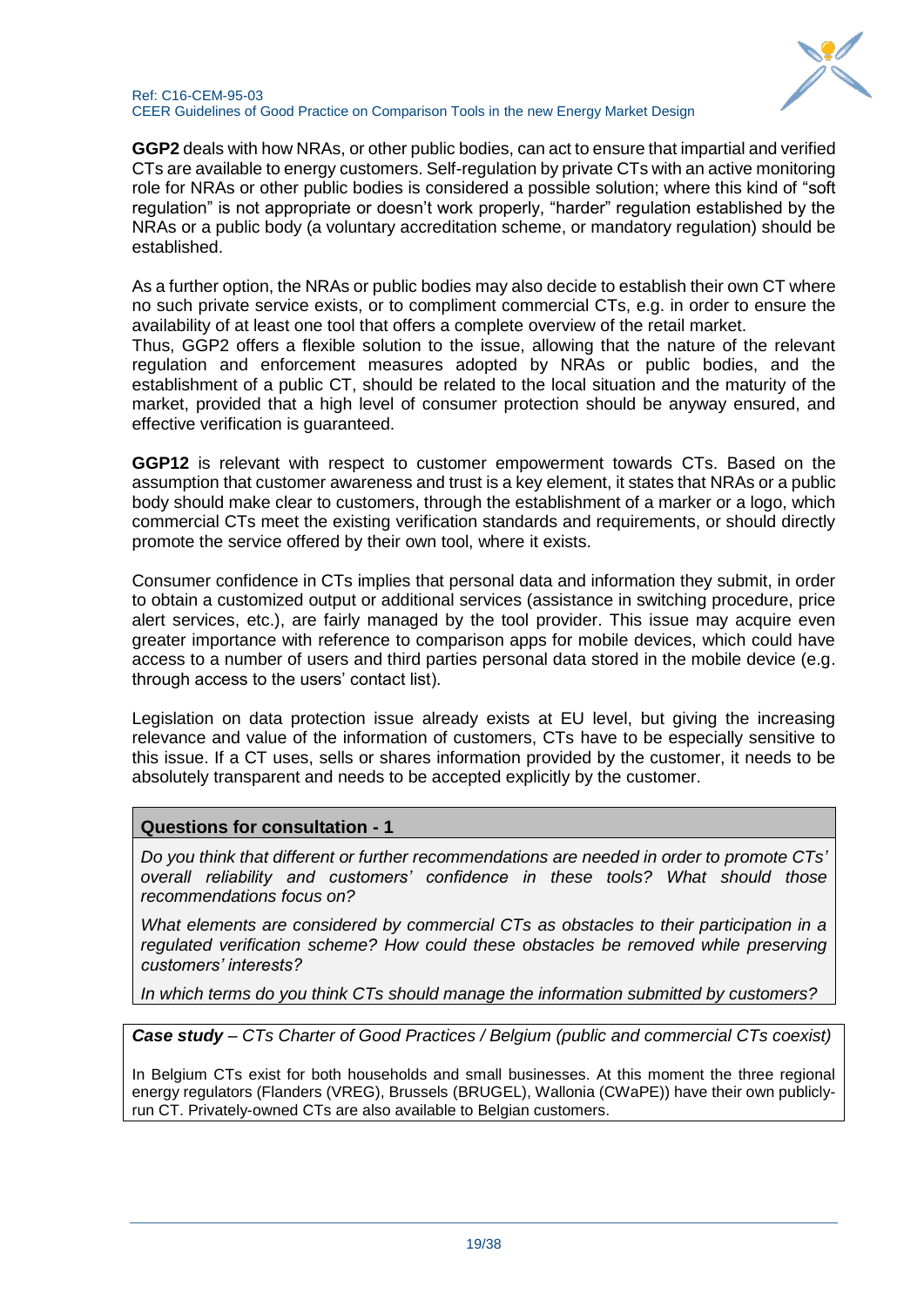

In 2013, CREG (NRA) drafted a 'Charter of good practices on gas and electricity price comparison websites for households and SMEs' (the Charter) which is subscribed by the CTs and owned and run by the regional energy regulators and privately run comparison tools. This is a voluntary accreditation scheme and service providers of price comparison websites that sign the Charter, agree to strictly respect the provisions of the Charter. The Charter was developed upon request of one of the privatelyrun comparison tools. The certification of CTs by the NRA was seen as a real added value for the CTs.

As publicly and privately owned CTs co-exist in Belgium there is an area of tension between these different service providers. Public CTs have a legal obligation to provide energy customers with transparent information. They are financed through the budget of the regulators by the different regions. Privately owned comparison tools have a commercial approach to the way they position their CT in the market. This commercial approach is driven by their business model of generating revenue through customer engagement (commission per switch or commission per click). Private CT's seem to be more aware of the relevance of customer experience. They put a lot of means and effort into research on customer behaviour and expectations. They are very perceptive of all new developments in the market and the dynamic with which energy suppliers constantly adapt their offers. As an example we see that private CTs put a lot of emphasis on showing CT results which take into account all options and discounts offered by the supplier.

In this view privately owned CTs recently identified a form of unfair competition with publicly owned CTs as they adhere to the same charter of good practices. At this moment the Charter has been signed by all three publicly-run CTs and three private CTs. The Charter is now under evaluation and the provisions that are under discussion are e.g.:

The Charter requires displaying all offers to the customer to provide a complete picture of the market (Whole of Market principle). However, some suppliers refuse to pay any commission or some suppliers refuse to pay commission on their 'cheapest product' which leaves the privately owned CT with decreasing income.

The Charter requires that a CT gives information to the customer about prices of all products and that discounts are taken into account only if the customer has explicitly agreed on the discount. Some privately owned service providers claim that a customer is not interested in prices without discounts and show prices with discounts as 'default'.

These examples show that privately owned CTs could prefer not to adhere to an accreditation (based on GGP) because the provisions restrict their possibilities and the CT makes a cost-benefit analysis. This undermines the attempts of an NRA to ensure that CTs work well because of a lack of CTs that want an accreditation.

In Belgium there is full market liberalisation since January 2007. CTs have delivered a significant contribution to the evolution into a mature energy market. Switching rates in Belgium are among the highest in EU28. Suppliers have a broad offer of products and there is a direct link between retail and wholesale prices.

Although publicly run CTs (run by regulators) will have their place within the energy market as independent information providers. We now feel that the Charter should focus on the private CTs. Emphasis however should remain on checking that all price comparisons use the same calculation methodology and show the same basic results.

*Case Study – CTs Accreditation Scheme / Ireland (no public CT in place)*

The Irish Commission for Energy Regulation established a framework for the accreditation of price comparison websites, which sets out the principles that such websites must meet to become accredited and the auditing requirements to maintain accreditation. The principles are as follows:

**Independence and Impartiality** – an accredited website must not be owned by or affiliated with any electricity or gas supplier. In addition the manner in which information is presented on the price comparison website must adhere to certain principles of impartiality.

**Inclusion and Presentation of Tariffs** - an accredited website must provide consumers with as complete a picture as possible of available tariffs.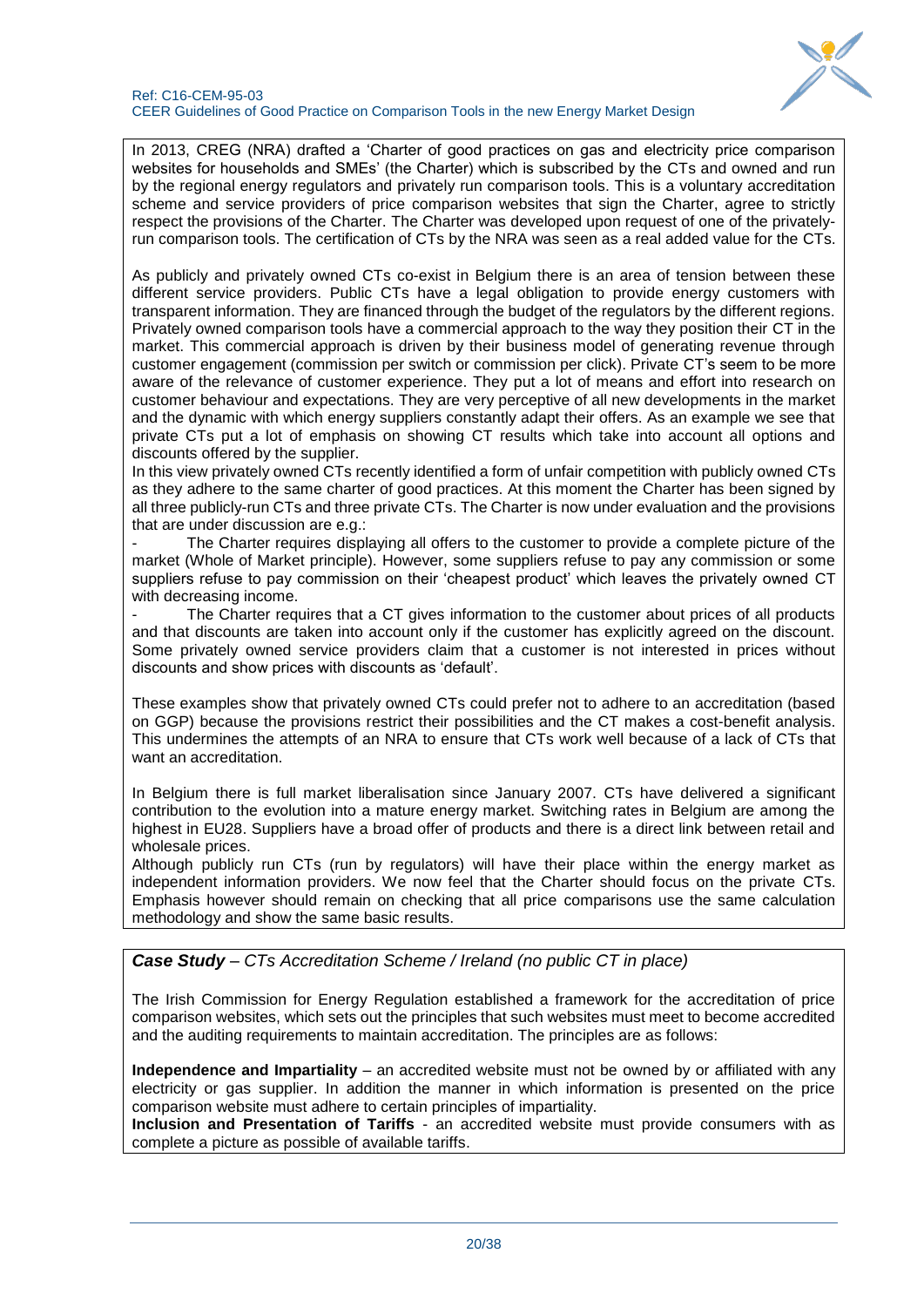

**Calculation of Price comparisons** - the calculation of any price comparisons must give impartial results that provide consumers with clear and accurate information.

**Accuracy and Frequency of Tariff Updates** – an accredited website must update its website regularly and make every effort to have the most up to date and accurate tariff information for price comparisons. **Website Filter Options and Results** – an accredited website must provide consumers with a reasonable set of criteria to filter tariff results. Results presented to consumers must be comprehensive, accurate and ordered in the most appropriate manner.

**Green Tariffs** – an accredited website must adhere to specific principles set out for how green tariffs should be treated on accredited price comparison websites.

**Website Management** – an accredited website must maintain control over the management of its website, including the tariff information and comparison calculator.

**Consumer Information and Accessibility** – an accredited website must be accessible and understandable for all energy consumers.

**Customer Service Ratings** – an accredited website wishing to assign ratings to suppliers based on customer service must first seek approval from the Commission for Energy Regulation on the methodology used to assign ratings.

**Customer Care** – an accredited website must be consumer focused and must provide a link to the Commission for Energy Regulation's Customer Care Team.

Two websites have applied and been granted accreditation – Bonkers.ie and Switcher. These accredited websites compare domestic offers for gas and electricity. In their comparisons they must include all publically available tariffs and present results from the cheapest to the most expensive. The comparison must be based by default on a year's consumption. To use the website customers must provide some basic information: who their current supplier is, what tariff they are on and how much gas or electricity they use (or how much they spend on it). Where a customer does not know how much gas or electricity they use (or how much they spend on it) the price comparison website must use average annual consumption figures approved by the Commission for Energy Regulation (5,300 kWh for electricity and 13,800 kWh for gas). The Commission for Energy Regulation will be reviewing these average annual consumption figures.

To ensure that both websites continue to adhere to the principles of the accreditation framework, the Commission for Energy Regulation conducts regular monitoring of the websites and also, once a year, the accredited price comparison websites must obtain the services of an independent auditor to audit that they adhere with all aspects of the accreditation framework. The auditor, as well as the Terms of reference for the audit, must be approved by the Commission for Energy Regulation. In terms of checking that price comparisons are done accurately, a set of representative scenarios are picked; each scenario covering a different supplier, different tariff and different consumption level. Each year the Commission for Energy Regulation publishes an information note on the outcomes of the audit, including details of any remedial action that was required.

Where non-compliance is found the Commission for Energy Regulation ultimately has the power to remove accreditation – the accreditation framework detail instances where this may occur. *Full details of the accreditation framework can be found at: <http://www.cer.ie/docs/000884/cer11144.pdf>*

## <span id="page-20-0"></span>**3.2 Scope and usability of the tool**

The focus of this section is related to the goals that customers should be able to achieve when using a CT, and the functionalities and usability solutions that the tool should implement in order to enable customers to easily and successfully achieve their goals.

Answers to the questions can be found in GGP 4 (exhaustiveness) GGP8 (correctness and accuracy), GGP 9 (user-friendliness).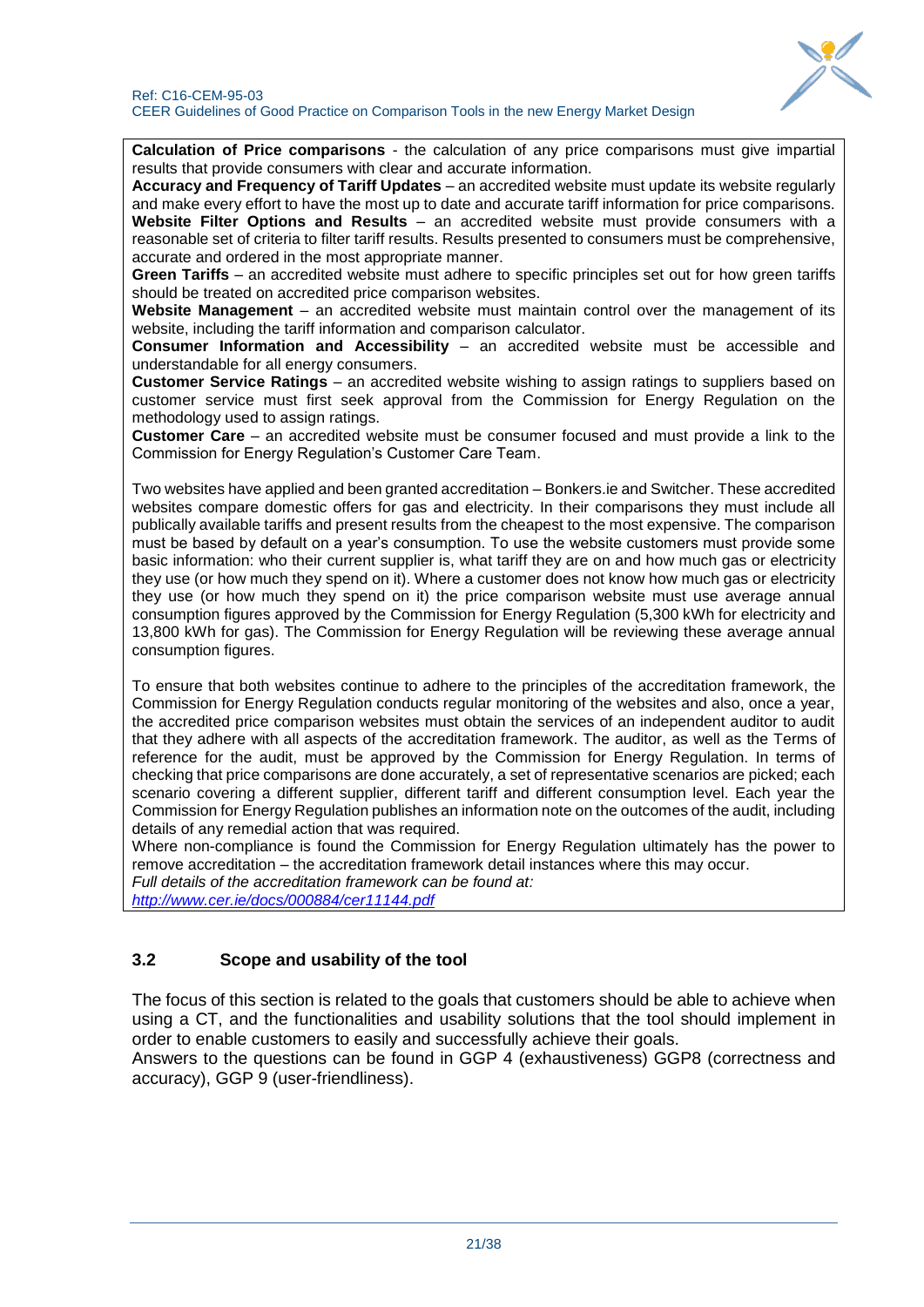

Following **GGP4**, a CT should offer to the customer, as a first step, an ideally exhaustive picture of all available energy prices and products that are relevant to the customer, and their costs, and then should allow the customers, as a second step, to filter results in order to focus on the products that meet their preferences.

Covering all existing offers is an ideal outcome, as there are factors that can affect this requirement, e.g. the existence of offers that cannot be correctly managed by the calculation algorithm due to their pricing structure. For this reason, GGP4 requires that if complete coverage of the market is not possible, the CT should clearly state this before showing the results screen.

The suggestion that the requirement to list an exhaustive picture of all energy tariffs and energy suppliers is an 'ideal outcome' is currently being challenged. In GB, as part of its energy market investigation, the Competition and Markets Authority (CMA) has recommended that Ofgem remove its 'Whole of Market' requirement from the Confidence Code and replace it with a requirement for CTs to be transparent over the market coverage they provide to consumers.

The argument in support of such a stance focusses on a view that CTs play a key role in helping consumers to navigate a complex market and in improving consumer engagement; if they are faced with rules which restrict their operations in this way then there is a view that this could restrict consumer engagement. Specifically, if commercial CTs are required to list all tariffs from all suppliers even where they do not pay commission to a CT, then it could:

- Risk reducing CTs' incentive to invest in or promote their site, which could restrict consumer use of CTs and consumer engagement.
- Risk undermining CTs' role in the competitive process as they have limited ability to differentiate themselves and therefore less incentive to exert competitive pressure on suppliers to engage in exclusive deals to reduce prices.
- Risk making CT result tables too complex for a consumer to navigate if the tables are flooded with many similarly priced deals from a handful of suppliers; this could impact consumer engagement.

GGP4 also implies a distinction between a first-step selection, operated by the tool and merely based on objective elements (the CT should not show products that are not relevant to the customer, e.g. because they are not available at local level), and a second-step filtering, based on the user's preferences.

Presenting filtering options as a second step is essential, on a customer perspective, in order to avoid that customers' research and choice is influenced or misled by the prevailing of default filtering criteria that primarily meet a CT operators' interest.

**GGP8** recommends that price information used in the comparison is updated as often as necessary to correctly reflect the prices that are actually available on the market. This requirement also implies that offers should be removed from the CT output as soon as they are expired.

**GGP9** is also relevant with respect to CT usability, recommending that CTs offer help to customers that are not aware of their consumption profile, through the availability of default consumption patterns or tools that can estimate consumption on the basis of information available to the user (e.g. on the last bill).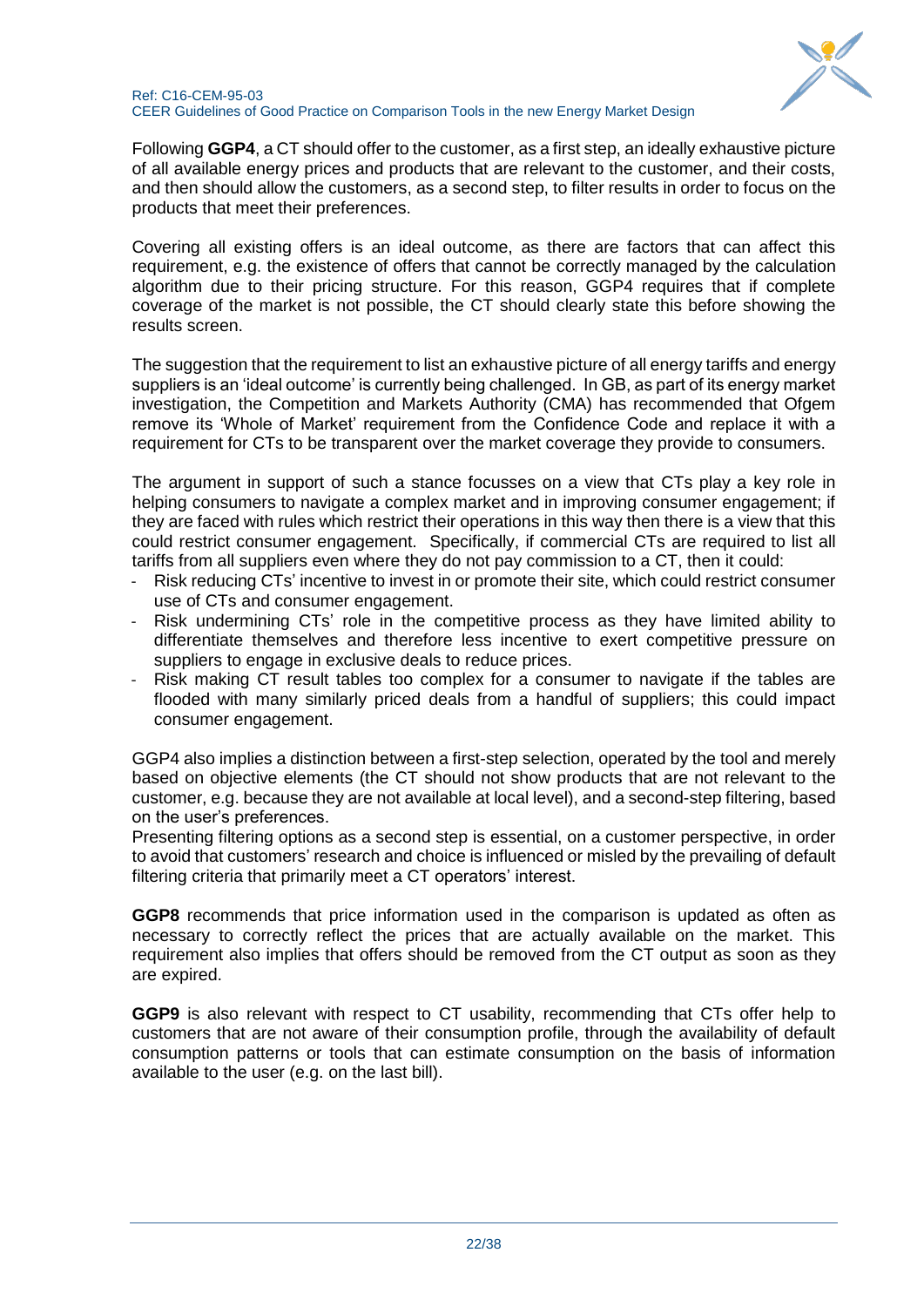

In terms of usefulness of CTs, for customers that already have a supply contract and are looking for a better deal it is essential not only to have a complete picture of the available offers and their cost, but also to compare their current contract with available offers, and to correctly estimate potential savings that can be obtained switching to a new contract.

In order to offer this outcome with a satisfactory level of accuracy it is essential for the CT to manage information about the consumption profile and the price that the customer is currently paying. This can be possible in different ways<sup>23</sup>. Whatever system is used, a good level of accuracy in the calculation of what the customer is paying at present is necessary in order to allow them to have a correct picture of potential savings. At the same time, it should be possible for the customer to find, and to provide the CT with, the necessary information in a quick and easy way, so that accuracy requirements can be met without reducing the usability of the tool.

#### **Questions for consultation - 2**

-

*Do the GGP recommendations related to the scope and structure of the information provided by CTs need to be enhanced, or cover additional issues?*

*Should the stance in recommendation 4, that CTs should ideally show an exhaustive picture, be reconsidered? Does this stance remain relevant to both commercial and non-commercial CTs?*

*Should additional recommendations specifically address the comparison of customers' current contract with available offers, and in what terms? How could this be done without a much bigger data management load on customers, energy suppliers and CT operators?*

#### *Case Study – Output contents and estimation of potential savings / Norway*

One of the major developments in the Norwegian electricity market in 2015 was the launch of Strompris.no, a new price comparison tool by the Norwegian Consumer Council developed in close cooperation with NVE, the Norwegian energy regulator. The new price comparison tool has significantly improved the ability of Norwegian consumers to compare electricity contracts, by presenting all active electricity contracts in the market through a user friendly web-site interface. The tool also includes contracts that are no longer actively marketed, so that customers can compare "their" contract to the ones offered in the market.

Prior to the launch of the Consumer Council's new tool, the Norwegian Competition Authority had run a price comparison tool for electricity contracts since 1998. The tool had become outdated and had adverse effects on market efficiency, by being an inaccurate "shop window" for a limited number of contracts due to specifications in the reporting requirements to the tool. This resulted in suppliers choosing to meet the reporting requirements only on their cheapest contract types, while leaving the more expensive contract types out of the tool.

When the decision was taken in 2014 to develop a new price comparison tool, new regulations on the collection of information about electricity contracts were placed under the Energy Act. This made NVE directly responsible for defining the reporting criteria for the Consumer Council's new price comparison tool, enabling NVE to define more holistic reporting requirements.

NVE decided that the guiding principle of the new regulations was that all contracts in the market must be reported, including both actively marketed contracts and old contracts where the supplier still has customers. The new regulation was adopted by the Ministry of Petroleum and Energy, and entered into force 1 April 2015. NVE will follow up on the regulation formal supervision of the reporting requirements.

<sup>&</sup>lt;sup>23</sup> The CT may ask the customer to provide the relevant information, e.g. the estimated total cost on a yearly basis, where they are easily accessible (e.g. they are present in the bills); as an alternative, CTs may help the customer to exactly identify his/her current contract among the contracts stored in its database (therefore the customers have to know their contract details, e.g. name of the contract, start or subscription date, contracted price, etc.) and calculate the total estimated cost in the same way as the available offers.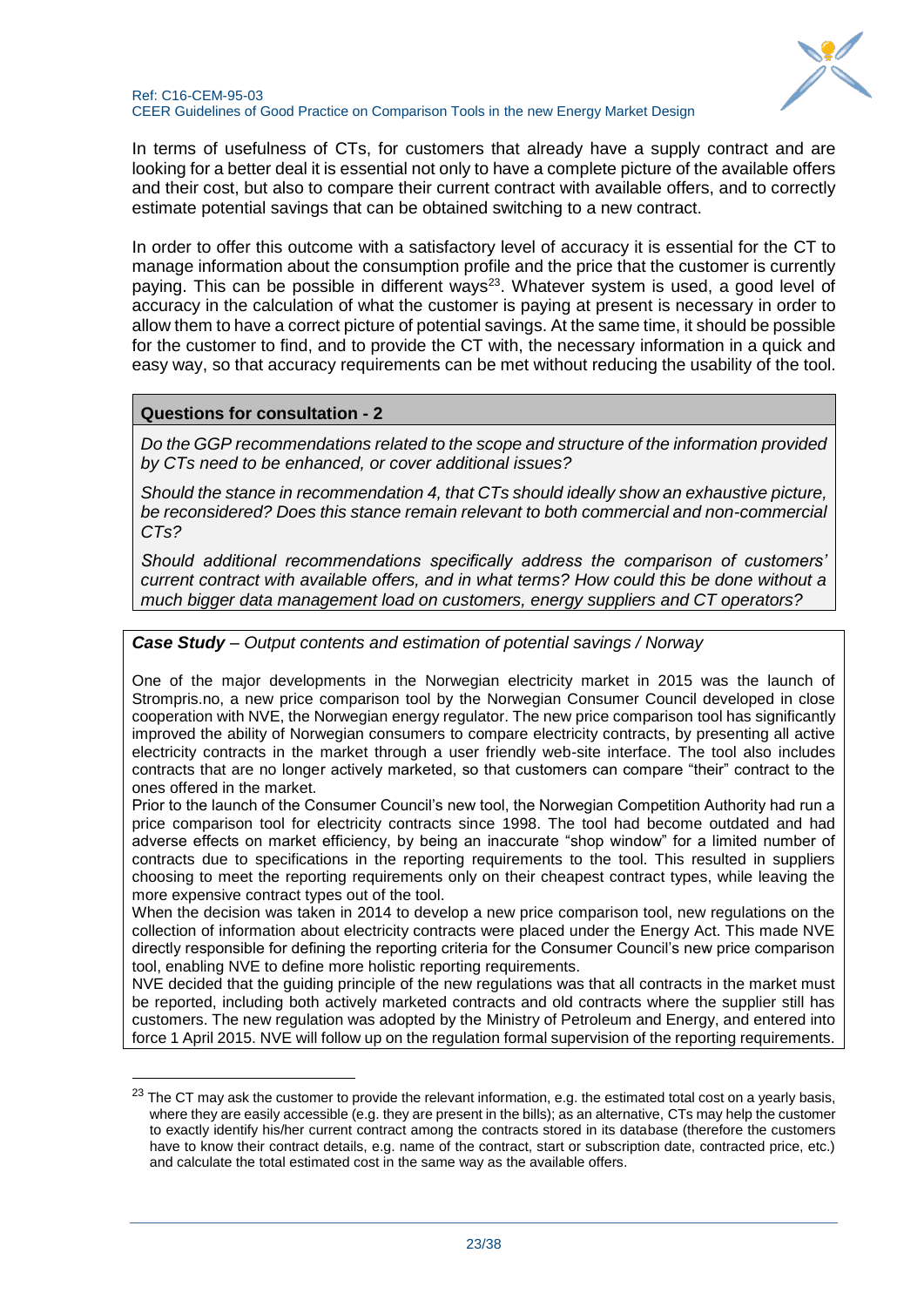

Throughout the process of developing the new tool there was a fruitful collaboration between the Consumer Council and NVE, which also included a series of stakeholder meetings with the energy industry. The tool was designed with an innovative market in mind, and the ambition of NVE and the Consumer Council is that the tool will evolve alongside new market developments and innovation. This will ensure that the tool does not become outdated and that suppliers can, in any way, define themselves out of having their contracts presented in the tool.

Strompris.no is designed in an interactive and user friendly way, so that when electricity consumers enter the tool they immediately get search results based on a set of default settings. These default settings are based on the average electricity consumption of a Norwegian household in Oslo and include some pre-selected parameters beneficial to the consumer. The tool shows consumers a total price including the network tariff cost for the previous month or a year ahead, based on financial electricity futures. Available contracts are listed in a ranking from the cheapest to the most expensive.

The tool's parameters are fully customizable for the consumer. This enables the consumers to enter their actual consumption to get a correct price. They can also choose between five different contract categories including wholesale pricing, the type of billing, contracts with non-changeable terms and conditions, contracts that guarantee price change warnings and contracts that have guarantees of origin. These parameters are also visualised for each individual contract in the ranking.

When selecting an offer that they like, a drop-down menu opens and consumers can choose to click the button called "read more and order". Through the frame that opens the consumers can go directly to the power supplier's page to order the contract they want.

In addition, consumers can choose to compare their existing contract against other offers the market. This feature is also part of the customisable options, and ranks the customers' existing electricity contract versus the cheapest contract available. This enables complete transparency for the consumers.

## <span id="page-23-0"></span>**3.3 Clarity and comprehensibility of price and non-price information**

This section is focused on the information about energy offers provided by CTs, and on the way in which this information is presented. Both dimensions can have an impact on customers' comprehension of the market opportunities, on their ability to navigate and find the deals that are actually responding to their preferences, and take independent and informed decisions. The GGP recommend that information on both price and other features of the available offers are presented by CTs, helping customers to choose the offer that best meets their preferences.

**GGP5** recommends that the total cost should be presented on the results screen in a way that is clearly understood by the majority of customers, and clearly indicating that the total cost is an estimation based on historic or estimated consumption. The information should include any discount, clearly noting when those discounts end.

In order to ensure a better comprehension of the possible options and of total cost information, **GGP6** recommends that fundamental characteristics of all products (e.g. fixed/floating price, regulated end-user price) should also be presented on the results screen.

**GGP7** recommends that additional information on products and services should be offered in order to enable CT users to choose offers that better match their preferences.

The GGP focus on the price element in terms of overall cost as the default criteria that CTs should adopt for the presentation (and, as a consequence, for the ranking) of the available offers in the result screen.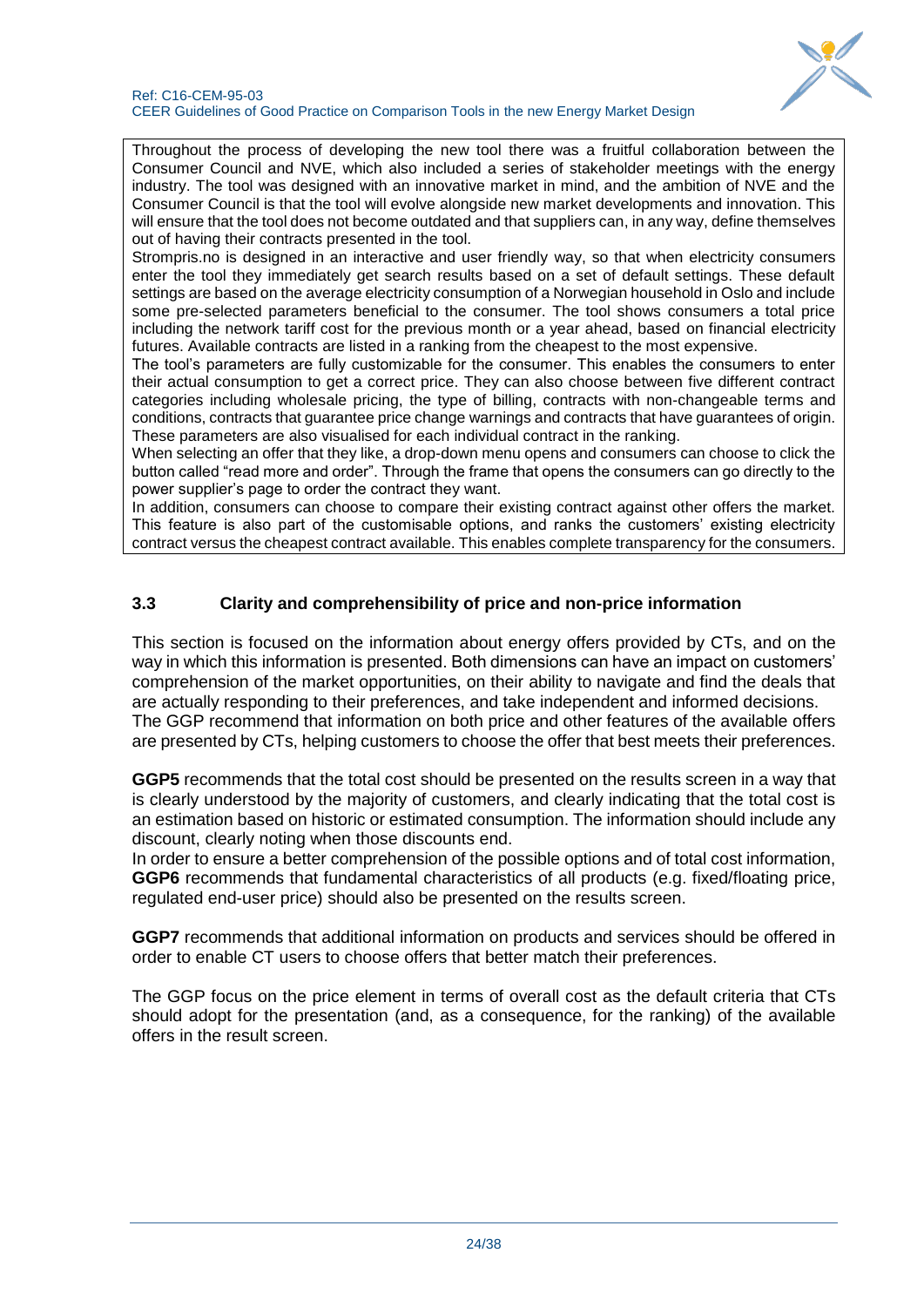

In this regard, the solution adopted by the GGP reflects the fact that, from a customers' perspective, when comparing the "value for money" of different deals, the assessment of the "value" dimension depends on individual subjective preferences on many different aspects (e.g. terms and conditions, quality of service, environmental performance, bundled services or products, other customers' experience…), which are difficult to measure and rank in an objective and neutral way.

Thus, the "money" dimension, which is a key driver in customers' choice and implies an univocal preference criteria (other things being equal, cheaper is preferable), appears to be the best available metering tool in order to ensure that the default presentation and ranking of available offers is as neutral as possible (provided that a reliable calculation algorithm is defined).

*Case study – CTs Charter of Good Practices / Belgium (Uniform calculation method for price comparison)*

In 2013, CREG (NRA) drafted a 'Charter of good practices on gas and electricity price comparison websites for households and SMEs' (= the Charter) which contains a uniform calculation method for variable energy prices. This calculation method was developed together with the suppliers.

All Belgian suppliers, active within the retail market, comply with this method. Previously CTs showed a monthly snapshot of current offers on the retail market, which made it difficult to compare variable and fixed price formulas (especially taking into account seasonality effects). In addition, the customer had no idea about the expected price evolution over the contract period for contracts with a variable price formula.

This uniform calculation method increases comparability of results within the CT, it gives a more accurate indication of the savings potential and it allows customers to compare fixed and variable prices more easily. The uniform calculation method is based on the principle that forward prices give a better indication of future price developments compared to using historical data or the price at a certain moment.

CREG is now looking to extend the use of this calculation method to all market parties which are involved in dealing with energy prices, such as: suppliers, CTs and collective switching organizers. Ideally the customer should be able to make the comparison of all energy prices, proposed by these different parties, in the same way.

The GGP do not specify which fundamental characteristics of products, other than price, should be highlighted by CTs; a definition of such characteristics may be better defined at national level, according to the local situation and the maturity of the market.

Information about contractual terms, such as subscription, renewal and termination conditions including early termination fees, if admitted<sup>24</sup>, or about bundled services and products, are essential elements to be considered in consumers' choice.

As stated in the CEER Benchmarking report on commercial barriers to supplier switching in EU energy markets<sup>25</sup>, the combination between the price and contractual conditions is essential for a consumer to assess the monetary gain of switching, and to make an informed decision whether to switch or not.

Other important elements are usually considered by customers when shopping around, including the origin of energy supplied, quality of service, or the opinion and experience of other customers with a specific contract or with the energy supplier.

CTs should respond to the customers' expectations by offering this kind of additional information, both related to single offers or to suppliers, and simplify comparisons.

1

<sup>&</sup>lt;sup>24</sup> CEER Position paper on early termination fees, May 2016, Ref: C16-CEM-90-06

<sup>&</sup>lt;sup>25</sup> CEER Report on Commercial Barriers to Switching, July 2016, Ref: C15-CEM-80-04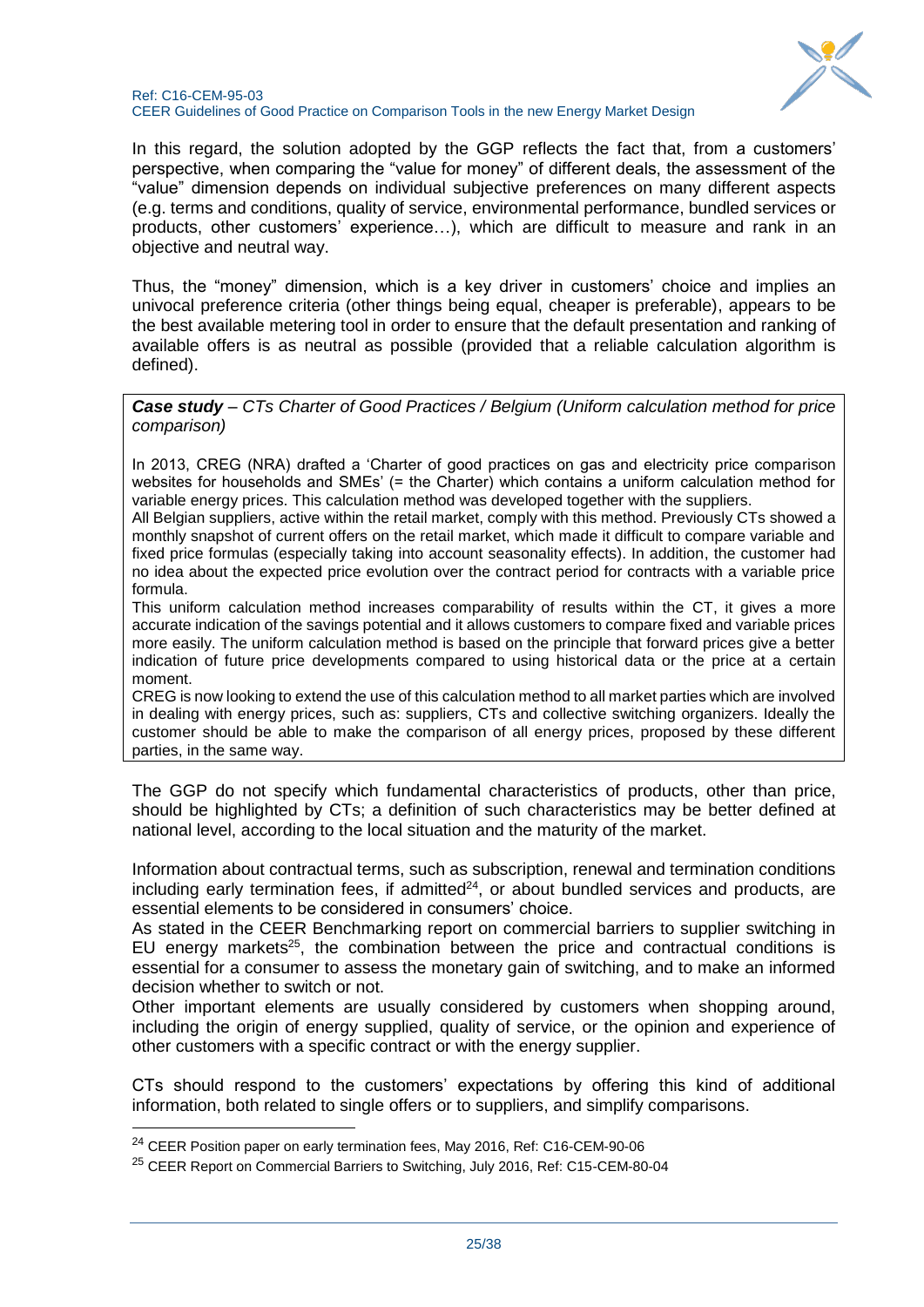

The different nature of additional information contents raises the issue of how CTs should manage and present them, e.g. through filtering and alternative ranking functionalities, in order to simplify customers' comparison exercise without affecting their choice.

In general terms, alternative ranking functionalities appear to be preferable with regards to features that can be subject to a metering criteria (e.g. number of bills issued in a year, percentage of renewable energy in the total energy supplied, other customers' average score) whilst filtering functionalities should be preferable with regard to other features where the true/false criteria can be applied (e.g. features that can be present or not in an offer, such as early termination fees, time of use energy price).

With regard to measurable features, the nature and source of the metering data used has an impact on the reliability of the ranking, in particular where scores are based on subjective elements, e.g. on other users' preferences<sup>26</sup>, or on complex indicators (e.g. a "best choice" index based on a weighted mix of different features of the offer, that could also include price<sup>27</sup>).

Ensuring that a reliable and unbiased ranking is offered to customers should imply that objective, impartial and verifiable metering data should be used; a certain degree of flexibility could be considered anyway, since compliance with this requirement may be very difficult to assess, and could be restrictive for CTs. Disclosure about the source and nature of the scoring data should be defined anyway, as a specific transparency requirement.

### **Questions for consultation - 3**

-

*Do the recommendations need to be modified in order to ensure that CTs offer clear, comprehensible and verifiable information to customers? What aspects of information should they address?*

*How should information about elements other than price be presented in CTs in order to allow customers a valuable comparison based on their preferences, and to avoid that information overload results in less transparency?*

*Do you think that the GGP should address how users' reviews, or other subjective ratings, should be reported in CTs (which offer this information) and, in that case, what principles should be considered?*

### <span id="page-25-0"></span>**3.4 Customer involvement and activation**

This section focusses on how CTs' impact on customers' ability to engage in the market can be enhanced, and how CTs can activate a wider number of customers. The issue relates mainly to elements that could prevent the access to a valuable comparison information service for particular groups of customers, or that can stimulate the information and involvement of inactive customers.

<sup>&</sup>lt;sup>26</sup> With regard to transparency and trustworthiness of user reviews and ratings, the Key principles for comparison tools published by the European Commission state that CTs should "take measures to ensure the trustworthiness of user reviews and ratings, and provide an overview of the methodology used to the extent that this is necessary to ensure that consumers are not misled. If a review is posted by an endorser who is getting paid or getting services in exchange for talking about a product or if a review has been procured in a way that may influence the reviewer's opinion about the product, this needs to be made clear to consumers".

<sup>&</sup>lt;sup>27</sup> Many consumer organisations in Europe use such kind of overall index in order to synthesize the results of their comparative tests.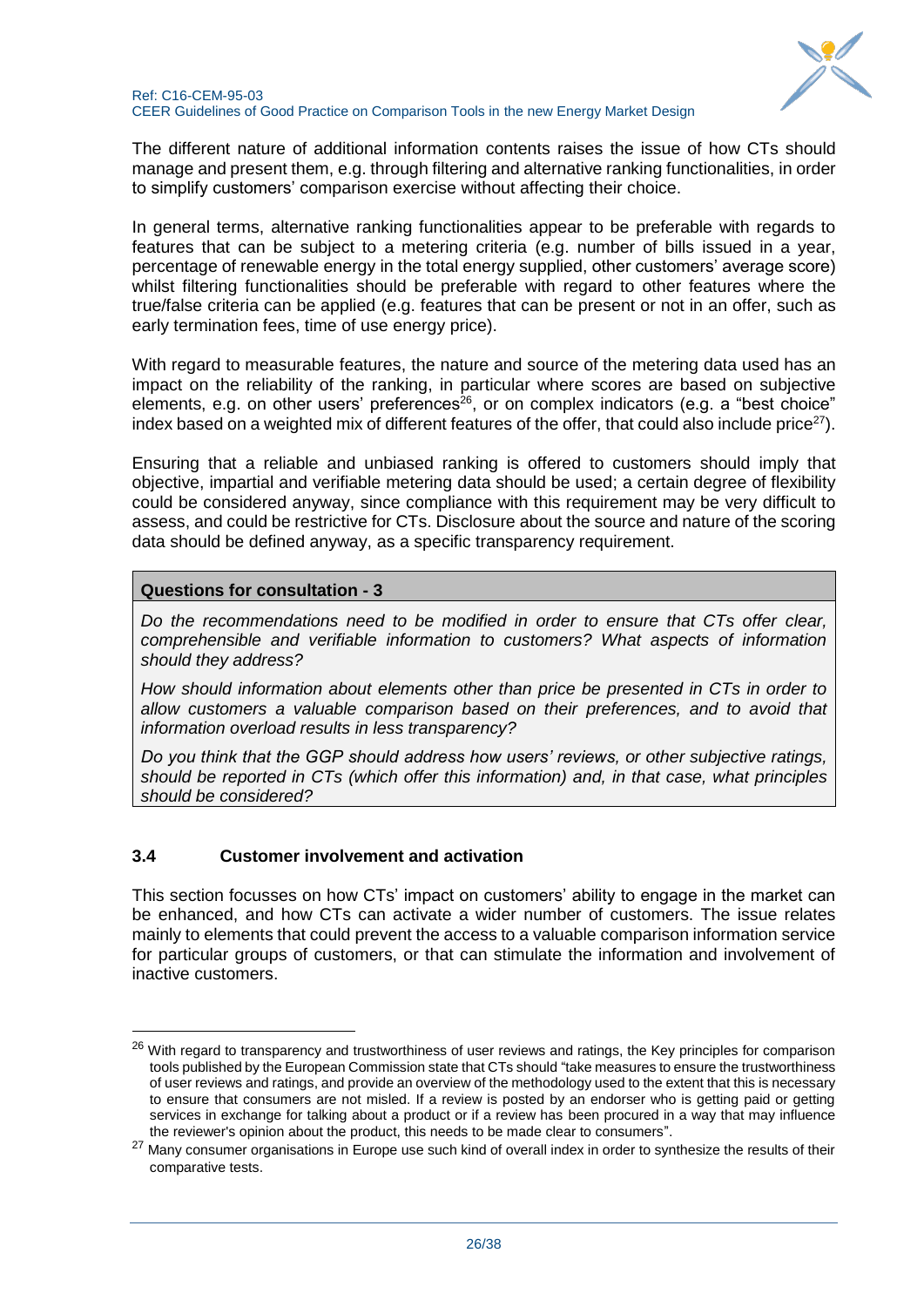

GGP 10 and 11 on accessibility are relevant on this issue, recommending that a price comparison should also be made available to customers that do not have easy access to the internet (**GGP10**) and that websites should be implemented in line with the Web Content Accessibility Guidelines (WCAG), and ensure that there are no barriers to overcome to access the comparison (**GGP11**).

GGP 13 and 14 are also relevant, as they recommend actions to empower customers to use the tools and the service offered, including background information on market functioning and market issues or, alternatively, providing links to useful independent sources of information (**GGP13**).

**GGP14** recommends that all the information provided to customers is clearly written and presented, so that it is actually understandable, helpful and usable by customers.

The complexity of data and information that CTs may require in order to filter initial results or to include complex price structure offers in the comparison may be an obstacle for many customers in taking advantage from the comparison service.

In order to match customers' different attitudes, CTs can offer different paths to the comparison list, based on simplified or complex set of input information, or can be designed in order to target different customer groups, with a segmentation in "conventional" and "smart" tools; a high level of CT reliability should be ensured anyway regardless of the level of customisation of the comparison service.

Different dimensions of customer vulnerability<sup>28</sup> should also be considered in order to enable access and use CTs for all, and specific solutions could be identified in order to help CTs in reducing the effects of particular drivers of consumer vulnerability related to personal or demographic characteristics.

As an example, offering alternative versions of a CT in different languages could reduce the effect of language obstacles in the comprehension of information related to terms and conditions and other non-price elements for non-native speakers.

### **Questions for consultation - 4**

1

*Should the GGP include additional recommendations aimed at removing obstacles in the use of CTs by particular groups of customers, or at improving inactive customers' involvement?*

*Do you have any specific recommendations on consumer data disclosure related to CTs that should be implemented?*

*What actions could be taken by different stakeholders (including NRAs) in order to encourage a wider number of customers to use CTs?*

<sup>28</sup> European Commission, Consumer Vulnerability across key markets in the European Union, January 2016. One of the key findings of the study is that incidence of vulnerability is the highest when consumers face complex advertising or when consumers do not compare deals at all or have problems comparing deals because of market-related factors or personal factors.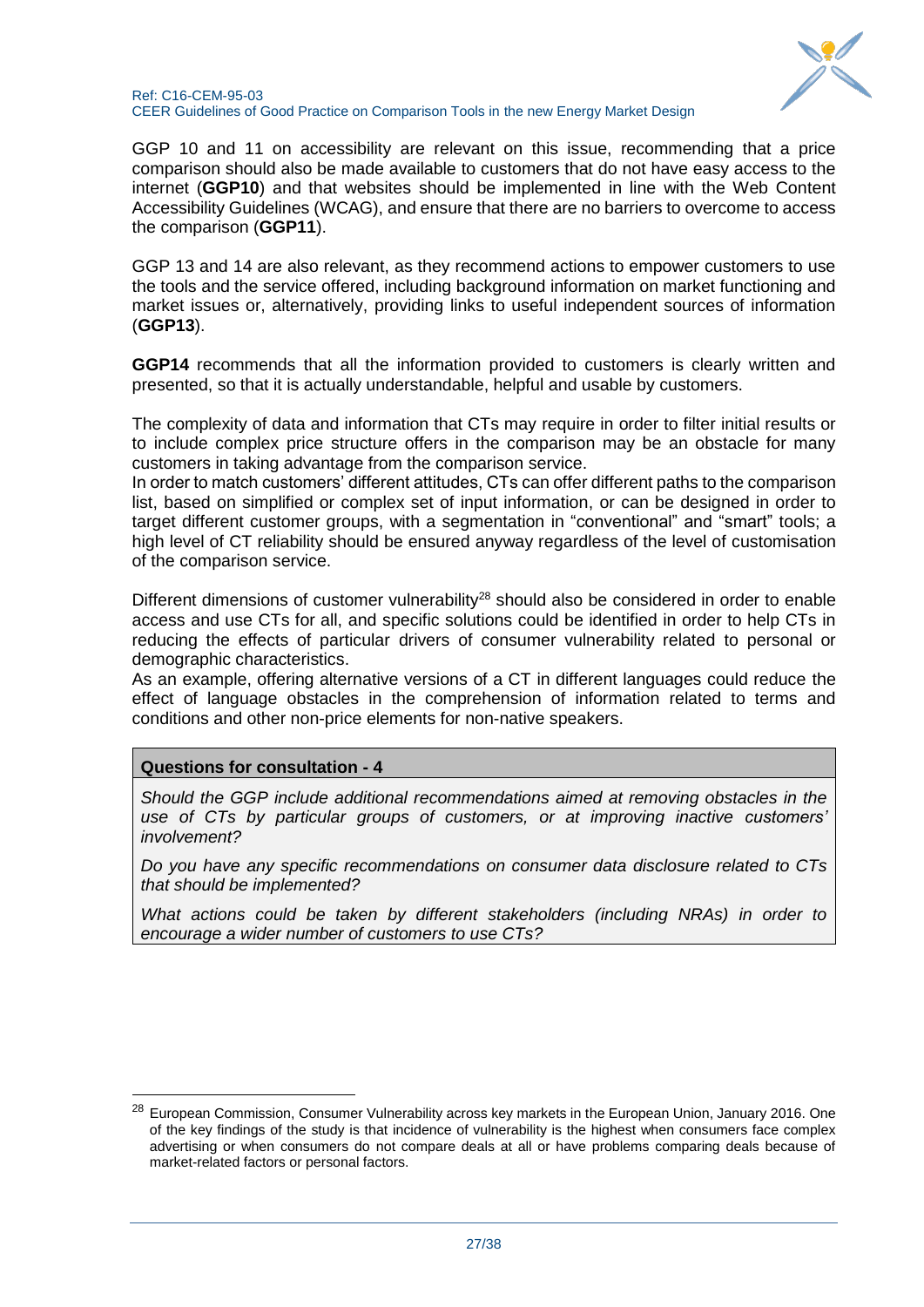

## <span id="page-27-0"></span>**4 Future developments that pose challenges to customers and CTs**

#### <span id="page-27-1"></span>**4.1 Focus points**

The current and future innovations on the energy market - smart metering, innovative tariffs, prosumers, etc. – can make it necessary to update the CTs, to provide customers with all their options and all information they need, depending on their consumption profile and attitude.

In the electricity sector, smart grids and smart meters are expected to have a growing impact in terms of increased flexibility and accuracy in metering, and new opportunities in retail demand response.

This is also expected to increase complexity, in terms of pricing models available to customers and, as a consequence, in terms of comparability among offers.

That is why the relevance of the customers' data is growing, and new interesting topics arise, like how the customer accesses the data, and how they use it to find better options and new ways of consumption.

The intention of this section is to analyse possible future issues which may require changes to the GGP within the next few years, to keep up with the needs of energy customers in a more complex and innovative environment.

### <span id="page-27-2"></span>**4.2 Smart meters and innovative tariffs**

Variable Time of Use Tariffs and other innovative tariffs, linked to spot wholesale electricity price, have appeared with the deployment of smart meters, and their development will continue in the future. Time of use tariffs can be compared if they have a similar "standard" structure, for example, based on the electricity time of use price plus a margin. Then, they can be compared through the margin over the electricity price.

Otherwise, regarding the impact of these tariffs on the existing CTs, at the moment it is difficult to compare fixed deals with indexed offers with enough accuracy, as they imply a different allocation of the risk on the price. There are also different ways to perform the comparison (see Case study – CTs Charter of Good Practices / Belgium). In some countries it is possible to check the accuracy of the electricity bills of those suppliers under the indexed price, if regulated. This is, in any case, an ex post analysis that does not allow quantifying the costs of the future supply.

As a consequence of complex time of use pricing, CTs are expected to improve their calculation algorithms in order to ensure *accuracy* in cost estimation, and *exhaustiveness* in output results. It is clear that customers' subjective preferences about the allocation of the risk on future price is a key driver in comparing fixed and indexed offers, and it is crucial to ensure that effective information on that point is offered by CTs.

In addition, technology should offer the customers standard and easy ways to access their consumption profile and to upload it to CTs. Those effective solutions to the complexity of the customers' consumption profile could foster the use of CTs and help them to provide accurate comparison by using a detailed consumption profile, without asking the customer to introduce the data depending on the tariff structure.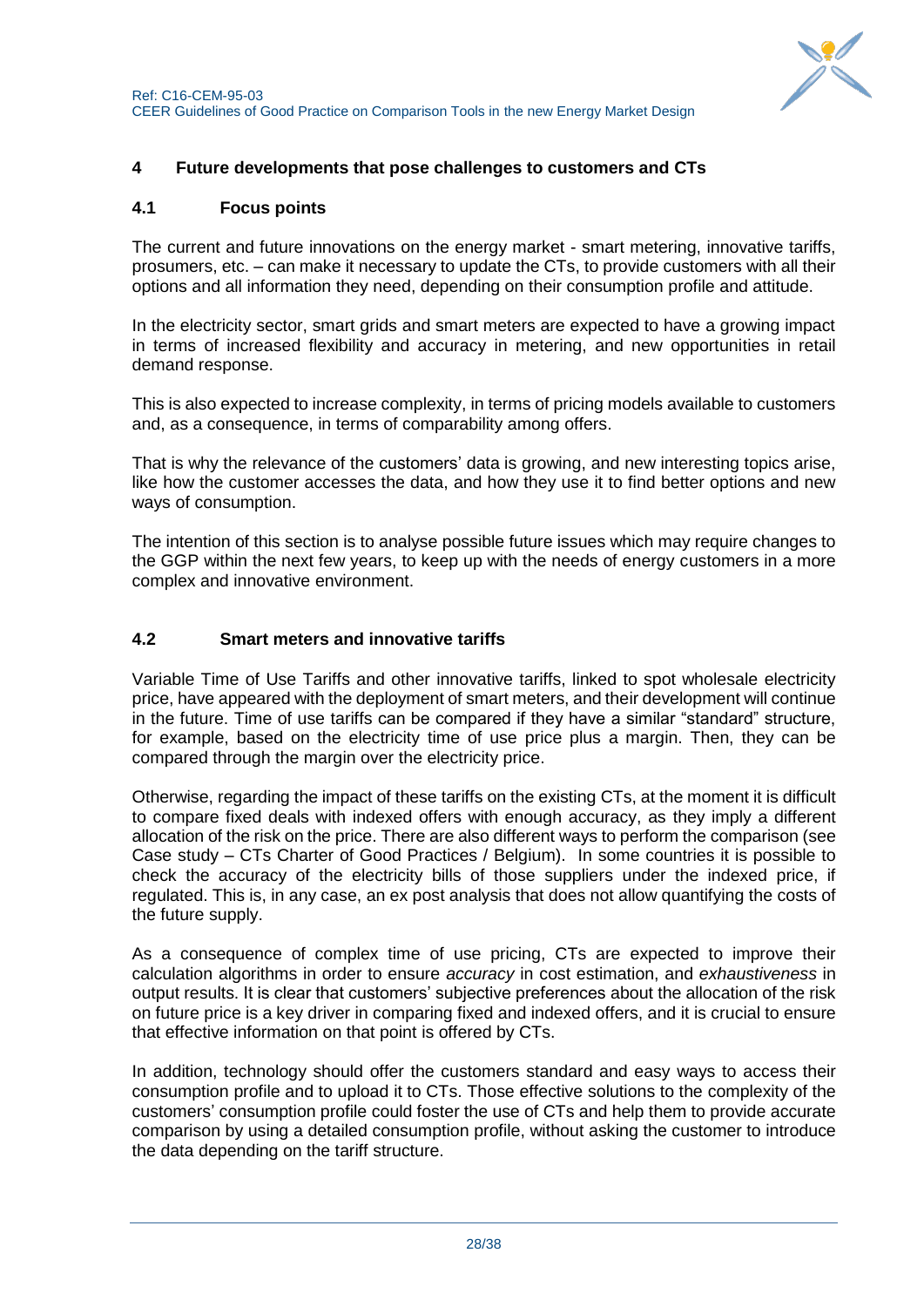

Nevertheless, the future developments should also allow the customers to use the information of their past consumption at the CT. Or, alternatively, adapting it to the new circumstances that customers identify and would change their future consumption in a significant way (e.g. having a baby, investing in photovoltaic panels, installing a heat pump, buying an electric vehicle,… modifies the habits and the expected future consumptions).

## **Questions for consultation - 5**

*Due to the expected development of more complex indexed or variable time of use tariffs, do you think that there is a need for CTs to compare the final costs resulting from different price structure and indexes?*

*In your opinion, what is the best way for a CT to compare different tariffs structures and provide customers with the most accurate comparison?*

*Case Study – Time of Use (ToU) and innovative tariffs at the CT. Problems and challenges to compare prices / Spain*

In 2011, the Spanish NRA launched a web CT for gas and electricity offers. Since then, the NRA has managed the CT for electricity and gas prices on the basis of the offers made by suppliers. There is an obligation for the suppliers to communicate to CNMC all public offers of gas or electricity, including any change in tariffs to the price comparison tool. The suppliers are responsible for the data presented, as they have to send updated information.

To facilitate an accurate comparison, the CT asks the consumer for their annual gas or electricity consumption.

The deployment of smart meters in electricity, and the emergence of innovative tariffs (including fixed time of use tariffs and variable time of use tariffs), present new problems and challenges to CTs, to assure the comparability of offers.

### **1. "Standard" Time of Use tariffs.**

The standard ToU tariffs were developed before the introduction of smart meters. To use the 2 period tariff, known as "night tariff", the consumer had to install a meter with a double rate counter.

In Spain we have standard ToU tariffs with 2 periods and ToU tariffs with 3 periods.

Both are included in the CT, but they are complex to use by the consumer, as they have to include the aggregated consumption for every period, and each tariff has its specific schedule of periods.

The simplest ToU tariffs have 2 daily periods (with peak and valley). To compare these tariffs, the CT asks the consumer to introduce the aggregated annual peak and valley consumption:



In the case of the ToU with 3 periods, the consumer has to enter the 3 values: peak, valley and plain (aggregated annual value).

#### **2. "Non-standard" ToU tariffs**.

With the deployment of smart meters in Spain, suppliers have developed innovative ToU tariffs that use different time periods than the standard. These tariffs present two problems to compare: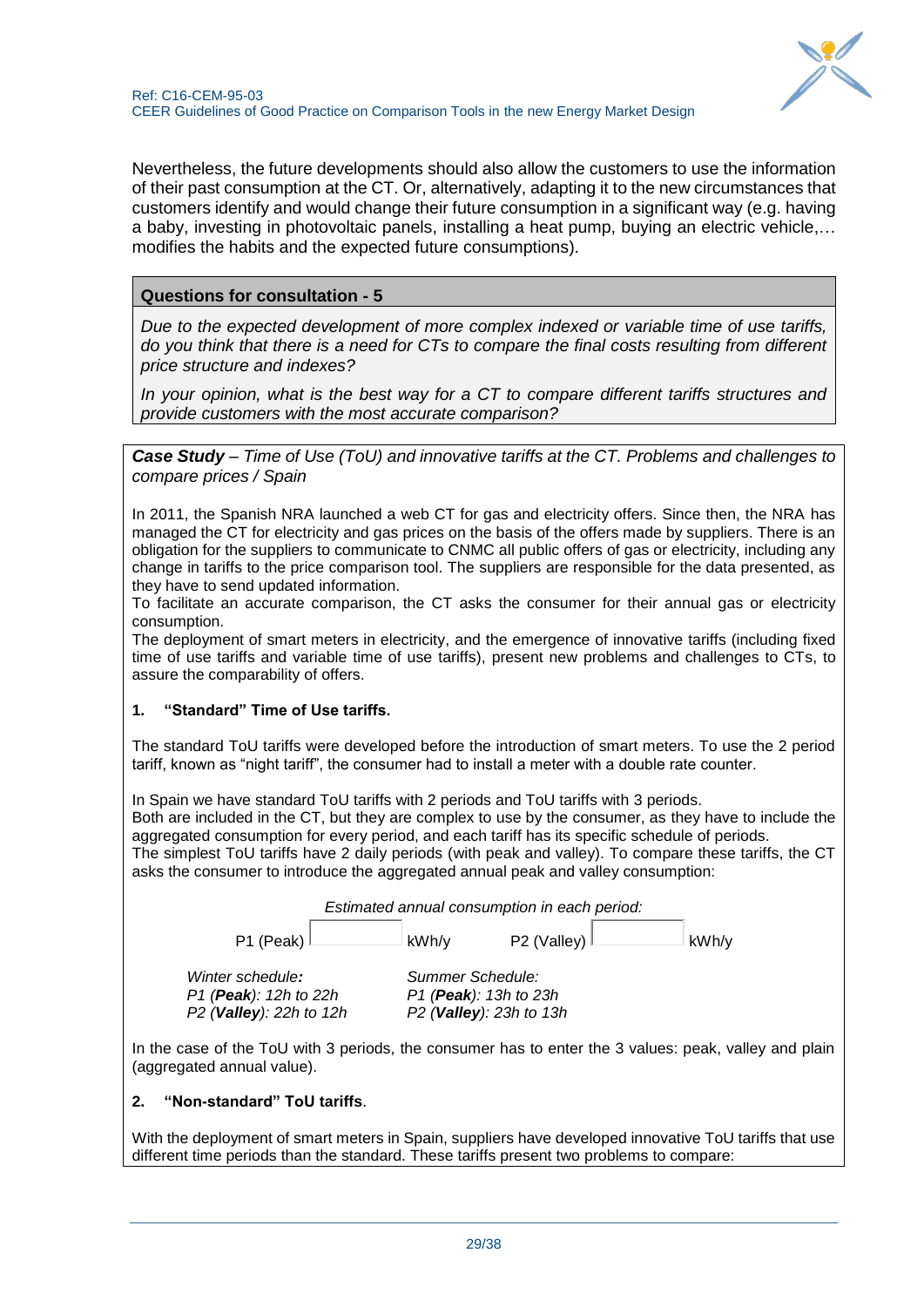

- The CT developers have to make software changes to the tool to incorporate every new tariff; this increases the cost for the CT.

- The consumer also has to introduce the additional disaggregated data of consumption required for this new offer; this increases the complexity of using the CT.

Here are some examples of non-standard ToU tariffs:

*Customized plan Choose-8-Hours*: The customer chooses an 8-hour period or two 4-hour periods a day which have high consumption. During these 8 hours, a promoted energy price will be applied (0,067482  $E/KWh$ , but a much higher fee will apply for the rest of the hours (0,158588  $E/KWh$ ).

*Tempo Weekend Tariff*: applies a 15% discount on consumption during "Tempo hours": from 24:00 to 08:00 Monday to Friday and all day on weekends.

Actually, the Spanish CT is not able to compare non-standard ToU tariffs.

#### **3. Variable time of use Tariffs**

These new tariffs, linked to spot wholesale electricity prices, have appeared with the deployment of smart meters in Spain.

In addition, in 2014, the regulated electricity tariff (known as PVPC-Voluntary Price for Small Consumers) was linked to the spot wholesale electricity market price (pool), thus introducing a variable time of use tariff for millions of households with the smart meter already connected.

Here again, the variable time of use tariffs can only be compared if they have a similar "standard" structure, for example, based on the electricity wholesale price plus a margin. Then, they can be compared through the margin over the electricity price.

If the variable time of use tariff does not have a standard structure, a detailed consumption profile will be required to make an accurate comparison, and choose the offer that adapts better to a consumer.

At the moment it is not possible to include offers linked to wholesale market prices in the Spanish CT but the Spanish NRA, CNMC, has incorporated a new tool in its website to allow consumers to check the accuracy of the electricity bills of those supplies under the PVPC tariff, based on the consumption registered in a given period of time. The tool is available at [https://facturaluz2.cnmc.es/.](https://facturaluz2.cnmc.es/)

To use this new tool, the consumer has to download a data file from the DSO, with the consumption data registered by the smart meter, and copy this file into the application. The structure of the file with the consumption data has been approved by CNMC.

### <span id="page-29-0"></span>**4.3 Data necessary for a customized comparison**

The volume of consumption and the pattern that it follows, together with information about the price that a customer is paying under his/her current contract, are the main factors that a CT needs to evaluate in order to show a reliable picture of the offers that are available to the consumers, and possible savings compared to their current contract. That is the reason why correct access and management of the data becomes crucial to foster the use of CTs and also other tools and applications of energy efficiency.

A possible way to use the individual consumption data is providing consumers with the possibility to download their profile (as a CSV-file or other format) from the net-operators website and afterwards upload it to the CT.

Anyway, it is clear that, from a customer empowerment perspective, data relating to the historical consumption profile should be integrated with data related to the price and tariffs that the customer is paying under their current contract in a single information format. The customer can then easily access and directly use this data, or provide it to a third party (including a CT), in order to assess their current contract against all offers available on the market.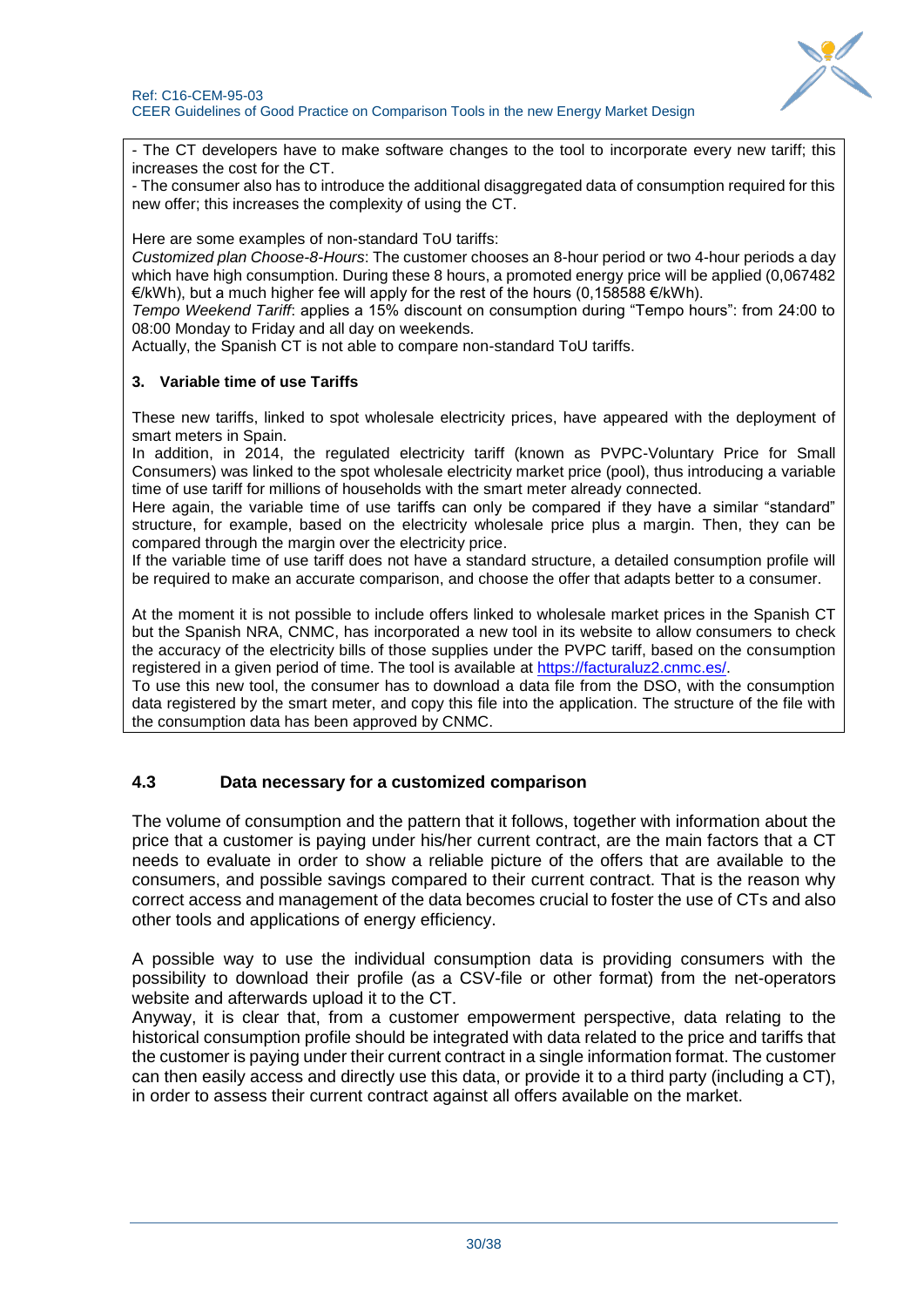

#### Ref: C16-CEM-95-03 CEER Guidelines of Good Practice on Comparison Tools in the new Energy Market Design

The way the information is presented and processed may empower customers, and that is why some initiatives like Green Button in US, or the inclusion of QR codes on the electricity bills in UK are really interesting. These initiatives could be a great reference in order to standardise and simplify the access to the information, help them to choose among retailers and also foster a new potential market of solutions that can be developed if a European standard is established.

*Case study – The QR codes in UK*



Starting from the 30 June 2015, companies with over 50,000 customers are required to include QR codes on their bills. A QR code is simply a type of barcode that can be read by a smartphone via a QR code scanning app.

The 'QR' stands for quick response. To make use of the QR code on your energy bill you need a smart phone or access to one. You also need to download a QR code reader app. Some price comparison sites, like [uSwitch,](https://www.uswitch.com/gas-electricity/guides/energy-bills-qr-codes/) offer apps which will read your code and present the information in a clear way. The QR codes on bills could contain all the information that a customer needs to compare and switch energy supplier, including the name and rates of the plan, the consumption of electricity or/and natural gas and the annual bill period dates.

The information can be presented in different ways, e.g. a block of text or a URL that will take you to the supplier website. When the QR code feeds a price comparison website or app, it analyses the data and shows a comparison based on existing offers that adjusted the most to the consumption pattern uploaded.

## *Case study – Green Button initiative in USA*

The Green Button is a voluntary initiative, promoted by the U.S. Federal Government, to empower utility consumers with easy and secure access to their own energy usage.

Actually, more than 50 utilities have joined the initiative, and more than 60 million households and businesses can use Green Button to access their own energy usage.

|                                                          | The Green Button provides utility customers with easy and secure<br>access to their energy usage information in a consumer-friendly<br>and computer-friendly format.                                                                             |
|----------------------------------------------------------|--------------------------------------------------------------------------------------------------------------------------------------------------------------------------------------------------------------------------------------------------|
| <b>Green Button</b><br><b>Download</b><br><b>My Data</b> | Green Button Download my data, Customers are able to<br>securely download their own detailed energy usage with a simple<br>click of a literal "Green Button" on electric utilities' websites.                                                    |
| <b>Green Button</b><br><b>Connect</b>                    | <b>Green Button Connect My Data is a capability which allows utility</b><br>customers to automate the secure transfer their own energy usage<br>data to authorized third parties, based on affirmative (opt-in)<br>customer consent and control. |

Green Button is based on the Energy Services Provider Interface (ESPI) data standard released by the North American Energy Standards Board. The ESPI standard consists of two components: 1) a common XML format for energy usage information and 2) a data exchange protocol which allows for the automatic transfer of data from a utility to a third party based on customer authorisation.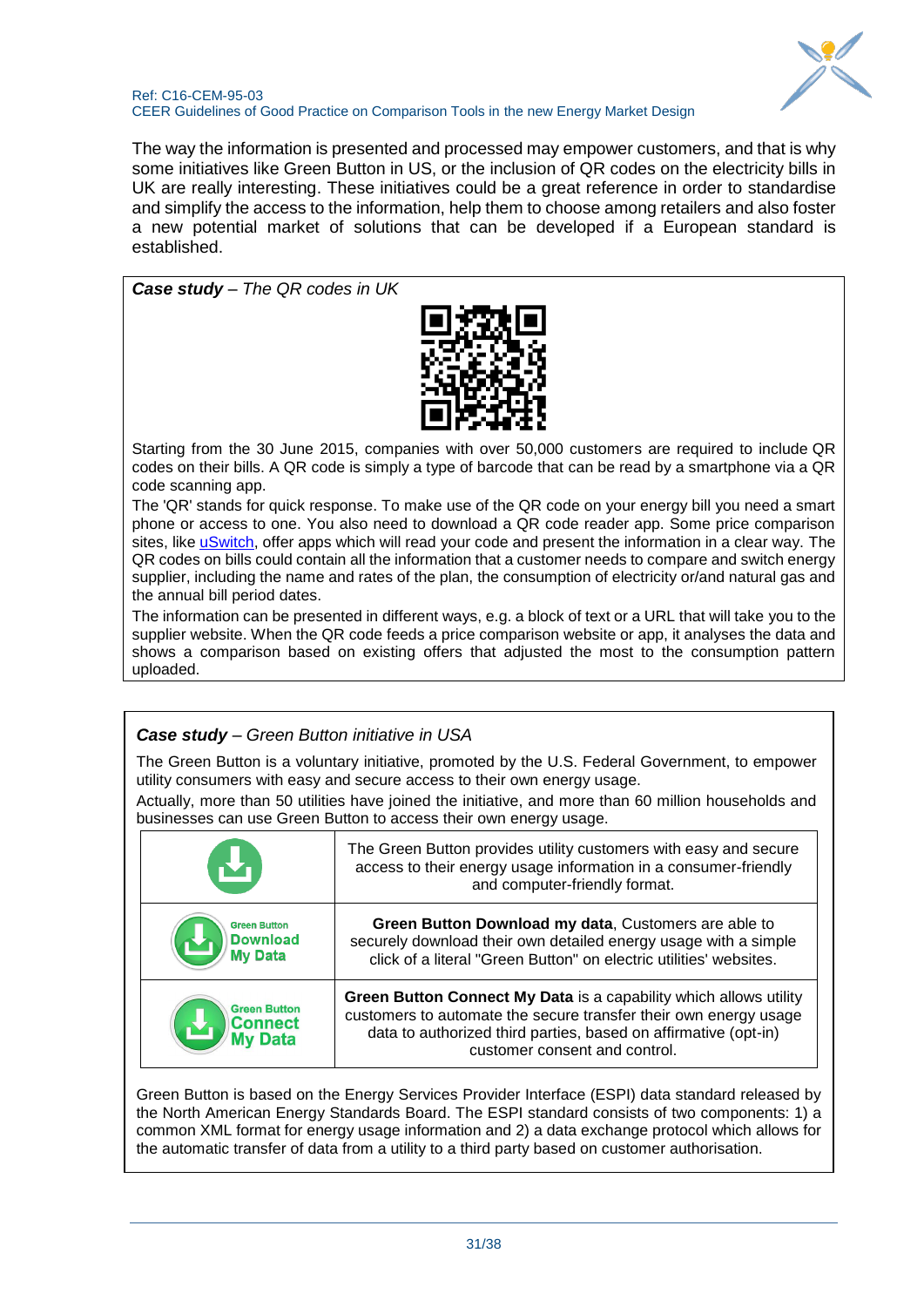

The Green Button data standard is flexible enough to handle different types of energy data and time interval usage, and applications are being developed for both residential and commercial customers. The data can be provided in 15-minute, hourly, daily, or monthly intervals depending on what a utility decides to make available and what level of detail they are able to provide. The Green Button Initiative is not limited to utilities that have deployed smart meters that produce very detailed information about energy consumption, but also includes utilities that are able to provide only monthly billing data

Green Button is consistent with current privacy and security practices, since customers have to first authenticate themselves on a utility portal with a login and password before they see and download their own information.

#### **Advantages for consumers**

With their own data in hand, consumers can take advantage of a growing array of online services to help them manage energy use and save on their bills.

The adoption of a data standard by utilities enables and incentivises software developers and other entrepreneurs to build innovative applications, products and services which will help consumers manager energy use by, for example, programming their home energy management devices, sizing and financing rooftop solar panels, and helping a contractor to verify their home energy savings more cost-effectively.

One of these possibilities for the consumer is to transfer the consumption profile to a CT, in order to select the offer best adapted to his energy use, or to a supplier, to get a personalized offer.

#### **Questions for consultation - 6**

*Which is the best way to provide customers with all relevant information to use in CTs?*

*Do you think an initiative that pursues the standardisation and easy access of the customer's information (like QR codes, Green Button or similar) will be helpful in order to empower and activate energy customers?* 

*In that case, should this standardisation be done at national or at European level?*

### <span id="page-31-0"></span>**4.4 Future challenges for CTs**

### <span id="page-31-1"></span>**4.4.1 Demand side response. Possible impact on CTs**

Demand Side Response (DSR) can take the form of bonuses for reducing consumption (at certain periods of the day). Since DSR gives price signals to customers depending on spot response to non-predictable events, their impact on the total cost appears to be very difficult to be included in CTs' estimations.

### **Questions for consultation 7**

*Do you think that future developments could raise the need to include demand side response in CTs?*

*If so, what is the best way to include demand side response offers on existing CTs? (If possible, please provide examples.)*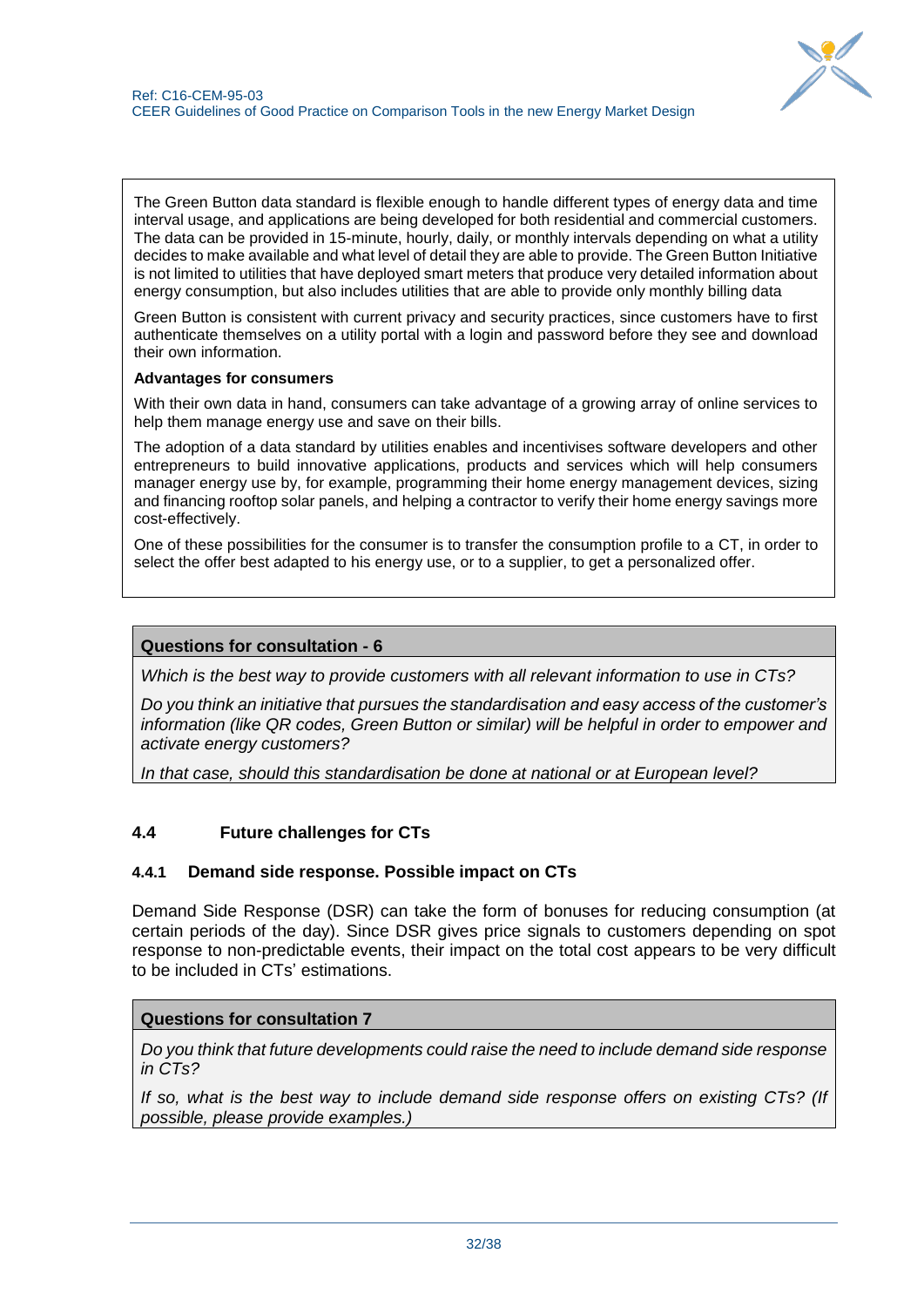

## <span id="page-32-0"></span>**4.4.2 Prosumers**

Prosumers only need to buy a part of their energy consumption, as the other part is selfgenerated; it is also possible that they sell the energy they produce, in whole or in part, to the grid operator, or to a market counterpart.

When prosumers pay a specific grid tariff related to their status of prosumer, this may need to be included in the CT, to ensure that the price calculation provided by the CT is accurate.

In addition, prosumers' empowerment would imply that, in accordance with the possible developments of the market conditions, they are enabled to compare different options and opportunities for both the energy they buy and the energy they sell, or a combination of both.

There are some examples of current commercial offers addressed to potential prosumers. For instance, on the French market, several companies are offering products related to selfgeneration of energy, that includes the dimensioning of the installation, the equipment necessary to manage the new facilities and also options of storage of energy.

Regarding these kinds of offers, price is not the only relevant issue; many other aspects are very relevant, as the optimization of the installation may depend on the consumption profile, the power and size of the self-generation equipment to install, the local climate conditions, the national regulation, etc.

### **Questions for consultation - 8**

*Do you think that there is need to include the market of self-generated electricity and offers for prosumers at the CT? (if possible, provide examples of current offers in your market)*

*How should offers addressed to potential prosumers (e.g. offers including products or services related to the installation of a generation equipment) be managed by CTs, and help customers to valuably assess the opportunity to become a prosumer?*

### <span id="page-32-1"></span>**4.4.3 Services added to energy contracts**

Energy offers are expected to evolve in complexity, focusing on overall service offered to the customer, not only the commodity. This will imply a wide differentiation of deals that will be targeted at offering solutions to different segments of the demand. Bundled services are also expected to gain importance.

In the UK, following the CMA's recommendation to remove the requirement for suppliers to present their offers with a single p/kWh rate and standing charge, Ofgem is currently consulting on principles to replace formulae for comparison between tariffs<sup>29</sup>, to encourage innovation in tariff design. This is expected to lead to a wider range of products targeted at different segments, including:

- Multiple services bundled into one offer (which may include regulated and unregulated services);
- Offers including loyalty points or other non-monetary rewards;
- Time of use tariffs/tariffs with usage patterns.

-

<sup>29</sup> https://www.ofgem.gov.uk/publications-and-updates/helping-consumers-make-informed-choices-proposedchanges-rules-around-tariff-comparability-and-marketing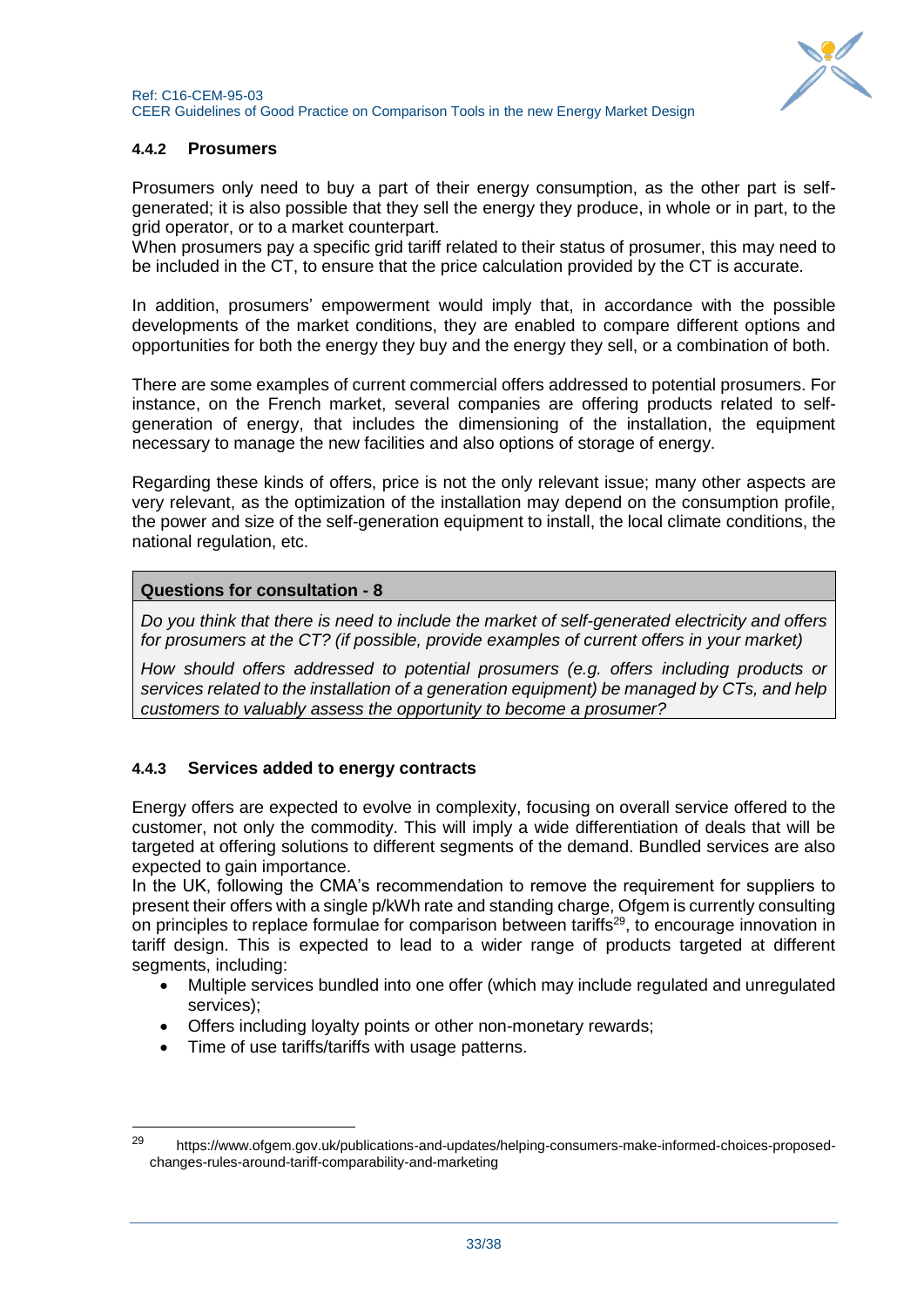

GGP 7 states that CTs should offer additional information on products and services, if the customer wishes to use that information to help choose the best offer for them.

#### **Questions for consultation - 9**

*Do you think that future services added to energy contracts would change the way CTs work and should this be addressed in the GGP? In this regard, which services will be most relevant, and what will not be suitable for presentation in CTs?*

*How should CTs present multiple services bundled with energy supply in a way that consumers can make informed decisions? How do you think that CTs could help customers in assessing the price elements of services that are bundled into an offer?*

### <span id="page-33-0"></span>**4.4.4 Access at the CT by mobile phones /apps**

It is a fact that mobile devices are more and more present in the daily lives of consumers, thus the compatibility of CTs with mobile devices is a great chance to foster their use among consumers.

Using CTs on mobile devices (particularly smartphones) could help to bring down the barrier for customers to use them. Apps for mobile devices can offer a different range of services or functionalities with respect to web-based CTs (e.g. reading QR codes, or paying through the telephone account credit).

On the other hand, the growing complexity and customisation of offers could raise the need to ensure that mobile versions of CTs and CT apps display the same minimum level of information, in terms of content and quality than web-based CTs.

### **Questions for consultation - 10**

*Do you think CTs have to be compatible with mobile devices in order to foster their use?*

*Do you think that the different level of information and functionalities that apps or mobile versions of CTs can offer with respect to web-based CTs will have to be specifically addressed by the GGP? What aspects, and what principles, principles should be considered?*

### <span id="page-33-1"></span>**4.4.5 Collective switching**

Joining a collective switching initiative could be considered by many consumers as a valid alternative to individual switching to an existing offer. Therefore, comparison tools may offer energy customers the opportunity to know and compare available collective switching initiatives with market offers.

### **Questions for consultation – 11**

*Are collective switching initiatives and CTs compatible? Or do you think they are competitors?* 

*Can we envisage a possible role of CTs in promoting consumers awareness of collective switching opportunities? Should a future GGP review include collective switching issues?*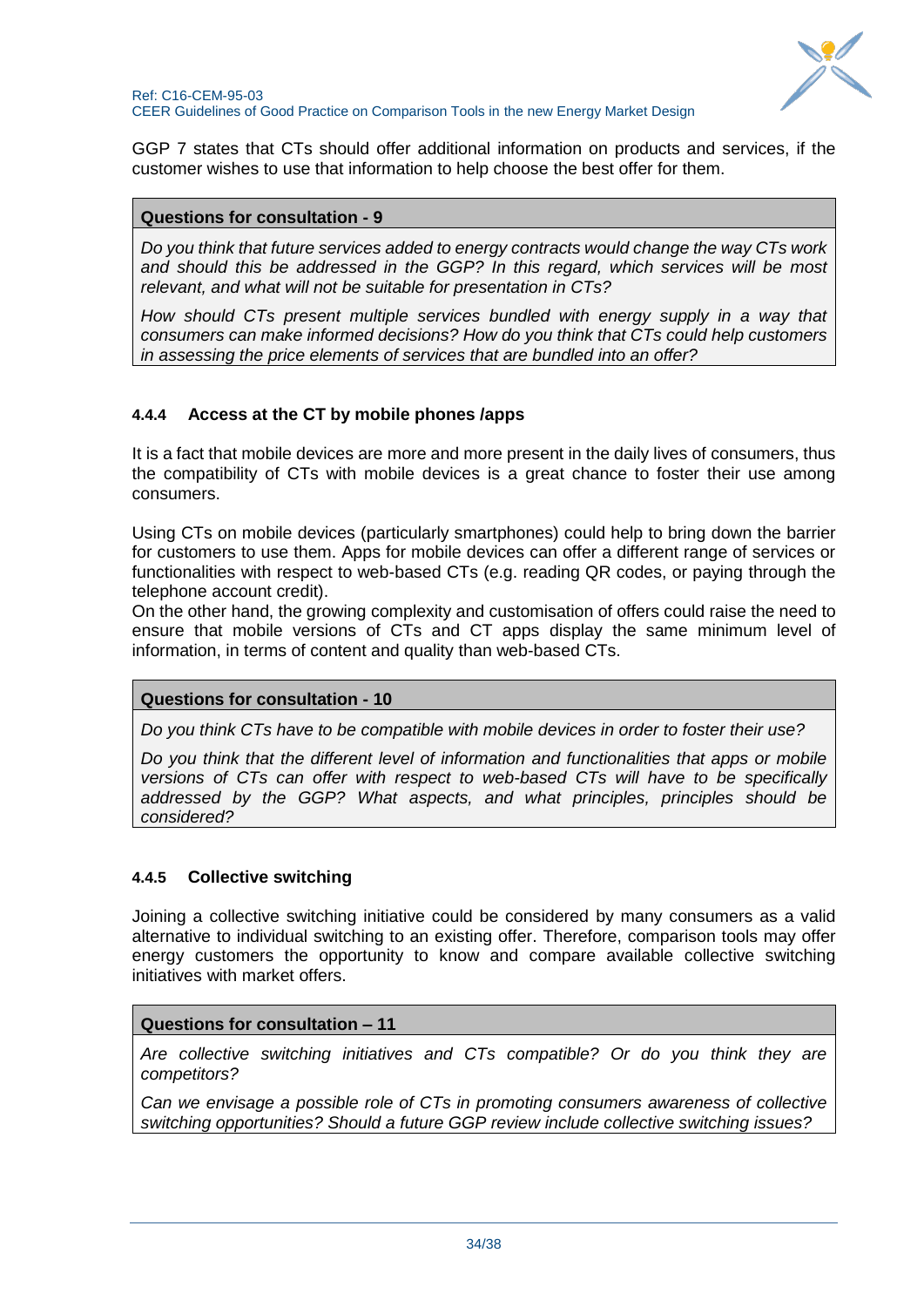

## <span id="page-34-0"></span>**4.4.6 CTs providing overview of different CTs (meta-CTs)**

In many retail markets (e.g. flight tickets…) price comparison is offered by web-based tools that present an output result list based on the result list of different CTs.

In the future, the market of energy CTs may be more widely developed, so different CTs could offer different market coverage, or different discounts. In that context, meta-CTs could be useful to energy customers.

### **Questions for consultation - 12**

*Do you think that web services comparing the results of different CTs will be developed in the energy sector? What specific recommendations will they require from a customer perspective?*

### <span id="page-34-1"></span>**4.4.7 Other topics**

### **Questions for consultation - 13**

*Do you have any other ideas or suggestion that could be interesting to analyse about the topics that CTs will face in the future?*

\*\*\*\*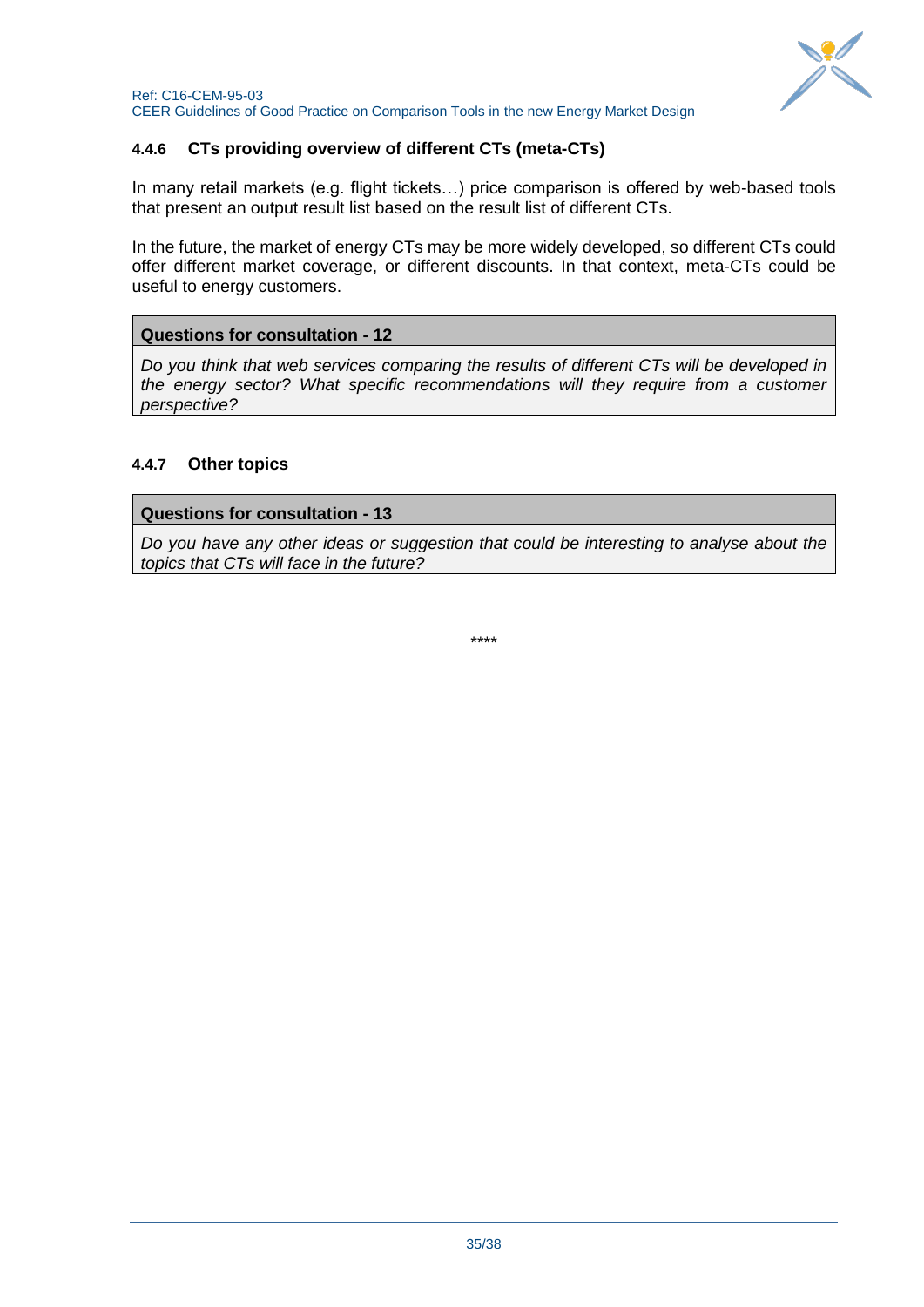

## <span id="page-35-0"></span>**About CEER**

The Council of European Energy Regulators (CEER) is the voice of Europe's national regulators of electricity and gas at EU and international level. CEER's members and observers (from 33 European countries) are the statutory bodies responsible for energy regulation at national level.

One of CEER's key objectives is to facilitate the creation of a single, competitive, efficient and sustainable EU internal energy market that works in the public interest. CEER actively promotes an investment-friendly and harmonised regulatory environment, and consistent application of existing EU legislation. Moreover, CEER champions consumer issues in our belief that a competitive and secure EU single energy market is not a goal in itself, but should deliver benefits for energy consumers.

CEER, based in Brussels, deals with a broad range of energy issues including retail markets and consumers; distribution networks; smart grids; flexibility; sustainability; and international cooperation. European energy regulators are committed to a holistic approach to energy regulation in Europe. Through CEER, NRAs cooperate and develop common position papers, advice and forward-thinking recommendations to improve the electricity and gas markets for the benefit of consumers and businesses.

The work of CEER is structured according to a number of working groups and task forces, composed of staff members of the national energy regulatory authorities, and supported by the CEER Secretariat. This report was prepared by the Consumer Empowerment Task Force of CEER's Customer and retail market Working Group.

CEER wishes to thank in particular the following regulatory experts for their work in preparing this report: Caroline Ainslie, Alejandro Alonso, Joos Benedikt, Natalie Cornelis, Dario Franchi, Rodrigo Mangas and Alex Tyler.

More information at [www.ceer.eu.](http://www.ceer.eu/)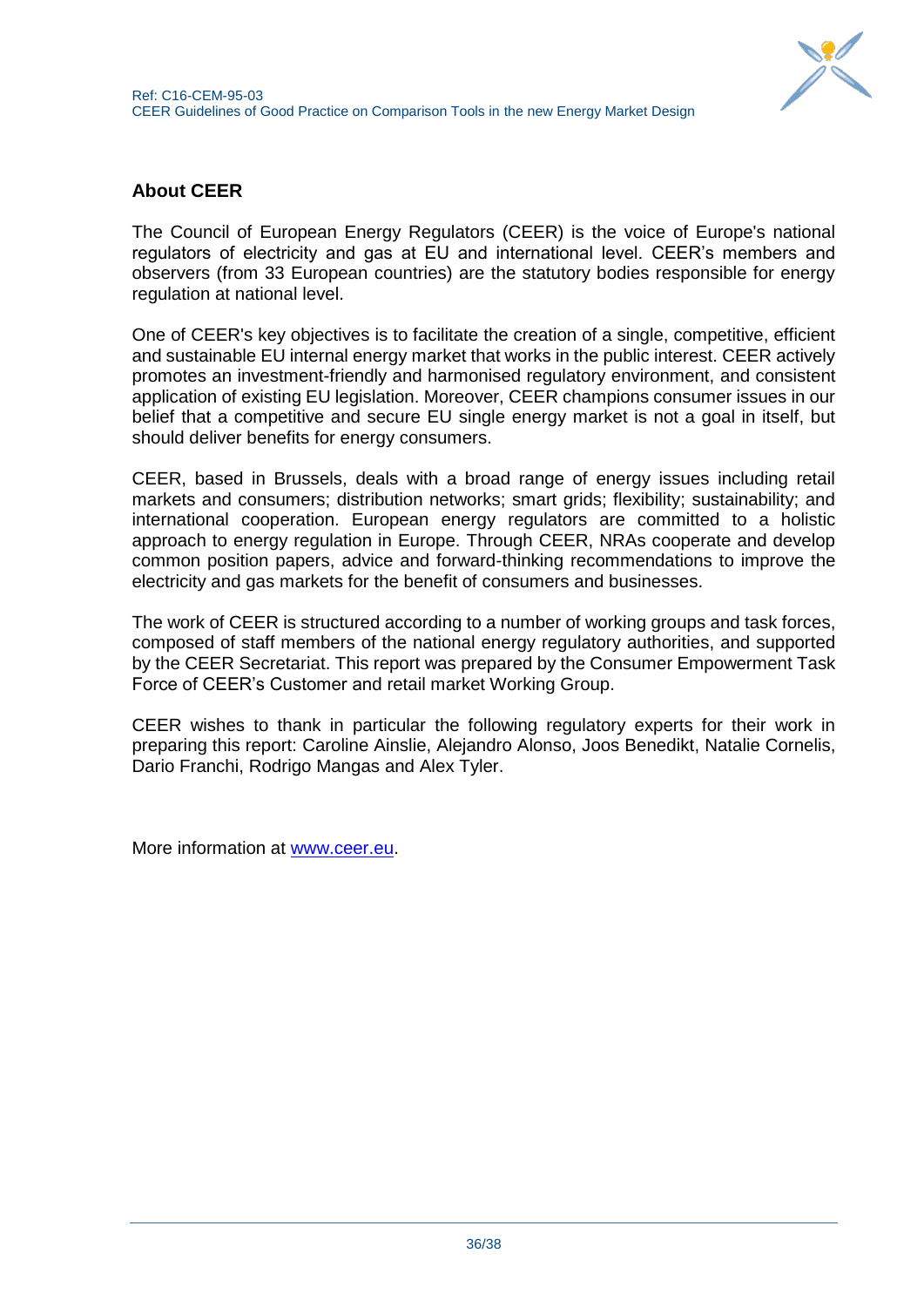

## <span id="page-36-0"></span>**Annex 1 – Guidelines of Good Practice on Price Comparison Tools - Final Recommendations**

| <b>Final recommendations</b> |                                                                                                                                                                                                                                                                                                                                                                                                                                                                                                                                                                                                                                                                                                                                                          |  |  |  |
|------------------------------|----------------------------------------------------------------------------------------------------------------------------------------------------------------------------------------------------------------------------------------------------------------------------------------------------------------------------------------------------------------------------------------------------------------------------------------------------------------------------------------------------------------------------------------------------------------------------------------------------------------------------------------------------------------------------------------------------------------------------------------------------------|--|--|--|
| J                            | Independence of the tool                                                                                                                                                                                                                                                                                                                                                                                                                                                                                                                                                                                                                                                                                                                                 |  |  |  |
| 1                            | Any price comparison tool must be independent of energy supply companies, giving<br>the user a non-discriminatory overview of the market. The provider of a price<br>comparison tool should show all information in a consistent way.                                                                                                                                                                                                                                                                                                                                                                                                                                                                                                                    |  |  |  |
| $\overline{2}$               | There is always a role for NRAs in ensuring that PCTs work well to protect and<br>empower customers. There are different ways NRAs can ensure this:<br>Self-regulation by PCTs may be appropriate as a first step. Where self-<br>regulation is used, the NRA or another public body has a role to actively<br>monitor the standards in place.<br>Where self-regulation is not appropriate or is not sufficiently protecting<br>customers, the NRA or another public body should establish a voluntary<br>accreditation scheme for PCTs or mandatory regulation of all PCTs.<br>NRAs or another public body may also decide to establish their own PCT<br>service where no such private service exists or to compliment commercial<br>PCT <sub>s</sub> . |  |  |  |
| $\mathbf{I}$                 | <b>Transparency</b>                                                                                                                                                                                                                                                                                                                                                                                                                                                                                                                                                                                                                                                                                                                                      |  |  |  |
| 3                            | PCTs should disclose the way they operate, their funding and their<br>owners/shareholders, in order to provide the customer with transparent information<br>on the impartiality of their advice. This information should be presented in a clear<br>way to customers.                                                                                                                                                                                                                                                                                                                                                                                                                                                                                    |  |  |  |
| $\mathbf{m}$                 | <b>Exhaustiveness</b>                                                                                                                                                                                                                                                                                                                                                                                                                                                                                                                                                                                                                                                                                                                                    |  |  |  |
| $\overline{\mathbf{4}}$      | Ideally, all prices and products available for the totality of customers, if relevant to<br>the customer, should be shown as a first step. However, if the presented information<br>cannot give a complete overview of the market, the price comparison tool should<br>clearly state this before showing the results of the price comparison. After the initial<br>search, the option to filter results should be offered to the customer to select the<br>offerings corresponding with his or her preferences.                                                                                                                                                                                                                                          |  |  |  |
| IV                           | <b>Clarity and comprehensibility</b>                                                                                                                                                                                                                                                                                                                                                                                                                                                                                                                                                                                                                                                                                                                     |  |  |  |
| $\overline{5}$               | Costs presented on the PCT should always be presented on the primary output<br>screen in a way that is clearly understood by the majority of customers, such as<br>total cost on a yearly basis or on the basis of the unit kWh-price. This should include<br>any discounts and note clearly when those discounts end. It is also very important<br>to indicate clearly that prices shown as a total cost are an estimation, as they are<br>based on historic or estimated consumption. This is particularly important for floating<br>price products, where unit prices are susceptible to change during the contract.                                                                                                                                  |  |  |  |